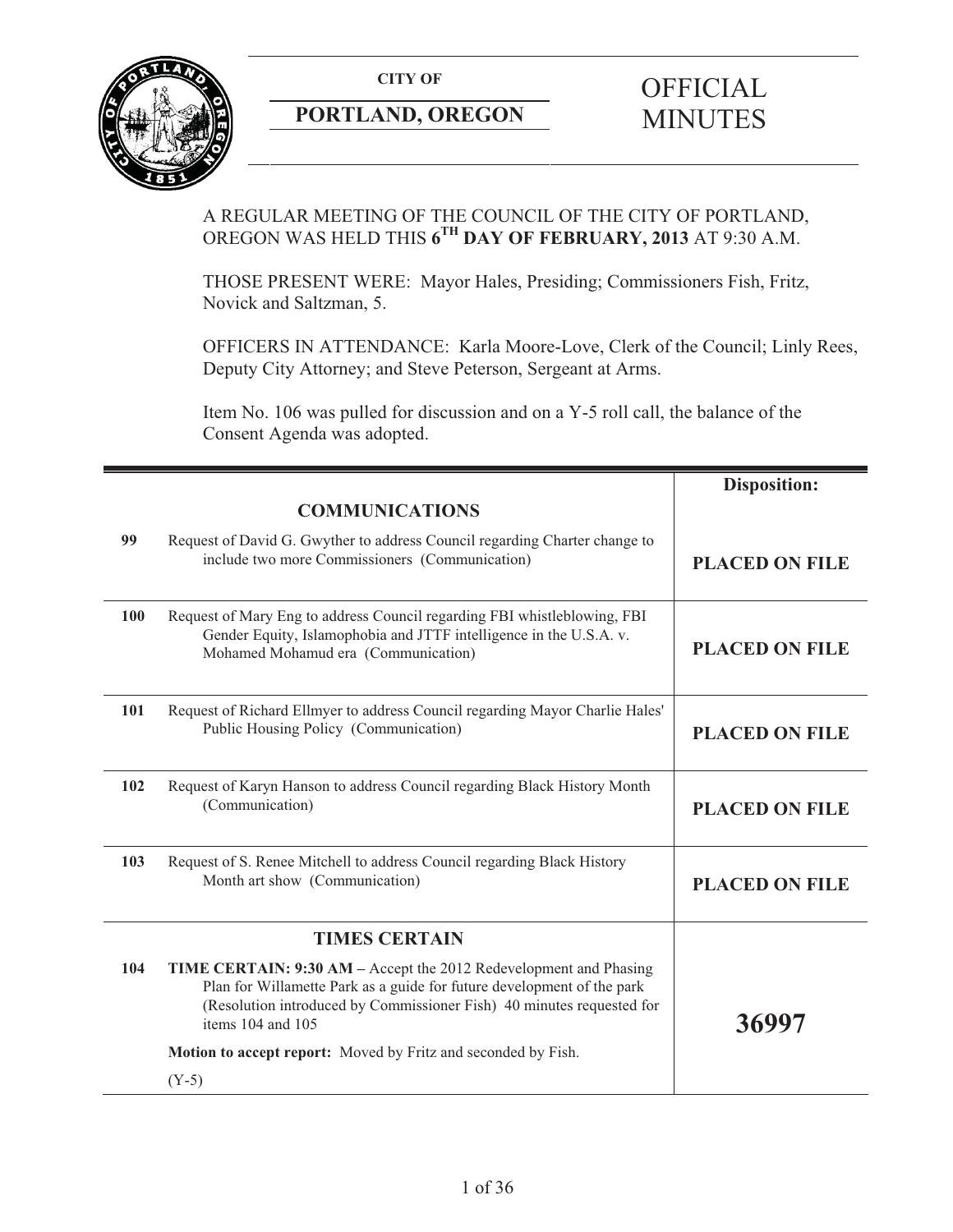| February 6, 2013 |                                                                                                                                                                                                                                                                                       |                                                                                             |
|------------------|---------------------------------------------------------------------------------------------------------------------------------------------------------------------------------------------------------------------------------------------------------------------------------------|---------------------------------------------------------------------------------------------|
| 105              | Accept the 2012 Master Plan for the Werbin Property as a guide for future<br>development of the park (Resolution introduced by Commissioner Fish)                                                                                                                                     |                                                                                             |
|                  | Motion to accept report: Moved by Fish and seconded by Fritz.                                                                                                                                                                                                                         | 36998                                                                                       |
|                  | $(Y-5)$                                                                                                                                                                                                                                                                               |                                                                                             |
|                  | <b>CONSENT AGENDA - NO DISCUSSION</b>                                                                                                                                                                                                                                                 |                                                                                             |
|                  | <b>Mayor Charlie Hales</b>                                                                                                                                                                                                                                                            |                                                                                             |
| 106              | Appoint John Verrsue to the Human Rights Commission, term to expire<br>October 31, 2013 (Report)                                                                                                                                                                                      | <b>REFERRED TO</b><br><b>COMMISSIONER OF</b><br><b>FINANCE AND</b><br><b>ADMINISTRATION</b> |
|                  | <b>Bureau of Emergency Management</b>                                                                                                                                                                                                                                                 |                                                                                             |
| 107              | Accept a grant in the amount of \$48,707 from the Oregon Military Department,<br>Office of Emergency Management for the sustainment of a Community<br>Emergency Notification System (Ordinance)                                                                                       | <b>PASSED TO</b><br><b>SECOND READING</b><br><b>FEBRUARY 13, 2013</b><br>AT 9:30 AM         |
|                  | <b>Commissioner Dan Saltzman</b>                                                                                                                                                                                                                                                      |                                                                                             |
|                  | <b>Position No. 3</b>                                                                                                                                                                                                                                                                 |                                                                                             |
|                  | Bureau of Fire and Police Disability and Retirement                                                                                                                                                                                                                                   |                                                                                             |
| *108             | Amend contract with Managed Healthcare Northwest to increase compensation<br>in order to allow for payment of one-half of the discounted medical<br>provider services shared with the Bureau of Fire and Police Disability and<br>Retirement (Ordinance; amend Contract No. 30000931) | 185879                                                                                      |
|                  | $(Y-5)$                                                                                                                                                                                                                                                                               |                                                                                             |
|                  | <b>Commissioner Steve Novick</b>                                                                                                                                                                                                                                                      |                                                                                             |
|                  | <b>Position No. 4</b>                                                                                                                                                                                                                                                                 |                                                                                             |
|                  | <b>Water Bureau</b>                                                                                                                                                                                                                                                                   |                                                                                             |
| 109              | Authorize Intergovernmental Agreements with the University of Washington<br>and the University of Idaho to model the hydrologic effects of climate<br>change on the Bull Run watershed under the Pilot Utility Modeling<br>Application project (Ordinance)                            | <b>PASSED TO</b><br><b>SECOND READING</b><br><b>FEBRUARY 13, 2013</b><br>AT 9:30 AM         |
| 110              | Amend Intergovernmental Agreement with the Water Utility Climate Alliance<br>and the Metropolitan Water District of Southern California to financially<br>collaborate on climate change issues (Ordinance; amend Contract No.<br>53143)                                               | <b>PASSED TO</b><br><b>SECOND READING</b><br><b>FEBRUARY 13, 2013</b><br>AT 9:30 AM         |
|                  |                                                                                                                                                                                                                                                                                       |                                                                                             |
|                  | <b>REGULAR AGENDA</b>                                                                                                                                                                                                                                                                 |                                                                                             |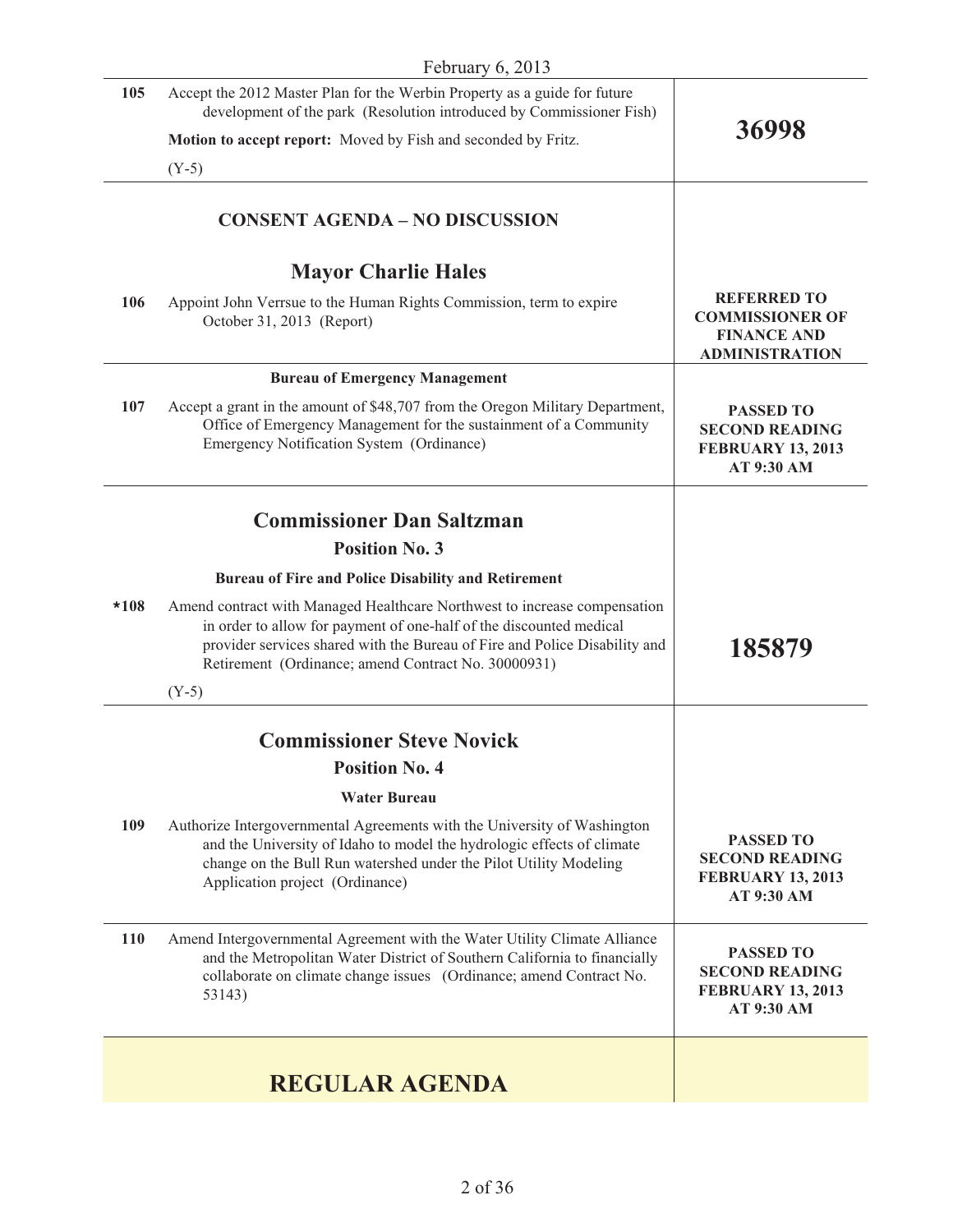|            | <b>Mayor Charlie Hales</b><br><b>Bureau of Police</b>                                                                                                                                                                                                             |                                                                    |
|------------|-------------------------------------------------------------------------------------------------------------------------------------------------------------------------------------------------------------------------------------------------------------------|--------------------------------------------------------------------|
| <b>111</b> | Authorize the Chief of Police to execute Intergovernmental Agreements and<br>amendments for Portland Police Data System and the successor Regional<br>Justice Information Network in support of law enforcement information<br>sharing (Second Reading Agenda 92) | 185880                                                             |
|            | $(Y-5)$                                                                                                                                                                                                                                                           |                                                                    |
|            | <b>City Budget Office</b>                                                                                                                                                                                                                                         |                                                                    |
| <b>112</b> | Adopt the Budget Calendar for FY 2013-14 (Previous Agenda 94)                                                                                                                                                                                                     |                                                                    |
|            | <b>Motion to accept amended Exhibit A:</b> Moved by Fritz and seconded by<br>Fish. $(Y-5)$                                                                                                                                                                        | 36999<br><b>AS AMENDED</b>                                         |
|            | $(Y-5)$                                                                                                                                                                                                                                                           |                                                                    |
|            | <b>City Auditor LaVonne Griffin-Valade</b>                                                                                                                                                                                                                        |                                                                    |
| <b>113</b> | Assess property for sidewalk repair by the Bureau of Maintenance (Hearing;<br>Ordinance; Y1079) 15 minutes requested                                                                                                                                              | <b>PASSED TO</b><br><b>SECOND READING</b>                          |
|            | Motion to amend Exhibit A to remove Account #152602: Moved by Fish<br>and seconded by Novick. (Y-5)                                                                                                                                                               | <b>AS AMENDED</b><br><b>FEBRUARY 13, 2013</b><br><b>AT 9:30 AM</b> |

At 11:42 a.m., Council recessed.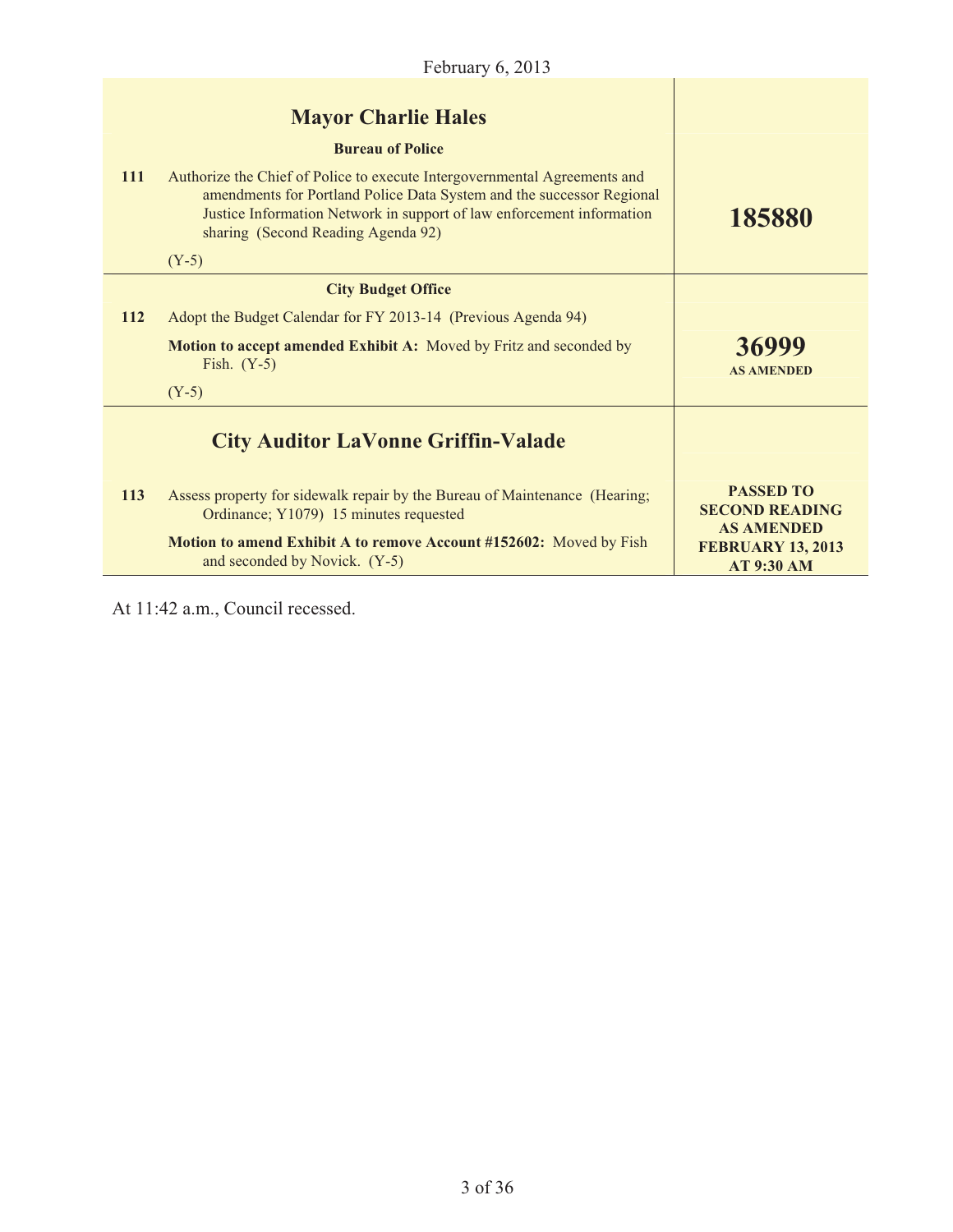## A RECESSED MEETING OF THE COUNCIL OF THE CITY OF PORTLAND, OREGON WAS HELD THIS **6TH DAY OF FEBRUARY, 2013** AT 2:30 P.M.

THOSE PRESENT WERE: Mayor Hales, Presiding; Commissioners Fish, Fritz, Novick and Saltzman, 5.

OFFICERS IN ATTENDANCE: Karla Moore-Love, Clerk of the Council; and Harry Jackson, Sergeant at Arms.

|     |                                                                                                                                                                 | <b>Disposition:</b>   |
|-----|-----------------------------------------------------------------------------------------------------------------------------------------------------------------|-----------------------|
| 114 | TIME CERTAIN: 2:00 PM - Safety Recognition Day Awards (Presentation<br>introduced by Mayor Hales) 90 minutes requested                                          | <b>PLACED ON FILE</b> |
|     | <b>EXECUTIVE ORDER</b>                                                                                                                                          |                       |
| 115 | Reassign all City departments and bureaus to the Commissioner of Finance<br>and Administration as of 8:00 a.m. February 4, 2013 (Ordinance;<br>Executive Order) | 185878                |

At 3:10 p.m., Council adjourned.

**LAVONNE GRIFFIN-VALADE**  Auditor of the City of Portland

By Karla Moore-Love Clerk of the Council

For a discussion of agenda items, please consult the following Closed Caption File.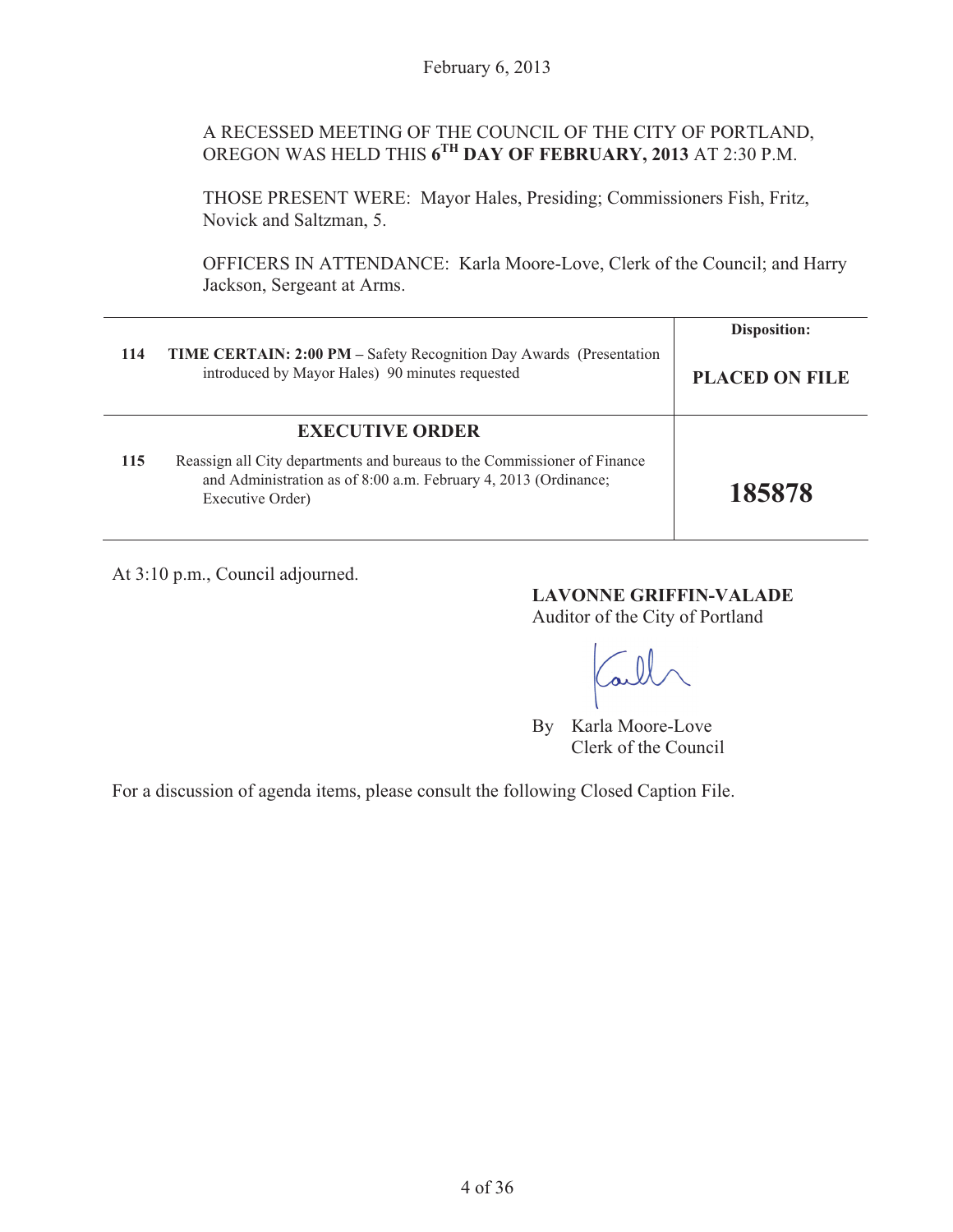## February 6, 2013 **Closed Caption File of Portland City Council Meeting**

This file was produced through the closed captioning process for the televised City Council broadcast and should not be considered a verbatim transcript. Key: **\*\*\*\*\*** means unidentified speaker.

## **FEBRUARY 6, 2013 9:30 AM**

**Hales:** Good morning everyone. We're going to deviate from normal council procedures. We have a couple of community leaders here—maybe more than a couple—who came this morning to just give us feedback on some of our current budget decisions, so I just before we start the council meeting want to afford them that opportunity. Not sure who in particular is planning on speaking. We have a couple of our pastors here, so don't be shy. I know you're not. Please come forward. Tell us what's on your mind. We appreciate you being here this morning.

**Rev. Dr. Leroy Haynes, Jr. :** Good morning. To our distinguished honorable mayor charlie hales and members of city counsel i'm the reverend dr. Leroy haynes, jr., president of the ecumenical ministries of Oregon, state council of churches and chairperson of the ministerial alliance coalition for justice and police reform. I come before you today concerning the budget cuts for our youth summer work program. We fully understand that there has to be hard decisions made on making up the deficit in this city budget, but there's not only an economic decision but a moral decision here when the budget deficit is made up on the most vulnerable, our working class youth. We're already experiencing the highest unemployment in our city and nation, and in the midst of the challenges of our city facing gang violence, crime, hunger, dropouts, educational crisis, I believe and many others believe in our community that we do not need to pull the floor out from one of the most vulnerable populations in our city. I ask you to not only think today in terms of economic terms but of the moral implication of your decision. Thank you very much.

**Hales:** Thank you. Any questions for pastor haynes? Thank you for being here. We have other folks that want to testify.

**Pastor WG Hardy:** Mayor hales, thank you for suspending normal operating procedures and allowing us to speak. I would like to defer first to ms. Williams, who is a retired school teacher. **Leslie Williams:** I think the house has already been addressed. I'm leslie williams. I'm a retired Portland public school teacher of 17 years. I am also here on behalf of the budget cuts for our youth, particularly I taught at harriet tubman middle school which a lot of students were from distressed areas, which the school has now been closed. There were a lot of students in there that were mostly supporters of their family. They were the ones to provide for their family, a lot of them were the bread winners for the family in those particular cases. I am a strong advocate and supporter of youth in general. I live in the lake oswego area. There's a different disparity there, but i'm asking that you please, please support those students that I know came from families that really needed that support in those particular families. They still need it. I still work with youth. That's my passion. On behalf of those youth, i'm asking you to please reconsider any kind ever budget cuts and offer them some employment for the summer and the regular school year, that there are other things that they need.

## **Hales:** Thank you.

**Elasah :** Mayor, fellow commissioners, my name is elasah. I would like to thank you for this opportunity to speak on behalf of the youth summer connect program. I'm an a student at meek high school with good work ethics yet due to the depressed economy I have had a difficult time getting a summer job. For youth summer connect it made it possible for me to have a place to work, which was a life saver for my family because one of my parents suffers from a really bad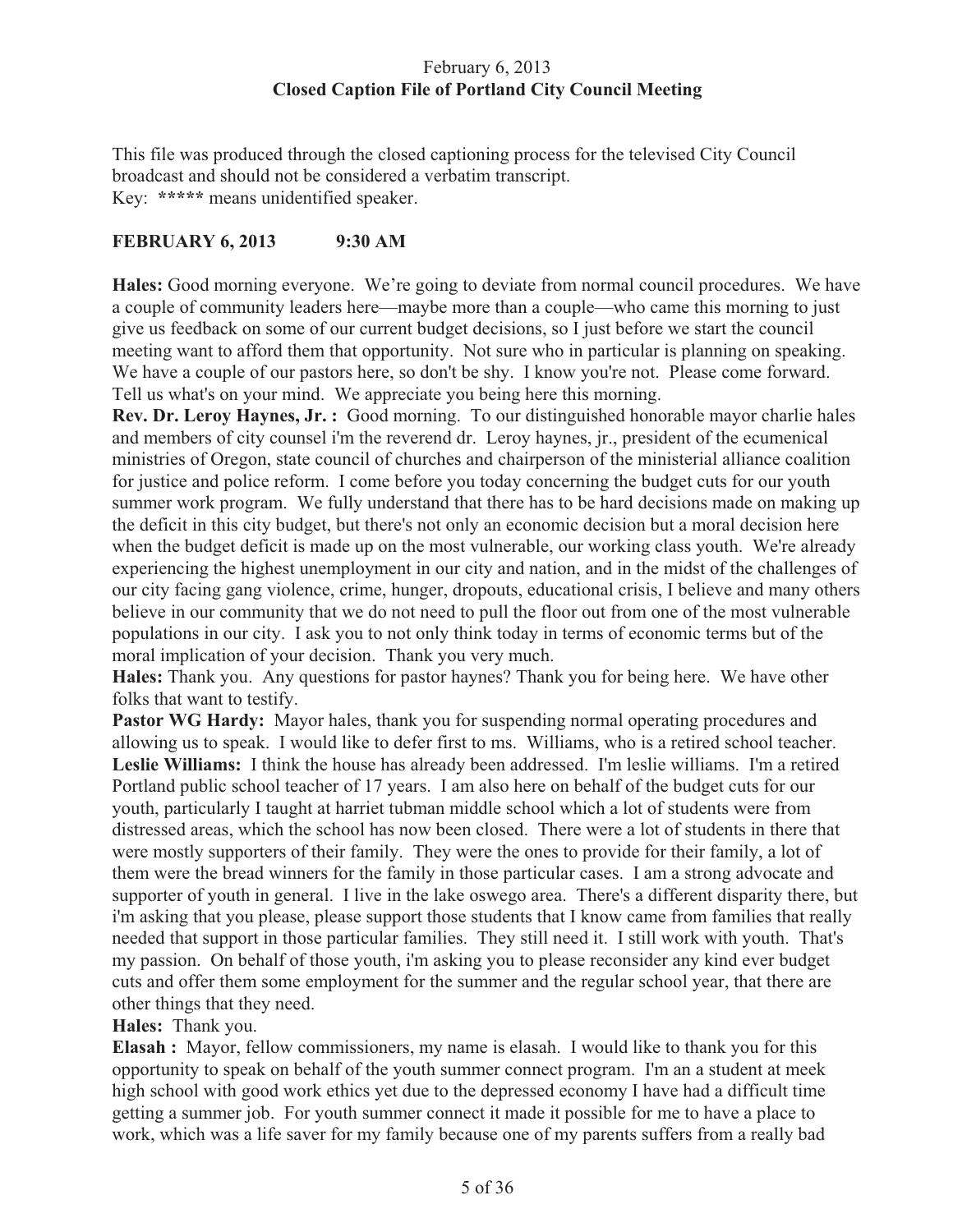gambling addiction which our income has suffered greatly. We had to move several times, too many I care to count. But youth connect allowed me to have a distraction from the pain. I also contributed to my household income, which kept a roof over my head, my four sisters and my baby brother. So I ask mayor hales for the sake of me and other youth like me, I ask you to reconsider your decision, to taking from a critically needed youth program, your choice to fund -- what good is a trolley if I can't afford to ride it? I think you and fellow commissioners for allowing me to speak.

#### **Hales:** Thank you.

**Wardell Gibson:** I'm wardell gibson. I thank you for the opportunity to speak to the mayor and commissioners. Back in 1967, I was 17 years young, and had the honor of being awarded boy of the year for the boys clubs of america. I was in this chamber where at the time mayor terry schrunk awarded that. I'm here to remind you what you already know. That is when I was young I was awarded boy of the year because I was working, I was a school elected president of my class, all these kinds of things, but I had jobs. When I had jobs it gave me self-esteem to accomplish whatever I wanted to do in life. I went on to the university of Oregon pacific university, I have been twice national sales champion of two national companies. I want to reminds you that when a child has a job, there's nothing better than to work and cash your own check. That gives you selfesteem that you can go on and do other things. The other problem that we have, this city's police force has been under investigation by the federal government. We know what that's been about, now we have children that need jobs. I have never heard of a child in a drive-by shooting on their way to work. That's what I have to say. Thank you.

**Hales:** Thank you very much. Any questions or comments? Thank you for being here. I'm sorry, pastor. You were being so differential to everybody, we were about to sweep you away for being so nice.

**Hardy:** Thank you. Trait of a true servant. I really sincerity honor this opportunity to address each of you. I have worked for the light-rail system in 1986. I came and helped establish and lay groundwork for the east side, west side and import max. I left that type of work because I saw a disparity. I saw disenfranchised communities were not able to take advantage of the apprenticeship programs there. I had a dual major, came back into theology and got into community work and I'm now pastor highland church of christ. I'm on the ground, in the grass roots. I see the things that take place. I understand the distressed community, the economics, I understand the tough decisions you have to make, mayor hales. I would hate to be in your shoes. In fairness to cut the budget for everyone. It's almost like saying we're going to take 10% of the oxygen from everybody. That would work if we were all healthy, but some communities are in the intensive care ward and to take 10% of their air would be cutting their life support. As this young girl just spoke, taking 10% would literally cause her family to move. When we talk about the 300-400 volunteers through the 11/45 program who are out on the streets talking to the misdirected youth that are idle and delinquent, just loitering, the number one response when they talk to them is we don't have jobs. We don't have things to do. These parks that we heard talked about last week, when we are investing as taxpayers a half million dollars to fix the parks in east 205 where a lot of the kids are moving to if they don't have a job they are going to be in that park. Those ladies that talk about swing, they are not going to want to swing when kids are there loitering, looking threatening. One shooting, one stabbing and we will apply more overtime funds to the police department to respond than we would \$300,000. My request, mayor hales, in all fairness, cutting across the budget, I understand, if you would consider this year ensuring that it just stays in the budget, that would give the community time to mobilize, to try to find private funds for 2014 to come with the strategy to respond. We want to partner with the city and make this happen. We respect your decisions you make, so we're humbly making this request to you, mayor hales and commissioners. **Hales:** Thank you for being here. [applause]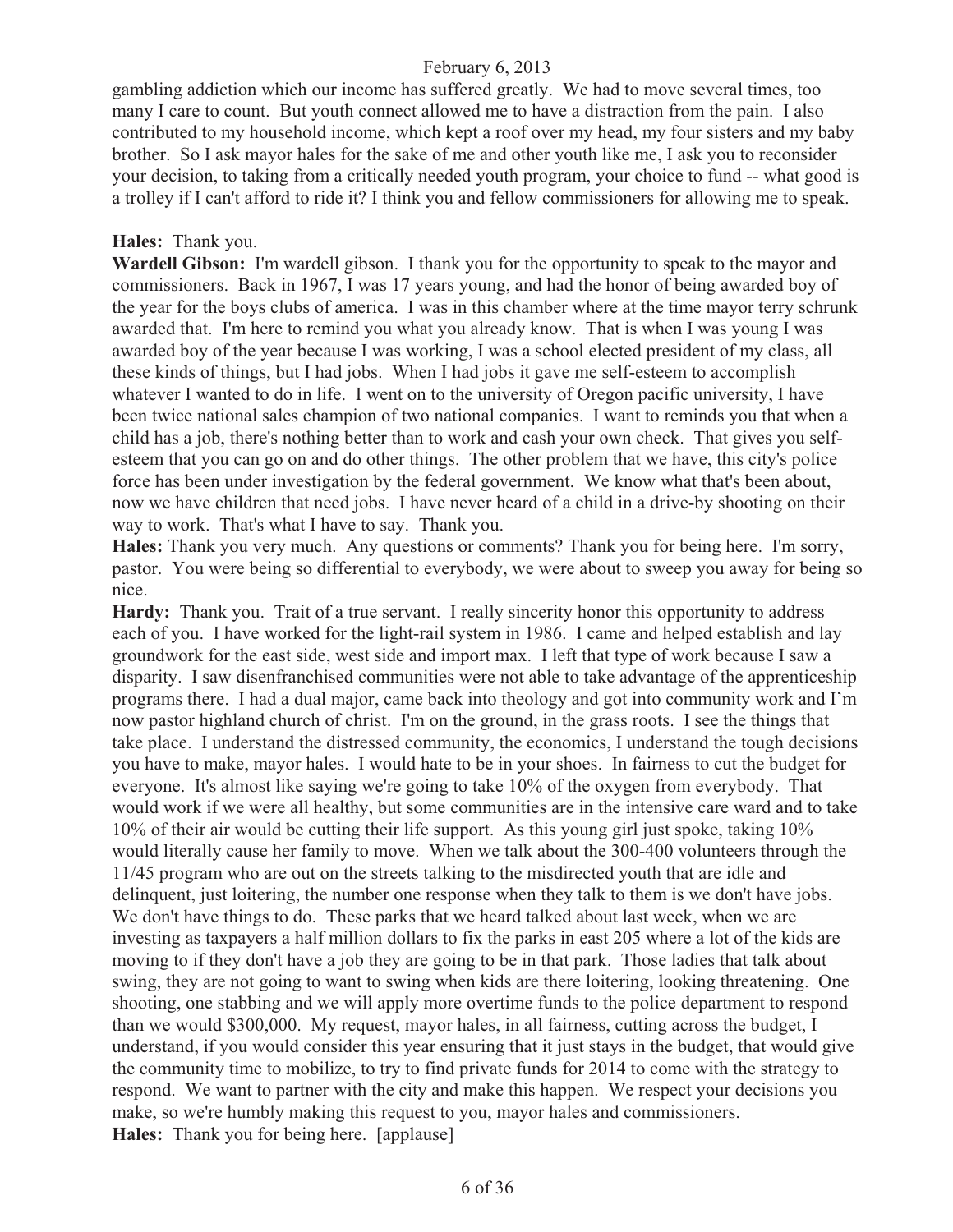**Shauna Williams:** I'm shauna williams. I'm a member of highland as well. I'm also on the board of reap, reaching and empowering all people. I have been a senior corporate recruiter for u.s. Bank for eight years. Now i'm the diversity recruiter for kaiser permanente. What I see down the road a few years what I see in people applying for work it's difficult to employ someone who doesn't have work history. Even those who have an education, if they have no work history it's very difficult to employ them. So from my perspective as a recruiter, looking at the future of our youth regardless of color, it's so important that they have work experience. It teaches them responsibilities, how to show up on time, to be accountable, and to gain that experience that you can't gain when you're on the streets. So thank you very much. I appreciate your time and perspective on this. **Hales:** Thank you. Anyone else? Let me respond and call anyone else that is interested. I really appreciate this passionate and persuasive and principled advocacy for the kids in our community. As a council we have some really tough conditions right now in terms of how we spend money this year and how we budget money for next year. Frankly, for me what you've done in this discussion is highlight how critical it is that we try to keep all these summer jobs available. The question that's still I think needing some work on this, exactly where those funds come from for now and where they realistically can come from in the future. We're going to have to call on our partners, the churches, the nonprofit community generally, the public sector organizations, county, for example, but not just the county, and the private sector to do more in this community for kids this year and as we come out of this very difficult recession that all of us are still feeling, that kids are feeling, that a lot of families are feeling and that we're feeling because of the size of the deficit in the city's budget. Though for us that's short term, our economists tell us it's a short-term phenomenon. This is going to be a bad year, then as the economy recovers so will the city's fortunes and we'll have more to do more for more people in our community over the next few years. This council before I got here and before commissioner novick got here was presiding over a series of very tough budgets in which cuts were made. We have to do that again this year, more deeply, but our forecast is for sunnier skies ahead. The question is what do we do in the short term? How do we get through this with the least harm to the most vulnerable. You have certainly highlighted that issue for me. Give us some time to consider and look for options but understand that you have been hurt. Please. **Fish:** I want to thank my friends from the faith community for joining us today. I'm reminded that we don't often spend enough time celebrating the existing partnerships between government and faith. Because as will hardy demonstrated with his sense of humor when he spoke last, when you're a servant leader you're not drawing attention to your work. They are feeding the hungry, sheltering the homeless, even last year through ecumenical ministries, uh louing people to sleep in their cars which has produced furious reaction in some of our communities. I want to make a personal commitment. The mayor has said that through the budget we need to look at this. I think what i'm hearing him say is he wants to look at this holistically. This is one program of many that impact kids. During the budget time we're going to have a conversation about priorities. If you saw what was filed on monday you know some schools are slated for cuts. Is that where we should cut? What are the alternatives? You're going to know that parks, I believe, is the largest employer of young people in the city of Portland in the summertime. Is the parks bureau doing enough to make sure that kids that need a first opportunity, partly in east Portland and communities of color, that they are being given a fair shot at those entry level jobs which we hope someday lead to permanent jobs. There's a chance to ask a fundamental question throughout the budget, which is what are the programs that we & and the county together fund that impact kids positively? I would bring chip into it even though children's investment fund is a separate entity, largely funds county programs. I think a theme you have suggested for us is how are we serving children in this budget process? I think almost we're spending perhaps we're shining too bright a light on one program and what you're suggesting is step back and look holistically at all the programs. If we don have adequate funds through one program we may pick up funds from another program. Let's use this budget to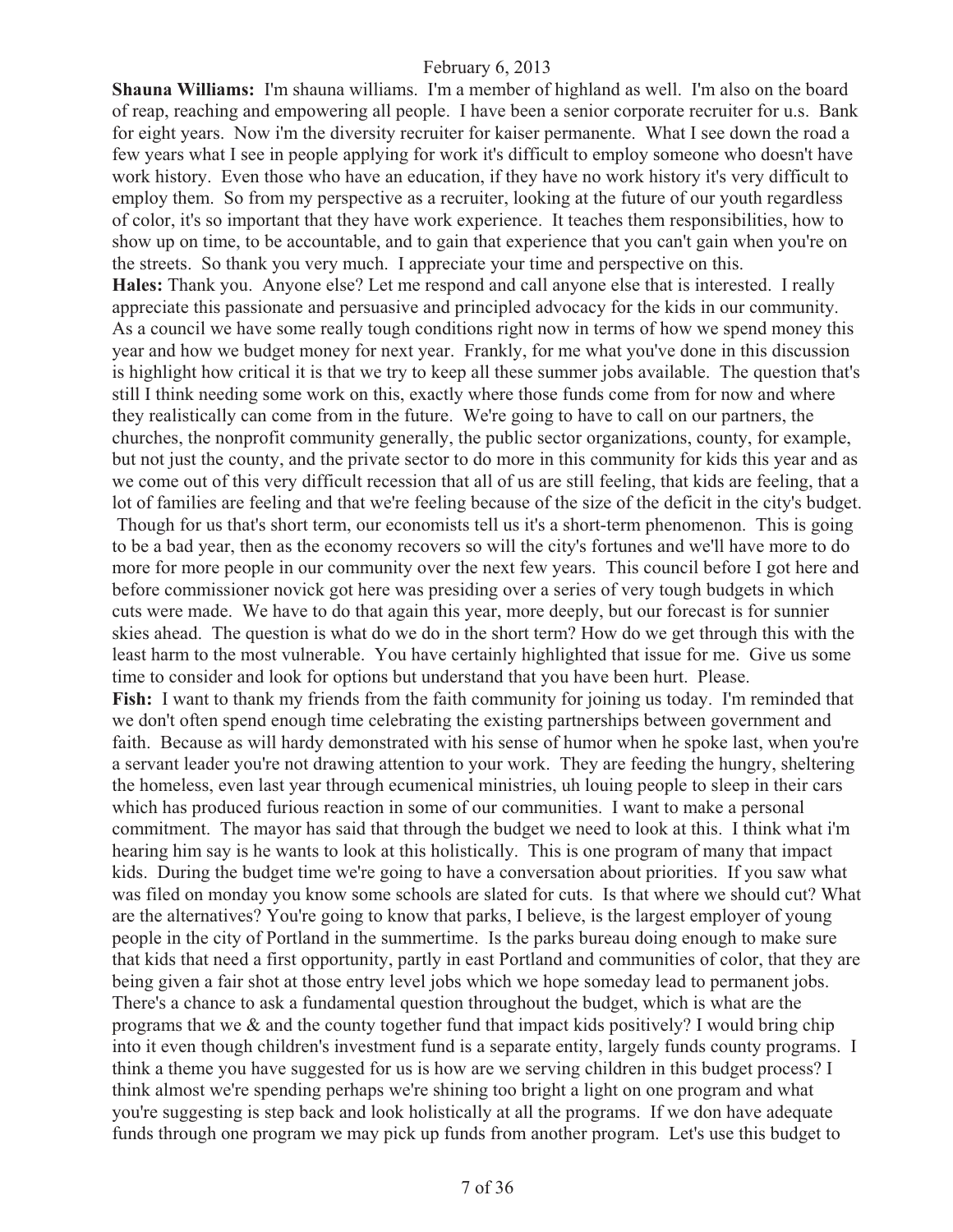ask a fundamental question of how are we serving children. That's been the mayor's challenge to us, to go very deep and not to let a crisis, which a \$25 million hole is a crisis, not to squander a crisis. One way we honor this is look at this question. All of us are prepared to take up that challenge.

**Fritz:** That's going to be a very important discussion. I appreciate dr. Hardy's comment that we need to look for more partnerships for the coming fiscal year. We did have a very difficult budget year last year and commissioners Fish, Saltzman and I voted for special appropriation for this program in this budget year. We don't have a \$395,000 gap in this year's budget, it's in there. If we do -- if it turns out when we do the budget adjustments and other looking at this year's budget if it turns out we have a shortfall we need to look across all programs to see how we can fund this year's budget. This is a program that has been proven successful. It has helped with graduation rates, it's helped with our equity goals. I made a promise that we were going to fund, so I feel passionately we need to fund it this year then of course have that difficult conversation about how are we going to keep it going next year. It's very helpful you have highlighted this as an issue there are a number of good programs we may not be able to provide as much or any city support next year. So it's good to have that conversation started. I hope we can find a way to move forward with the contracts this year.

**Saltzman:** I feel the same way commissioner Fritz does. We have a lot of problems in our budget but we made a commitment in the current year budget to fund a summer youth employment program. To me a summer youth employment program is just so -- it's a value driven decision for me. It's consistent with everything that we stand for. These are youth, they don't have parents that help them finds jobs. These are kids, I have talked to them as recently as yesterday I talked to a young kid who I was hoping to find a job for this summer. It's just critical that we can have the discussion about the fiscal '13-14 year but we did approve funding for this summer. Summer is almost here. I hope we will make a decision no later than mid march so that we can operationalize this and provide employment opportunities for youth. I think as the woman from kaiser pointed out, if you don't have a job history you're dooming yourself to a certain cycle of life. You need that job history, that start. You need the exposure and the city needs people to take the place of those of us who are retiring. We need young people to be exposed to working for the city, what the city does. I will work to make sure that we fund this program this summer.

**Hales:** I want to thank you all for this discussion. I want to also commit that we as a council and I as the leader of the budget process will not simply run out the clock on this. We only have a few weeks to make whatever preparations we're going to make for this summer. We won't let this lapse. We won't do this outside of the light of day. We'll do it quickly and publicly. I thank you for bringing this forward in such a helpful way. Remind us what good it does. So thank you. With that, I want to start the formal process. We have something up front they think it's going to be good to address right away. Let me call the february 6 meeting of the Portland city council to order, and

we have a proclamation. This is our first council meeting of black history month. I'll read the proclamation. Whereas residents of this great region and Portland's honor, strength and stature can be attributed now therefore I charlie hales, mayor of the city of Portland, Oregon, do hereby proclaim february 1, february 28, 2013, to be black history month in the city of Portland and encourage all residents to observe this month. Thank you. It is so ordered. [applause] with that let's begin with council communications.

**\*\*\*\*\*:** Roll call? **Hales:** Roll call. [roll call taken] **Item 99. Moore-Love:** He's not here. **Item 100. \*\*\*\*\*:** Good morning.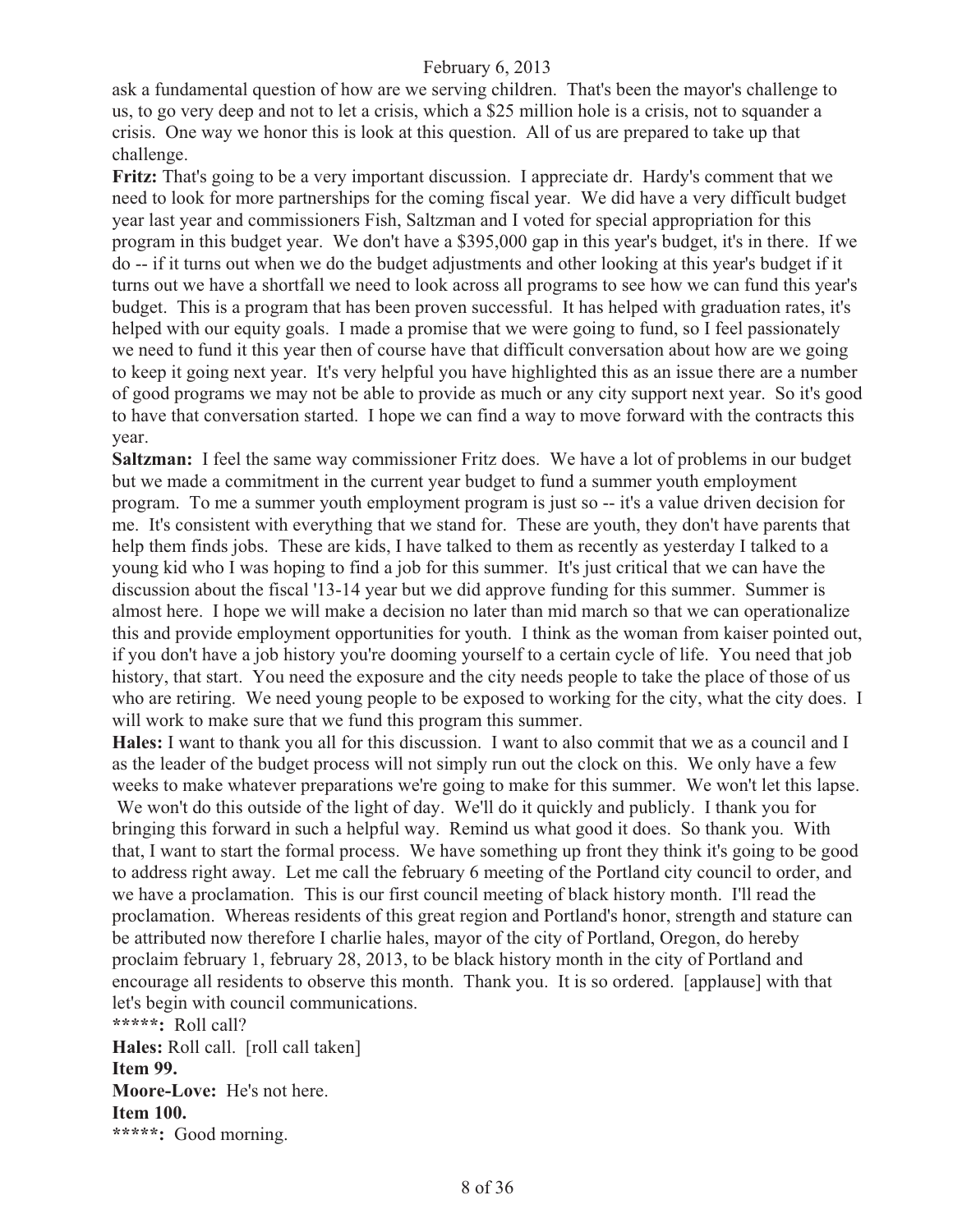**\*\*\*\*\*:** Hi, council. I have three --

**\*\*\*\*\*:** State your name for the record, please.

**Mary Eng:** Mary rose lenore eng. I would like to recognize three deaths before I begin with this proceeding. Number one the murders and rape and mutilation of jamie larson outside psu. I would like to recognize the death of public defender nancy bergson and the death of aaron schwartz, information activist who I spoke about last november in the information on technology. I'm handing you some filings from the incredible office of sadie and wax . They were operating in the office of nancy ferguson, who was murdered in a cold case. I am really concerned about the rule of law in america. We are working with u.s. Aide a across the word to inspire judicial fairness and fair trial across the world. So as I watched day by day the trial turn into a mockery and travesty of justice in the case of mohamed mohamud, I thought it was my duty to report back to you upon what I witnessed. There's so much to say on this, I want you to know i'm available. I will meet with any of you personally. Could brief you about two hours on my initial observations. The issue of gender equity I thought was extremely important to bring up in light of the fact that there were no women involved in the entrapment of mohammed. There were also no african-americans involved. We need to look at this beyond the obvious fair trial aspects. Speed lining the jury, throwing out evidence, throwing out witnesses, being rude to steven sadie and steven wax. Beyond that, why don't we pull back and rewind? A refugee fleeing war torn somali. Your parents are fleeing murder. All the things we don't live with. They come to america. We are where we have been. When mohammed was four years old where were we in terms of refugee resource, outreach, possibly counseling? Let's fast forward up to when the fbi got involved. Mohammed's incredibly loving and kind father is calling the fbi saying, i'm worried my son may go back to somalia and get killed. Instead of sitting down, talking with parents, getting lawyers, counseling, intervention, the fbi provided a stalking and harassment by an agent provocateur bill smith who sent messages encouraging violence on american soil, which is absolutely unpatriotic and unamerican from the fbi. I want a price tag. I want to get women involved with the fbi. The islamophobe yachats for end. We have to pay attention to new york city and what's going on with the restraining orders put on fbi. We need to let the islamic community know how to get restraining orders when they are being stalked by fbi agents who are attacking their juvenile sons. The juvenile process --

**Hales:** Your time is up. You need to wrap up.

**Eng:** Can we schedule an appointment?

**Hales:** You have to talk with my staff about that. The council has a lot on its schedule this morning.

**Eng:** I would like to read the prisoner number of mohamed mohamud and invite you to pay attention to the upcoming appeals.

**Hales:** Thank you. Next, please.

#### **Item 101.**

**Hales:** Good morning.

**Richard Ellmyer:** Good morning. I'm richard Ellmyer. Former mayors tom potter and sam adams established their legacies in support of the arbor rent public housing policy of targeted unlimited neighborhood concentration of public housing within a few months of entering office. Mayor hales has now joined them. Potter and adams started out supporting equitable distribution of public housing then abruptly and without explanation turned to a building and economic segregation. Mayor hales skipped phase one and immediately embraced targeted unlimited concentration of public housing as his policy preference. Mayor hales has joined his predecessors in locking the public housing statistical data vault at the public housing bureau and authority of Multnomah county. Organizations over which he has complete statutory control, responsibility. He knows that keeping accurate, complete and timely public housing statistical data from other officials and citizens makes it impossible co-challenge hales with a fact-based, reasoned public conversation and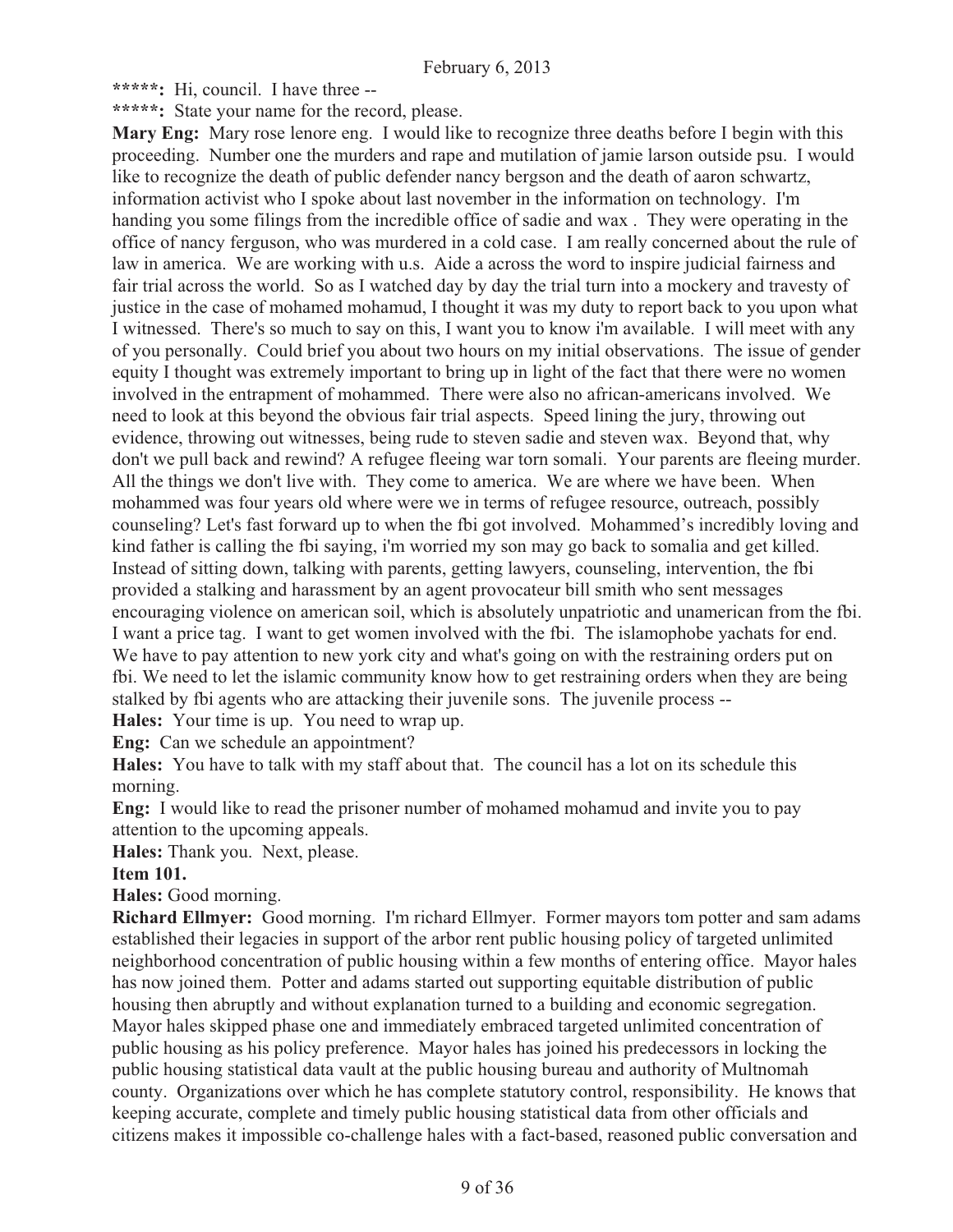debate. Mayor hales refused to acknowledge that sam adams prevented the subject of public housing from being included in the Portland plan, certified hales is indefensible denial that public housing exists in Portland. Mayor hales has already demonstrated that december despite his singular statutory role in determining public housing policy and by extension the entire metropolitan region he does not know the definitions or the differences among public housing, modified public housing, affordable housing, market rate and work force housing. Mayor hales' catch all use of the term affordable housing to simultaneously mean public housing, modified public housing, affordable housing and work force housing continues potter's and adams' successful effort to misdirect the press and the public in order to avoid an uncomfortable accounting of his housing policy and spending decisions. Now that mayor hales has to his credit effectively changed the form of our city government to strong mayor, the four city commissioners are at liberty to bring before this body a vote in support of equitable distribution of public housing as the city's moral and defensible public housing policy. Without any bureaus to protect, the job of city commissioner is now to establish, change and challenge public policy for any and all bureaus. Mayor hales has already failed the public housing policy test. Now it's your turn to be counted on public housing policy. Without you don't mess with my bureaus, I don't mess with yours excuses. I'll be back in the near future to tell you and your constituents how you've done.

**Hales:** Thank you, richard. Next item, please.

#### **Item 102.**

**Hales:** Good morning. I jumped the gun on you: Welcome.

**Karyn Hanson:** Thank you so much. Good morning. Good morning, mayor hales, commissioners. I'm karyn hanson. I work for the bureau of environmental services. I worked with the committee for seven years. Our program has evolved a great deal. We started with a display of african art and a reading list. We built two concert series and the coronation of several state universities, local high schools, and employee volunteers willing to provide job shadowing opportunities for visiting students. Each year we have ended the month of activities with a very popular soul food event called taste of soul. It occurs simultaneously with a marketplace that showcases local vendors of african-american art, jewelry, books and other wears. A few years ago we started bringing our event out to the community. The water bureau sponsored an event focusing on our black neighborhoods. Most are familiar with van port but not everyone knows about. [audio not understandable] fairview homes. If you listen to stories told by elders in our local black churches you come to realize that their child hood homes don't exist any more. That the last black neighborhood was well attended and continues to be requested in a variety of relevant settings. I personally feel the most significant evolution of our program has been our focus on local history and our sponsorship of events that honor the contribution of local artists and musicians. Two years ago rene worked with the mayor's office to organize an event celebrating jazz on williams avenue. Were honor by guests sweet baby james, bobby bradford, esperanza spalding. Jazz master performance preview of his jazz orchestra presentation called artfully miles. This year our community is grieving loss of a great human being, obo addy. He was a master drummer, composer, teacher and much, much more to our community. Members of the committee decided to honor his legacy during the 2013 black history month celebration. Our events include a concert featuring his group here at the Portland building, second floor auditorium, next wednesday at lunch. Also a community art show that rene is organizing on tuesday, february 26, at emanuel temple

church at 5:30 p.m. We would like to thank the bureau of environmental services, office of equity, bureau of transportation, and human resources for their support of these events. I would also like to take a moment to thank all of you for the pains taking work that you're engaging in regarding the city's budget discussion. Our committee went through an abbreviated version of that discussion I think we're operating on about 50% of our normal budget for this year's program. That shows in a reduced number of activities. We had to cancel youth day this year or postpone it. Our discussions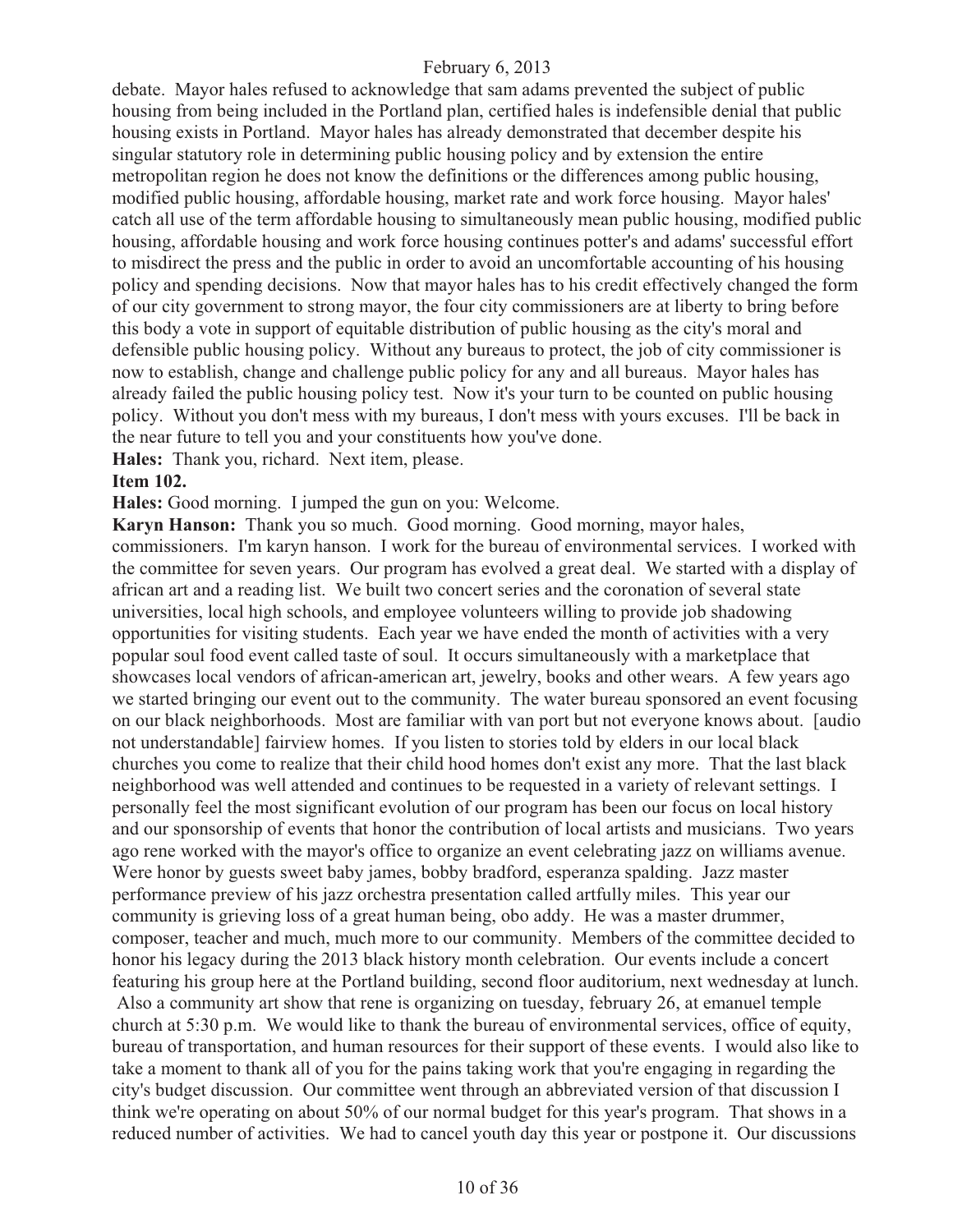were not free from conflict. At a particular moment in the discussion, I realized one very important fact. That is that almost everyone engaged in these discussions have come up from either own pockets to support these events at one time or another. So we were not discussing someone else's budget or discussing someone else's program. We were direct stakeholders in a variety of ways. Specifically I suspect that every one of us --

**Hales:** Wrap up soon. Sorry. Keep going.

**Hanson:** Every one of us realizes challenges the city faces economically will only be solved if all available resources are called to the task. Those resources include diversity of our communities and the wisdom that comes from such diverse perspectives and that wisdom can only be leveraged effectively out of right relationship and development of our relationship depends on a shared understanding of accurate history. I will turn this over to my friend rene mitchell, who served on our committee to tell you a little bit about the art show event.

**Hales:** Thank you. Rene?

**S. Renee Mitchell:** Thank you for allowing me to be here, mayor and city council, as well as city staff and community. I want to personally invite all of you to the community art show which is titled creating community artfully, where we are honoring obo addy. Make sure we recognize our past artists who have invested into this community, current as well as future artists, which are the young people. I'm so grateful to have the city support. With that I would like to share art from my heart with a short poem. Let her be born with intention and handled tenderly, gratefully. Let her emerge from the depth where shameful secrets have burrowed so deeply into your bosom you almost forget they even exist. Let her speak to me through you so that I might reclaim myself and know that I am understood. Let her emerge. She is waiting for your invitation, a spiritual summons which can only travail when you embrace the love, the tragedies, the emotional depth that makes us human. She is a mosaic thread connecting us all in ways we cannot even comprehends. She is already whole. Stretched out wide within you, poking at your consciousness, hoping you would notice. She is the completion of your heart. She is art. Let her be born. So I hope that you attend and encourage all others to attend our community art show, which is a bridge between city hall and community. Thank you so much for your support.

**Hales:** Thank you. These community activities make this proclamation a lot more than a piece of paper. Thank you so much for the work you've done to put these together for all of us. Next one, please.

**\*\*\*\*\*:** That was last one.

**Hales:** All right. Let's move to the consent calendar. I believe we have one request from me to postpone an item. Item 106, return to my office so additional members of council have an opportunity to meet.

**Moore-Love:** Read the title?

**Hales:** Yes, please.

#### **Item 106.**

**Hales:** We'll return that to my office. I believe that's the only request. Therefore, we'll take a roll call on the remainder of the consent calendar. [roll call taken]

### **Hales:** Time certain.

#### **Item 104.**

**Hales:** Although we just have recently transferred all the bureaus to my office there's a guy that's been parks commissioner for a while who may have a comment or two about this.

**Fish:** I'm still grieving, your honor. Thank you, mayor. I actually have not been involved in the preparation of bringing this to council. Let me say that a ton of work has been done on willamette park, and the property, and you're going to get -- from the parks bureau today presenting them. The willamette park as my colleagues will remember design was born of a request by the water bureau to put a pump station in the park which led to a community process. For the privilege of having a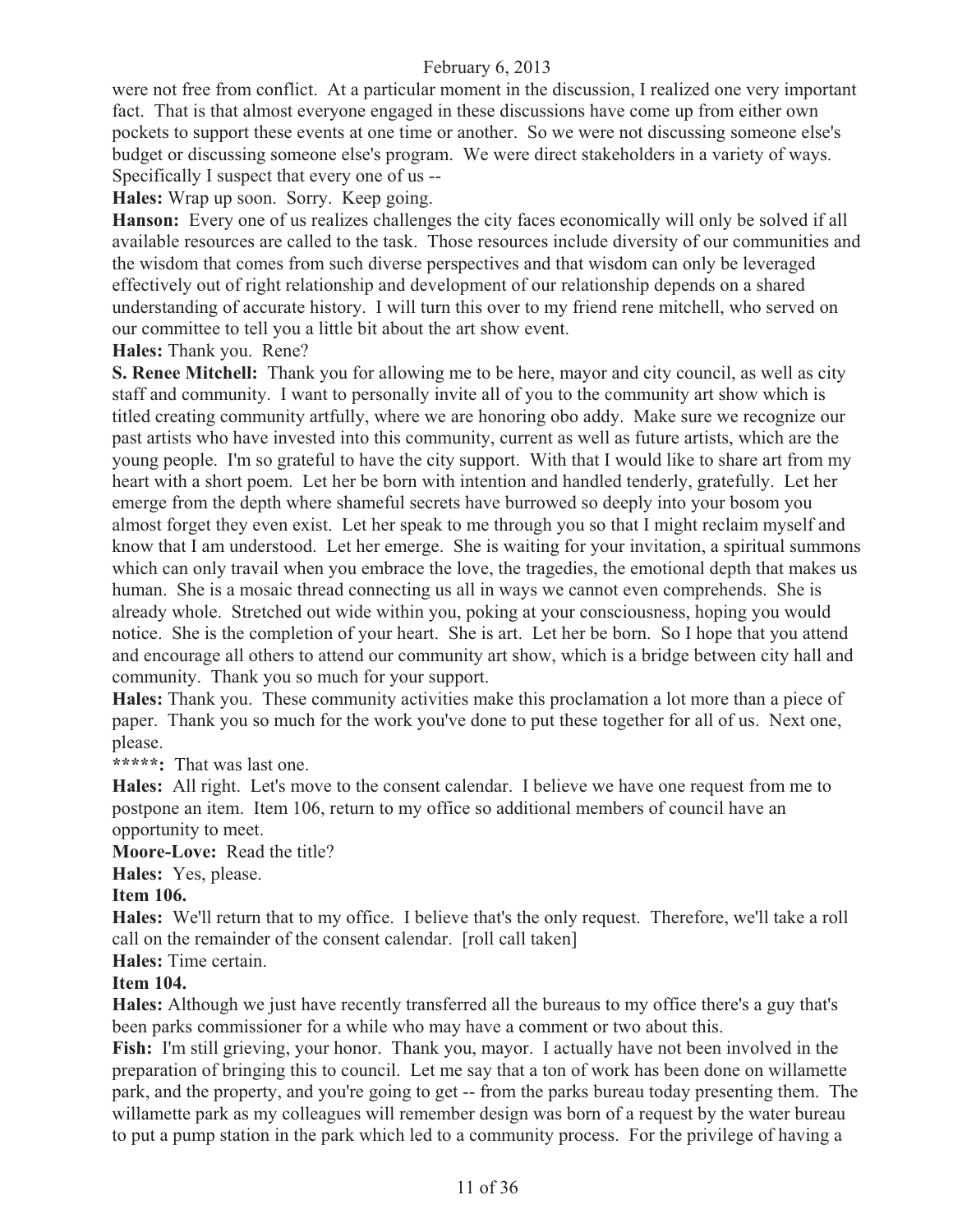pump station, there was a fair compensation agreed to, allowing a master planning process to go forward and ultimately an updated vision for willamette park which is very compelling. We don't have the resources to do it, but that may or may not be a priority in the future bond measure. As for the property, this is a shining example of the parks bureau identifying opportunities in under-served areas to make investment now just 'we talked about e205 last week this is another example in the concordia area of where we have been able to use creatively the tool of systems development charge money to acquire into a master planning process and work with tremendous partners in the community that you're going to hear from today including kathy and other members of the neighborhood association and folks involved in our work. Again, this is one that because of cobbling together systems that charge money and other sources we'll be able to move on regardless of the state of bond measure. I just want to say public how proud I am of the planners, of the leadership, and of our community partners. This is something parks does very well, developing these master plans. I personally think we have too many of them sitting on a shelf, which is why I think we ultimately have to go to the voters and ask for additional resources, but this is something they do great. Mayor, I hope you have as much satisfaction as I have had in leading this bureau. I know as a former parks commissioner you are champion for their work. I say they could not be in better hands.

**Hales:** Thank you. Do you have a presentation for us? Thank you for being here. **\*\*\*\*\*:** Good morning.

**Mike Abbaté:** Good morning. I'm parks director. In 1985, a young, strapping landscape architect arrived in Portland, Oregon, and one of the first projects he was handed as a member of a consultant firm in town was a master plan for willamette park. That was for commissioner lindberg at the time. As I began my career and studied that park I realized that willamette park, Portland parks bureau is probably our ultimate rubik's cube. It has more activities, event demands on it per acre probably than any other park in our system. So I am thrilled to be able to grab this opportunity to share with you the most comprehensive master plan for this complicated park that's ever been done. One of the keys of the success I think you'll see today is the fact that this is a very interdisciplinary effort involving three bureaus, parks, water and environmental services. I would like to thank director david schaff, director dean marriott and their staff for supporting a very holistic and integrated way of looking at this park. There's going to be clear and long term guidance for near term and long term at willamette park. Again, bureau of environmental service has really committed to making future investments in the park that are going to benefit salmon and benefit our park users as well. So at this point I would like to introduce emily roth from the parks bureau who lid the planning effort, then paul ketcham from environmental services.

**Emily Roth, Portland Parks & Recreation:** Good morning. I'm emily roth, senior planner and project manager for the willamette park redevelopment and phasing plan. This was an interdisciplinary planning process with Portland parks and the bureau of environmental services. First for our two bureaus. I would like to acknowledge the staff from both parks, especially alan schmidt, who is here, who assisted me throughout the project. He's also park planner for the new pump station going into the park. The bureau of environmental services, we worked with the regional arts and culture council and citizens of our advisory committee that are here today to speak. I will be presenting today and then following me will be paul ketcham and then two members from our project advisory committee. They will also speak at the end. The planning process -- what has happened for our other parks. Willamette park is a fully developed park, 27 acres, a gem in our system. There are active fields, very large motorized boat ramp, tennis courts, playgrounds and many other activities there. It's located in southwest Portland just east of mcadam avenue. As shown in this slide we show half a mile and quarter mile distance from the park that brings a large community to this very funny, open area. There was three main projects that drove this planning process. The first are the habitat improvements, which you'll see in the corner, along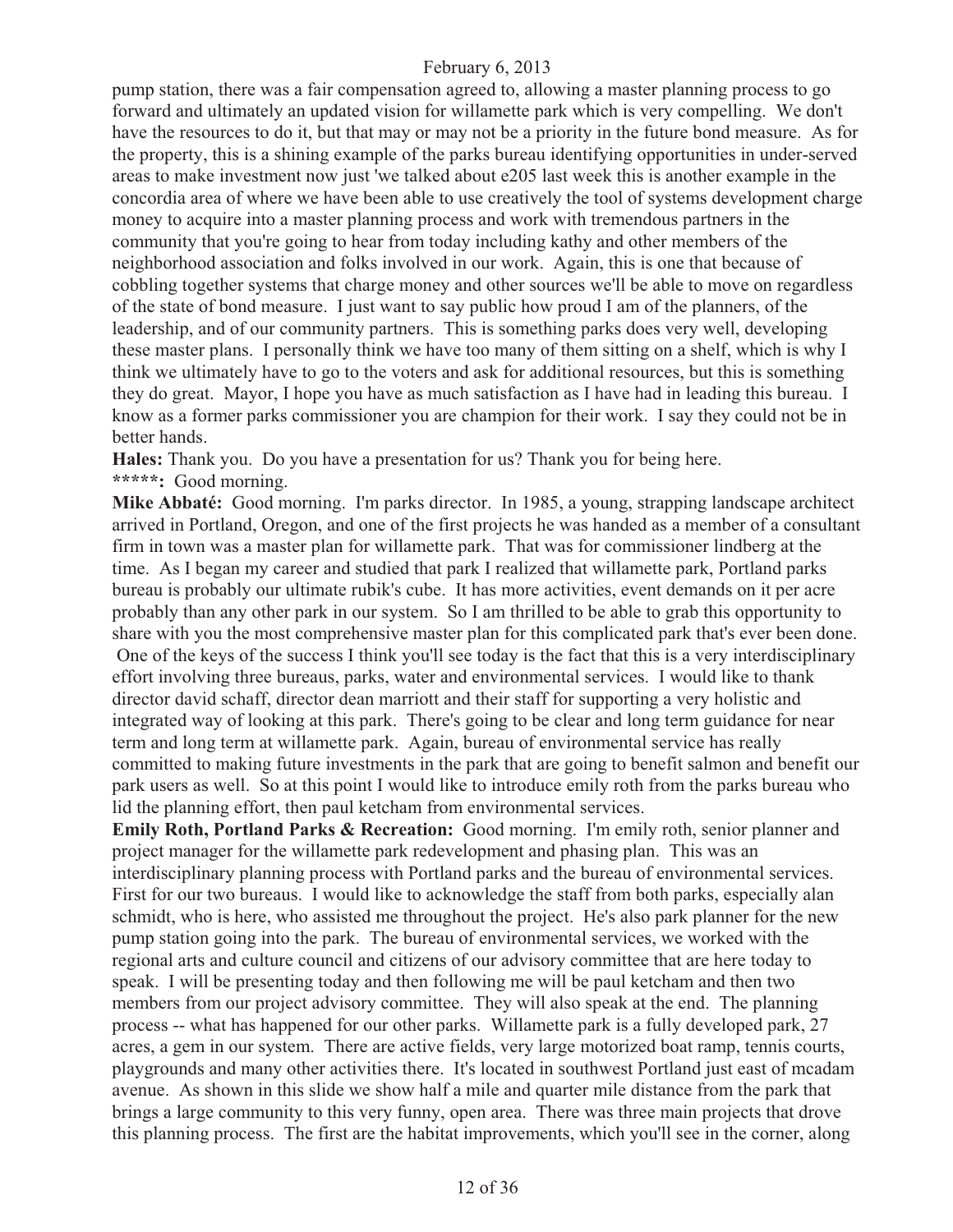willamette river for salmon. The bureau of environmental services watershed plan services area identified restoring the bank in the park as a priority project for improving habitat for salmon. Secondly, as you mentioned, it's the new water -- the relocation of the fulton pump station into willamette park. So the water bureau is doing many improvements to the park as part of their land use and also parks was given approximately \$650,000 to pay for other improvements, which was the value of the park land that will now be for another purpose. One of our main goals in this plan was how best to use this money for improvements to the park. The other one we always have to consider that maybe we haven't thought about as much is opening of the sellwood bridge in 2016. With the construction of the sellwood bridge we're a new regional trail that will go from the sellwood bridge all the way to willamette park. It's anticipated in 2016, when the bridge opens, we will have 2,000 new cyclists commuting that will come across the bridge and through willamette park. And by 2035 they estimate we will have 10,000 new commuters each day using this regional trail that comes through the park. We need to be prepared. That was a driver. Another thing that i'll just mention here, it wasn't one of the drivers but many of you have remembered we used to have a beautiful piece of art called the story garden that was located in willamette park. It's an interactive piece of art, and it was taken out and has been in storage for many years. We have been looking for a place to put it back. We looked at this as a chance to put the story garden back into our parks system. There were five main steps. We had community engagement, five project advisory committees, one open house at the park. We had an online survey for two weeks after the open house to gather community ideas for the plan. The plan you're seeing today the advisory committee reached consensus on moving this forward. We did a full site analysis. We reviewed zoning, views, even solar exposure, which is so important in Portland in the summer. We did a final redevelopment plan that started with three concepts and reached consensus of a recommended redevelopment plan that we will review today. Also you will see the phasing plan. How do we make all these improvements in the park efficiently so we do not duplicate efforts. Finally i'll highlight a few of the design outlines that we'll see. Of course in parks and everywhere in the city of Portland community engagement is very, very important. We had three phases that went with this project. We broadly invited stakeholders to participate in the advisory committee an appointed a committee that's director and commissioner Fish appointed a committee of 14 members that we worked with throughout. We did research and educated the community and staff about community neither, site constraints, then we developed what we considered and designed a balanced recreation and neighborhood needs. We're trying to reach a balance between environment, neighborhood needs, and how we make this the best place for Portland. This is what we came up with. Our final plan. There's one more group of would -- I would like to introduce. We worked with a consultant firm, walter macy, our project manager is sitting with us. Also with berger abam, who accelerated the process. What we really did was work around the edges. Except for moving the dog off leash areas to the northern part of the park. We redid the circulation pattern, separating commuters from recreational users to reduce users conflict that we have experienced on all other trails. This is still a park. We want to make sure our recreation users enjoy it. We're going to lay back the bank to improve habitat for salmon. Included in this will be adding trees and shrubs along the shoreline. We're adding a trail to the water and a manned motorized boat launch. Finally, we found a home for the story garden. This is what the park will look like. In the northern part we are going to build a nice, new overlook that has not been in the park. You'll be able to stand there and see ross island and the whole city. We'll be redoing the whole entrance area. The dog off leash area will be moved from this area that's now collects storm water and very soggy to a beautiful fenced dog off use area that will get a lot of use for this region and the community. We will turn the road into a shared bike path for commuters to make it true the park at a moderate speed, nothing too quick we hope, to slow them down. We will be working with the bureau of environmental services for oak habitat restoration. The other big thing here is down in the corner is a nonmotorized boat launch, again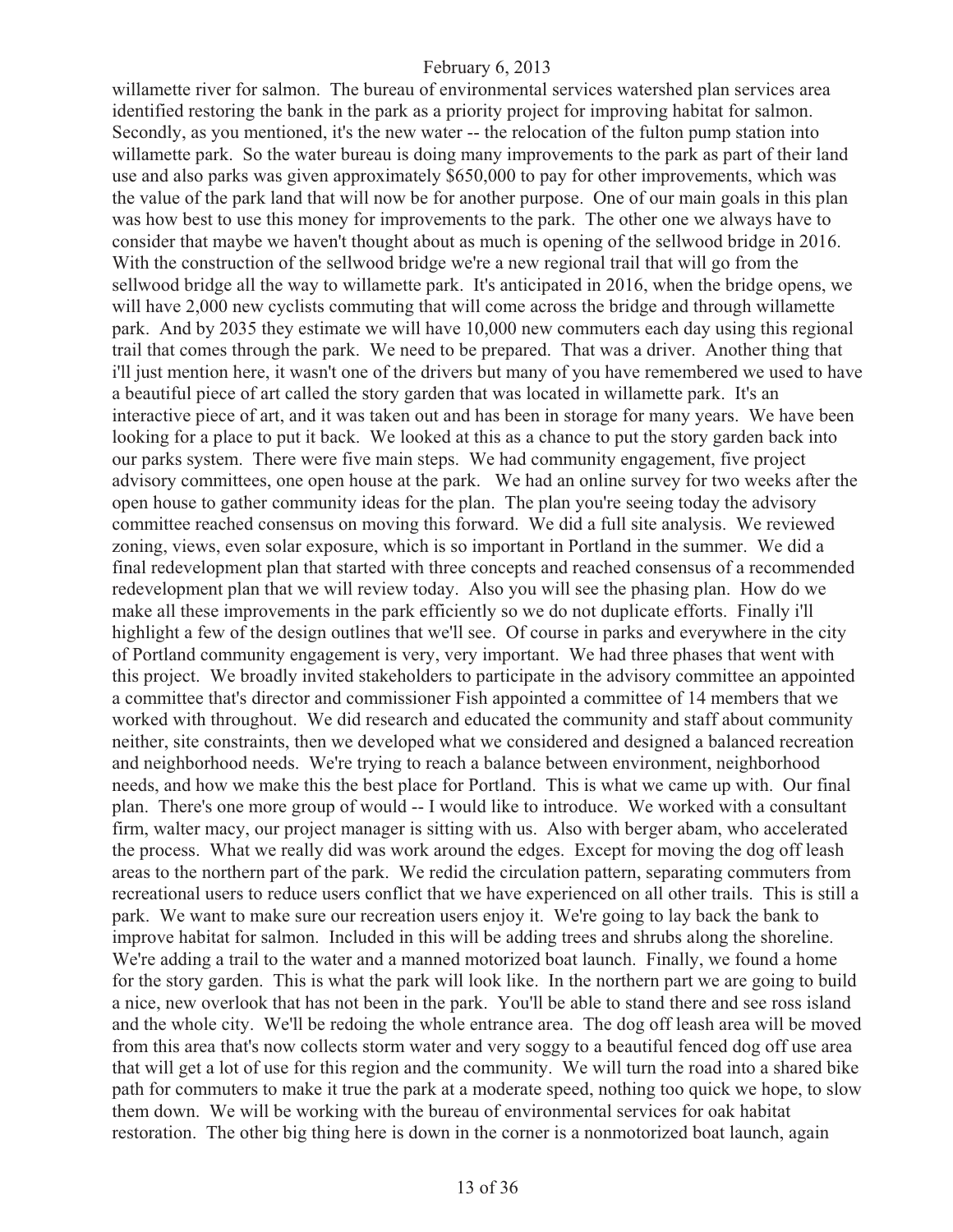separating users to reduce conflict. In the southern end of the park, again, this is where our new pump station will be for the city. Very important. Here is where all the commuters will be entering the park from the sellwood bridge. Commuter traffic will go to the west and then on to the road. We are going to encourage all recreation users to have a nice view along the river with a new playground area. We'll have a new story garden facility where you can have great interactive play with art, which we pride our city in. We'll be improving the greenway trail and also for once in our park system we'll have a designated path to the river for users. We're also going to put in a nice picnic area to help increase the field opportunities. Excuse me. This is what the park will look like. It will have a nice, laid back bank. We will maintain our beautiful views of the city and the river as required under our zoning and still provide the recreation opportunities. Paul will talk more on the riverbank. Finally, how this is all going to happen? Well, the spring of 2016 is our big date because that's when the sellwood bridge is going to open. So we have to be prepared for all the commuters coming through. So we have identified improving our entrance and trail circulation, moving the play area as our highest priorities. The pump station is going to start this spring, 2013, with their improvements. Oak habitat improvements hopefully in 2014, and then the riverbank improvements will be funded by bes, starting in 2015 in the cip plan. Where does all this money come from? Luckily we do have some pot of money. The tac and our staff have identified the highest priorities just as we said, circulation, trails and roadways, improved entries at myles place and the open site finishing. We have our funding sources from the water bureau. Approximately \$605,000, which would cover the highest priorities. The bureau of environmental services is putting in a cip request for greenway improvements. They also contributed \$50,000 towards the planning effort. We have unfunded elements, which is approximately \$1.5 million. Just to highlight a few this is what the story garden will look like in the park. Some oak habitat restoration, a new overview. This is what the new pump station will look like. We'll have a launch for good standup boating, and it will just be another -- it's already a gem in our system and we're looking forward to just making it -- to continue its use in the city of Portland as a destination park. So before we have any questions I would just like to hear from paul ketcham from the bureau of environmental services, willamette watershed manager and our pac members, bernadette lee, who has kicked off this whole process two years ago. Then jim -- landlords come up with the city club. He was also a pac member. **Hales:** Thank you.

**Paul Ketcham, Bureau of Development Services:** I'm paul ketcham. I'm with the bureau of environmental services and the willamette watershed manager and the watershed services group. We're very pleased to be here today to fully support the council's endorsement of the willamette park phasing and development plan. We would like to thank parks and the water bureau for the opportunity to partner with them and also the citizens and the groups who helped make this plan a realty. Like to make a couple of points about the plan. First it does an excellent job of integrating ecological and recreational objectives in meeting the goals of the Portland watershed management plan which council adopted in 2006. It is a hybrid park, so there are natural areas in the park. Important contributors to watershed health and reminders of the rich natural heritage of this city. Some examples are the beech and riverbank, the wetlands and important wide oak woodlands. Proposed bank lay-back sponsored by bes, endorsed by parks restore more natural riverbank and restore habitat along half the frontage of the park. This will improve river health and park conditions. Second, the park capitalizes on opportunities to manage storm water and improve water quality in the willamette river. Emily pointed out that the dola will be moved, dog off leash area will be moved to a new location affording our bureau to work with parks to improve storm water management currently occupied by some of the oldest oak trees in that part of the city. The third the city is committed to aiding in recovery of salmon Fish listed under the endangered species act. Providing for restoration and other storm water improvements in this park, this plan is honoring that commitment. I just want to point out that the river that -- the river is more than a migration corridor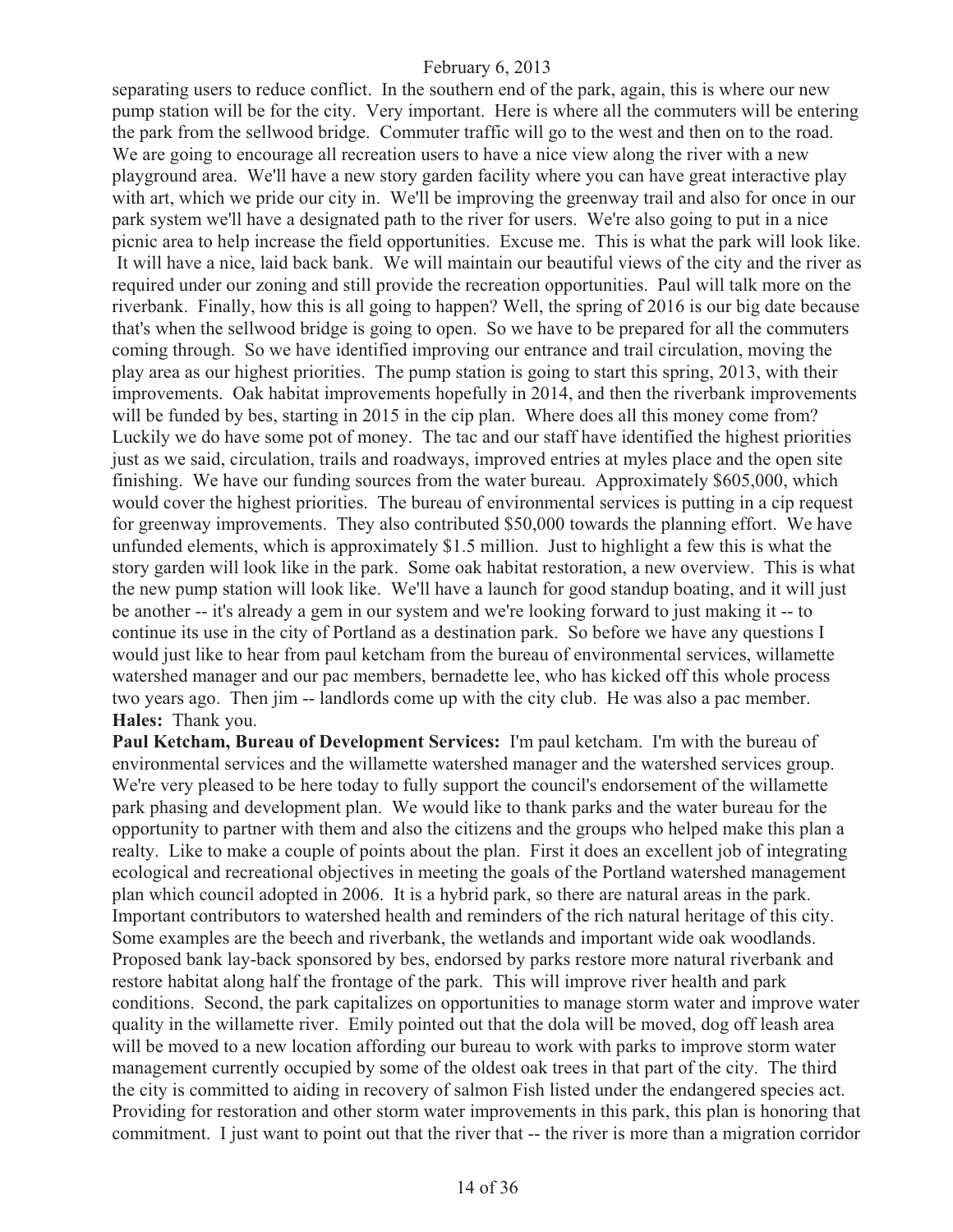for salmon. We have evidence it's been used by juvenile salmon for resting and feeding and they grow and enlarge in the river through Portland. It's very important to restore habitat conditions. Fourth, the bank lay-back and other natural area investments will improve recreational experience for willamette park users and park facilities impacted by the restoration work will be replaced and enhanced. That includes the greenway trail that currently going along the top of the bank. Fifth but not least, the strong working partnership between parks and bes, on going efforts to foster community participation is what makes this possible. By continuing to work together we can make improvements at a public location which serve as broad spectrum of park users in the city and in the region. Thanks.

#### **Hales:** Thanks, paul. Welcome.

**Bernadette Le:** Good morning. I'm bernadette le. I represented the regional users on the advisory committee. First I want to thank you for giving me the opportunity to speak about my involvement and support for the willamette park redevelopment plan. I first became involved in work at willamette park as a Portland state university masters of urban and regional planning student in 2010. For my final master projects I worked with three other students to collect data about the park including inventory of the physical elements of the park and assessment of how it was used by the community. Using that information, we developed a set of preliminary recommendations ppr could consider during future planning processes. When I was asked to be part of the the advisory committee I was excited to continue working in the planning process in this park. I was very excited to see that in addition to recently collected data and analysis conducted by ppr and consulting staff the staff used the information and preliminary recommendations our student group.

 Willamette park is a unique place. It serves as a local gathering spot for neighbors, a regional destination for recreationallists, an integral part of the transportation network on the west side and unique oak and riverbank habitat. It was great to participate in the committee where all these characteristics were considered during the decision making process. As a regional user, I served without voice on the committee thus I need to voice my support. The advisory committee's recommendation supporting riverbank restoration as well as constructing river viewing locations and access points. I also felt it was important to make improvements that will safely facilitate expected increase in bike-ped traffic through the park. It could be implemented to plan for future usage such as increasing the trail width, improving park entrances, directing fast moving bicycles to a specific route, et cetera. I gave many of these projects a high priority and was happy to see that these elements were supported by the larger committee in the final concept. I believe having both neighborhood and regional voices on the committee helped evolve a regional development plan that will improve the visit for members of the public.

**James Gorter:** Mayor hales, commissioners, i'm jim gorter. I was a member of the planning process of the park. I'm also a resident of the burlingame neighborhood overlooking the park. Use it as a casual user. I came to interest of the park as a member of the city club of Portland for its park study in advocacy committees. Commissioner Fish and I have talked on that before. As a result of the park work I also worked on -- was a member of the parks bureau budget advisory committee a couple of years ago. I'm eager to continue my interest in the parks both as a citizen and resident of the area. I was very impressed with the work that the committee did. The recruitment of the quality of people who advocated for various interests and for the park as a whole was outstanding. I was also very impressed with the expertise of the parks bureau and bes, other city bureaus that were involved with the process. As I said earlier, willamette park is a small area with a lot of diversity in it in addition to the natural component of it. Our committee worked hard to reach consensus on that. I think the product speaks well for the parks, for the city and for the citizens. I'm now looking forward to seeing the project implemented. Thank you. **Hales:** Thank you. Questions for anyone on the panel?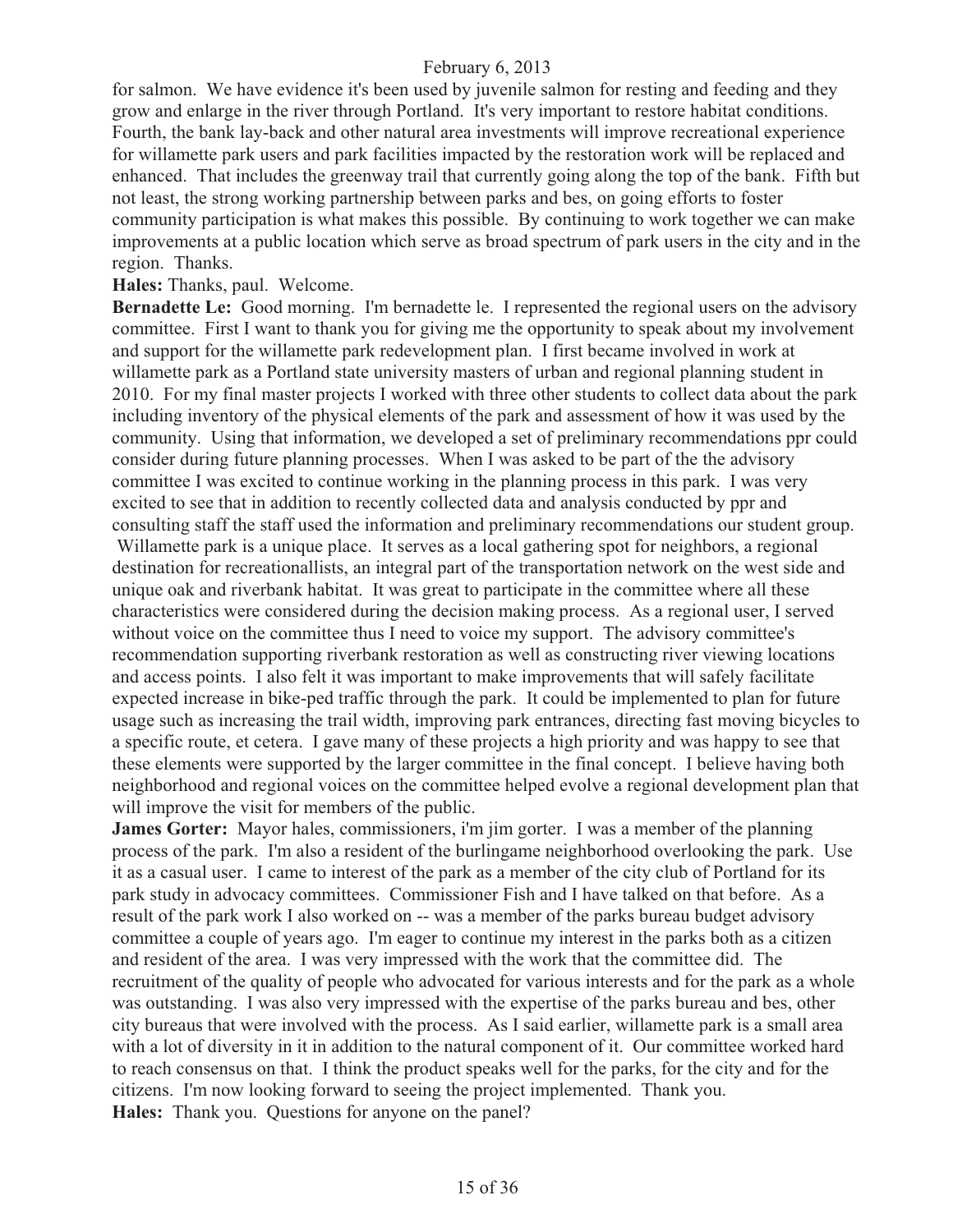**Fritz:** Thank you for your work. It's an exciting plan. Obviously a lot of time and effort has been put into t. I'm wondering about signage. Is there any consideration of having signs talking about what's been done and why?

**Ketcham:** We have talked about that.

**Roth:** Part of our planning process is we will have explanation of what is happening on the bank lay-back appeared why we're doing it. We're also looking in parks for when we do environmental interpretation it may not always be a sign. You may be able to come up with your smart phone and scan something when you come into the park and out will pop everything that about what you're about to see.

**Fritz:** What discussion was there about the native american heritage in the area and maybe incorporating that in some of the interpretive signage?

**Roth:** That's a good suggestion. As we move forward we'll be looking into that.

**Fritz:** I encourage you to not be having us have our smart phones or dumb phones as we walk along the Willamette, I think it's important to be where we are, so to me having some signage that would reflect the centuries that people in this area have used that area and why we're devoting what some people are calling sewer money but what is in fact environmental services money to that restoration that helps people understand why they should use the fenced dog off leash area, not having their dogs running through the restoration area. I appreciate the well thought out plan. Thank you so much.

**\*\*\*\*\*:** Thank you.

**Hales:** Other questions?

**Saltzman:** Am I correct there's still no connectivity north of the park? So all these people are going to be taking this new trail off the Sellwood bridge, they're going to dead end --

**Roth:** We have the greenway trail north of the park. We have an unfortunate 90 degree angle back past the sailing club to go 90 degrees to then go along the willamette greenway. There's a continuous pathway that will go from the sellwood bridge. We are at this time working with the department of transportation and others to see how we can get the 90 degree angle to go away between now and 2016.

**Saltzman:** The northern end of the park?

**Roth:** Just past the sailing club.

**Hales:** It's on an easement on the adjacent condominium project.

**Roth:** Correct. Yes.

**Fish:** I should acknowledge the county owns some property that is fairly proximate to the bridge that they have agreed as part of a larger conversation we have been having to actually either deed to us or give us access to which I think will help us not only get water access but with the trail. So they have been a good partner in helping sort through some of these issues.

**Abbaté:** Commissioner Saltzman brings up a good point. The vision is to have a multi-purpose path connectivity through the sellwood bridge to downtown. That's going to happen in segments over time. We have one portion of that in south waterfront under construction, about 1,000 feet. But the comprehensive vision of this community is that there will be ease of access all the way down to the sellwood bridge ultimately. So piece by piece we'll resolve some of these issues.

**Roth:** The other thing to point out with that, with the completion of the new trimet bridge we'll have a whole new loop in the southern part of the city with the sellwood bridge improvements and trimet bridge. That's again a big recreational opportunity we're providing by improving trail and access through the park.

**Hales:** With the completion of those two projects Portland is the only city I know of with a double bike beltway. [laughter]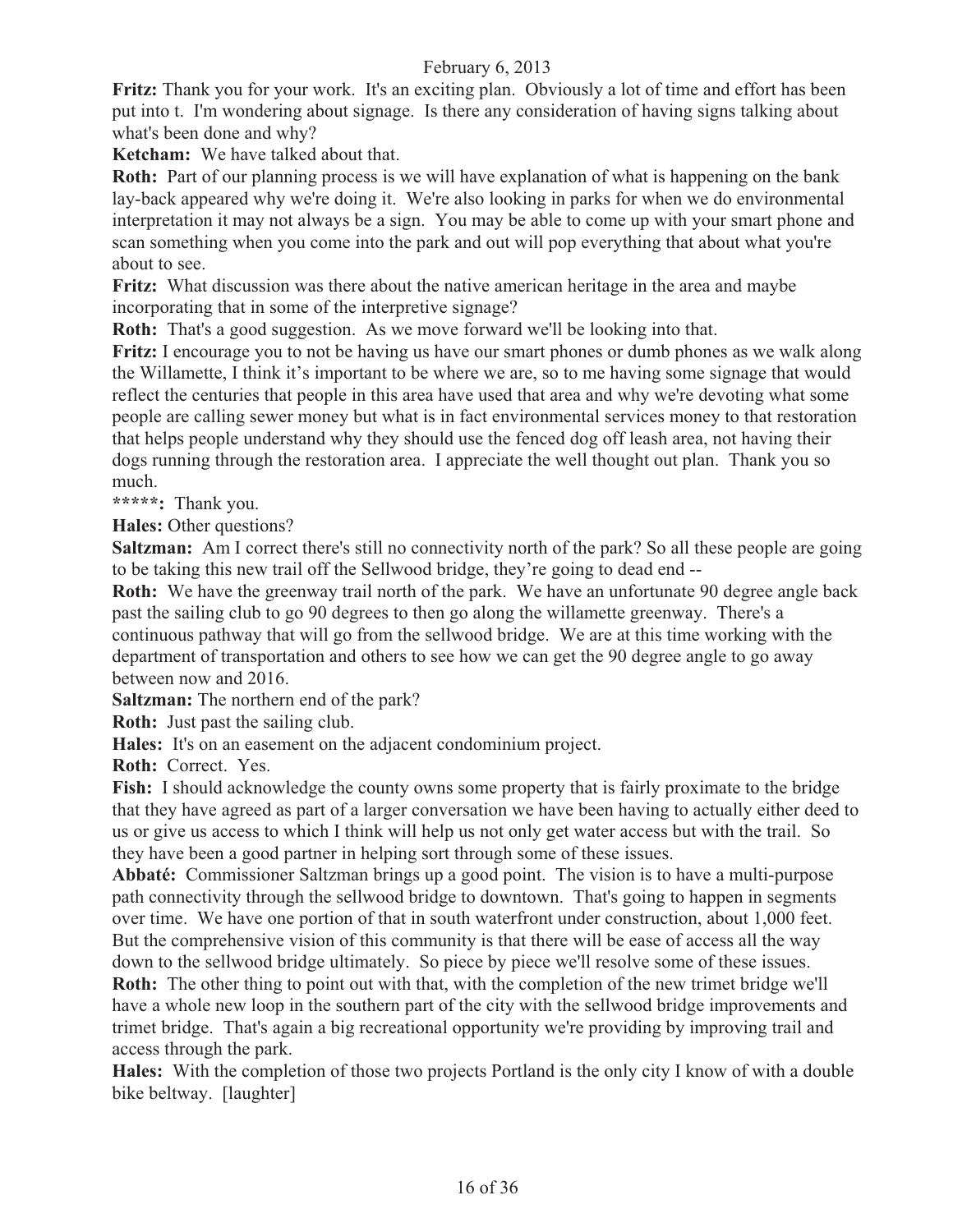**Fish:** I have a question. I know that funds are tight for this particular project, but the way it's currently proposed, if the city chose, could they upgrade the surfaces of the ball field and use all weather surface funds if the funds were available?

**Abbaté:** Yes. That is a priority bureau-wide where we can particularly in heavily used parks and fields is to replace as many of those with synthetic turf as possible.

**Hales:** Other questions?

**Novick:** A depressing question, mike. I seem to recall you're saying to me a few months ago that the parks had something like an \$800 million backlog of maintenance and projects to be done. I was wondering whether 1.5 million in unfunded part of this plan, which looks fantastic, by the way, would that be part of the 100 million or part of the additional things we would like to do? **Abbaté:** Thank you for that question, commissioner novick. With a new park it doesn't add to our backlog of deferred maintenance. The council has a policy that says when you approve construction of park improvements at the same time you evaluate and approve ongoing operation and maintenance, the operational side of new parks. When we bring them to you, you have approved those. We have some projects understand construction now that we'll be talking to you about in the months ahead. The fields, for example. So the day-to-day operations usually when we bring a new park online that is taken care of within the budget. But a new one doesn't add to your deferred maintenance as long as you can keep up the ongoing maintenance. This is a relatively new policy: Things on it are deferred maintenance or replacement were built long before that policy was in effect.

**Novick:** The 800 million is deferred maintenance on existing parks.

**Abbaté:** To fine tune the numbers, it's actually closer to \$400 million for deferred on existing and about 450 million estimate of what it would cost to build out the system to achieve a common level of service. So total together it's \$850 to 900 million.

**Novick:** Thank you.

**Hales:** Other questions? Thank you all. I think we have some others signed up to testify.

**Moore-Love:** We have one more person. Mike dowd.

**Mike Dowd:** Good morning. I'm mike dowd, 0753 southwest miles street. I live and work next to the park at the very south edge. Because i'm there day and night I think I know more about how the south ends of the park works than anyone anywhere. I also as a member of the committee and share all the positive comments people said about that process and all the people involved. I guess I wasn't a platinum member, though, because where the other two people got private invitations to talk, I didn't find out about this hearing until last night from a generic email yesterday afternoon. I have been trying to talk to parks since early november about issues with the bike circulation and haven't had any of my emails returned other than promises that were never kept that they would be talking to me. That's my concern is the bicycle circulation. I understand that you're only voting to adopt this plan as a guide, and I don't think any of this should shake the vote to adopt it, but I think people need to be aware that there's some huge problems with the proposed bicycle circulation. I wrote all my specific reasons here and will drop this off. Also have a letter from my neighbor from earlier who will be really negatively affected by this. There was really no public input that involved explaining carefully to people the numbers involved and the impacts of the bike circulation on people. I hope that as the plan progresses there will be more opportunities to talk about the parks, the master plan. Like everybody said, it's a huge, complex park, and we only had a few meetings to come up with a master plan, which I think is amazingly good for the time we had. That doesn't mean it doesn't have big flaws. To explain it quickly, the bicycle circulation basically what the plan does is spend three or \$400,000 to move about 200 yards of bicycle circulation from the regional trail along the river to the smaller trail that runs right in front of the houses including my house. That's 10,000 bikes a day within a few feet of our decks. It doesn't give bikers the opportunity to take the part of the trail that's empty if they want to go -- if they want to avoid people. The basic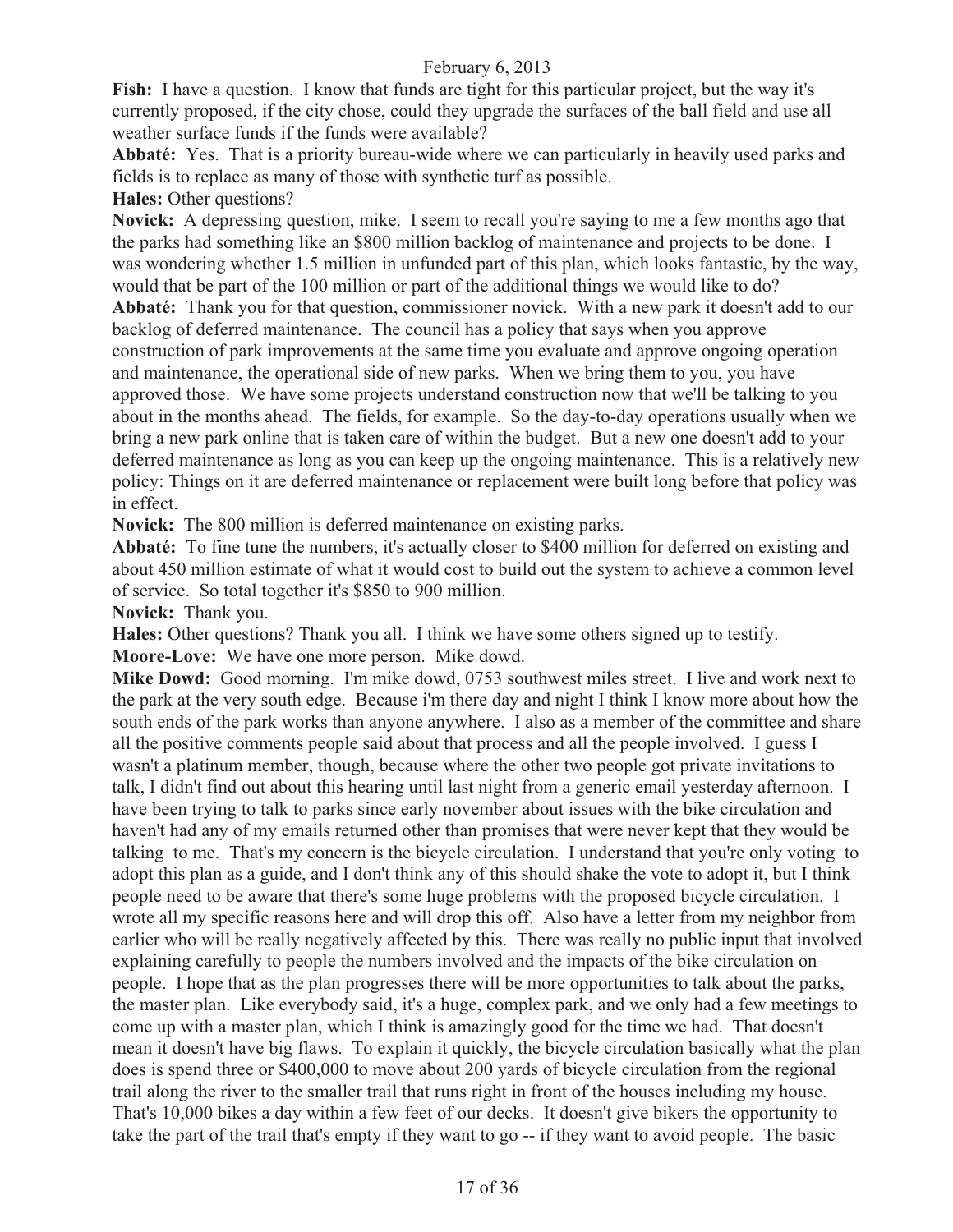flaw in it is that it's a loop trail so there's pedestrians everywhere. This doesn't separate them at all. Yet it's spending hundreds of thousands of dollars and those same pedestrians and bikes are sharing mile after mile of that loop trail throughout the rest of the city on a seven to eight foot wide path. To me it makes no sense to design it the way it does to solve -- try to solve a conflict for 200 yards.

#### **Hales:** Thank you. Others that want to testify?

**Hales:** I would like to return to that point for just a minute with staff. That is, this may be a question not just for parks but for others as well. Transportation. That is emily, I was struck by the numbers you quoted. We're going to have a lot of commuters once the sellwood bridge is not the terrible barrier that it is now. A few crazy people ride their bikes across the sellwood bridge. It's not a good trip on a bike in either case as current in the former configuration. So this revelation or at least reminder for me that there are going to be a lot of bike commute nears this corridor, we have a combination of ad hoc solutions on private property, easements, new sections. Do we have as a city an intended design type that goes the distance? Do we know what we ultimately want to see from the sellwood bridge to at least the new bridge if for the all the way downtown? Has that been agreed upon, or are we still making this up as we go along? I don't mean that to sound as harsh as it sounds.

**Roth:** We're looking at a little bit of an interim solution. We do have a direct route that is part of the lake oswego to Portland street car line. When the streetcar was originally being considered, the lake oswego to Portland along with that was the regional trail that would have run parallel to that track. Metro did most of the design work for that trail, but with the streetcar being put on hold right now, we are putting together the best we can to accommodate commuter bicycles from the sellwood bridge. Originally, the commuter likes were not necessarily -- bike were going to run adjacent to the trail. I just would like to also speak -- from the southern end of the park the trail will be -- the paved trail will be 10 to 12 feet wide for commuting bicycles. Then we are also providing a two foot, 36 inch, three foot wide soft surface trail for pedestrians so we are trying to separate the joggers and the walkers and everybody that are going to be using that loop from the commuting bicyclists. The commuting bicyclists will go on to the park road. It will be improved and everybody else can still be walking along the greenway and things like that. So we are trying to make a big effort to increase the width of the trail, separate bicyclists from pedestrians who want to walk that loop and make it as safe as possible for all users.

**Abbaté:** Mr. Mayor, too, I think there's a bigger issue that you have touched upon. That is traditionally in parks we have been thinking about recreation activities. So when we have been designing trails it's to things like overlooks and viewpoints and access. But increasingly, particularly on left side, our parks are becoming part of the transportation infrastructure. So that creates additional stress, particularly in parks like willamette, where you have so many things already happening. It's led to new design types in south waterfront, completely separated paths, east bank esplanade even it is jammed with people. It's causing us to think of our parks and recreation facilities as part of the transportation structure as well.

**Hales:** Just thinking about the separated design in south waterfront versus this, again, no criticism intended here but we're making it up as we go along to some extent. Then we also have these sections where we don't own the property. So it seems to me a need for maybe even more collaboration between transportation and parks and others on this front than we have had so far to figure this out. If we want to run to where the ball is going, rather than chasing it we may want to figure some of these things out sooner rather than later and try to enforce that design regimen through more than one project.

**Fish:** I think you're raising a wonderful point. Now that you are the acting parks commissioner --Fritz: He is the parks commissioner.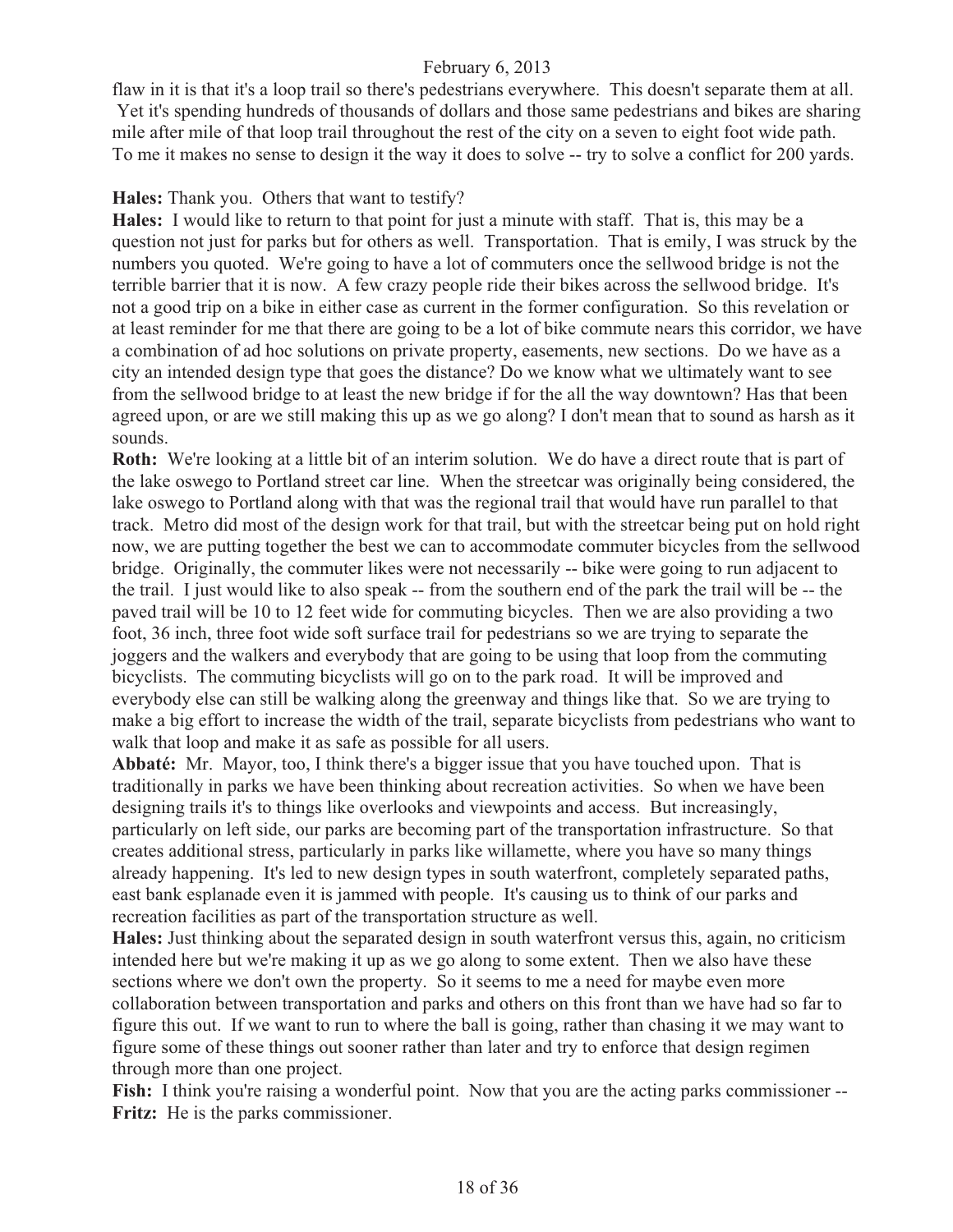**Fish:** Now that commissioner Fritz is the parliamentarian, acting, you're going to -- this issue will be framed for you in its sharpest relief in north Portland with the north Portland greenway. It is a very challenging issue. We're working with the community to find that preferred route taking you from st. John's to the rose quarter. Currently the preferred route, which would be a river route, runs along a private road that both the cement company that is operating it and the railroad that's adjacent have very strong views about bikes being on it. So to your point in the planning process parks has come up with an alternative, which is greeley as a backup if those issues can't be resolved.

 This may be one even with your history working with the railroads may be the nut we can't crack because of the safety issues, but we're working with -- we have been working with swan island, with daimler and with stakeholders. But your point is well taken. These are very challenging and so there ought to be a vision that assumes everything aligns. But what we're often forced to do is come up with a backup plan, piecemeal approach, which allows there to be some circulation while we're navigating a railroad issue or right of way issue or property ownership issue. I think your point is extremely well taken. The north Portland greenway may be the most vexing of all of those because of the complexity of the competing uses on the preferred route. I think you're right in saying there needs to be a larger vision that guides this. Short term, though, we have to find a place to accommodate a lot of bikes. That's going to be the challenge.

**Hales:** If you contrast the experience of -- I know this park very well because having worked in this building once before and being a fair to middling some time noontime runner, willamette park is just about the distance I could make before I needed to turn around and come back. I spent a lot of time on this ad hoc section of trail. That sidewalk that takes the 90 degree turn, I know it very well. Contrast that experience with stanley park in vancouver, where they -- the public owns the entire distance. They extruded that design into yale town and coal harbor. The public owned the big chunk of it, the city said, this is going to be popular, we're going to put a bike way and separate sidewalk all the way around this signature park, then as we redevelop these adjacent areas we're going to carry that design into the redevelopment areas. Now I think you can go from science world to the commuter rail station in vancouver through a combination of public parks and private easements that has this consistency of design and not surprisingly enormous good weather usage. So I think we're looking at that quality in our urban environment as we have cleaned up the river and people want to get back to it, as we restore habitat, as we build out more choices for people how they are going to run, bike or walk, this is a big deal. I guess my sense is, again no villain of the piece that we corporately haven't gotten in front of that with the vision that you just mentioned, commissioner fish, and maybe all of us maybe we need to redouble that effort and revisit some assumptions about what are we going to expect in the long run and what can we do in the print. **Fish:** The timing has to be acknowledged, the demise of the streetcar to lake oswego is fairly recent vintage. There has to be a bigger rethink of that kind of connectivity. **Hales:** I'll be interested in participating in that.

**Fritz:** As the former commissioner of the office of equity and human rights, I am concerned to hear about the three foot soft trail next to the 10 foot paved trail. First of all I don't think three feet is enough for two people to stroll comfortably together. Second, doesn't that mean there will be fewer pedestrians on the paved surface so people using wheelchairs, parents with strollers are going to be having even more cyclists endangering them by whipping past at high speeds?

**Roth:** We also have the opportunity along the river where it will have a paved 10 foot wide trail all along the greenway trail along the park will be ten feet wide.

**Fritz:** But that's along the bike route. If a pedestrian wants to get from a to b, i'm not sure i'm seeing utility of a three foot soft trail.

**Roth:** The three foot soft trail is only a small part of the southern loop so that people who would like to walk the loop would have that opportunity. The trail, the commuting bike trail and the greenway trail on the west -- commuting bike trail on the west side of the park, the greenway trail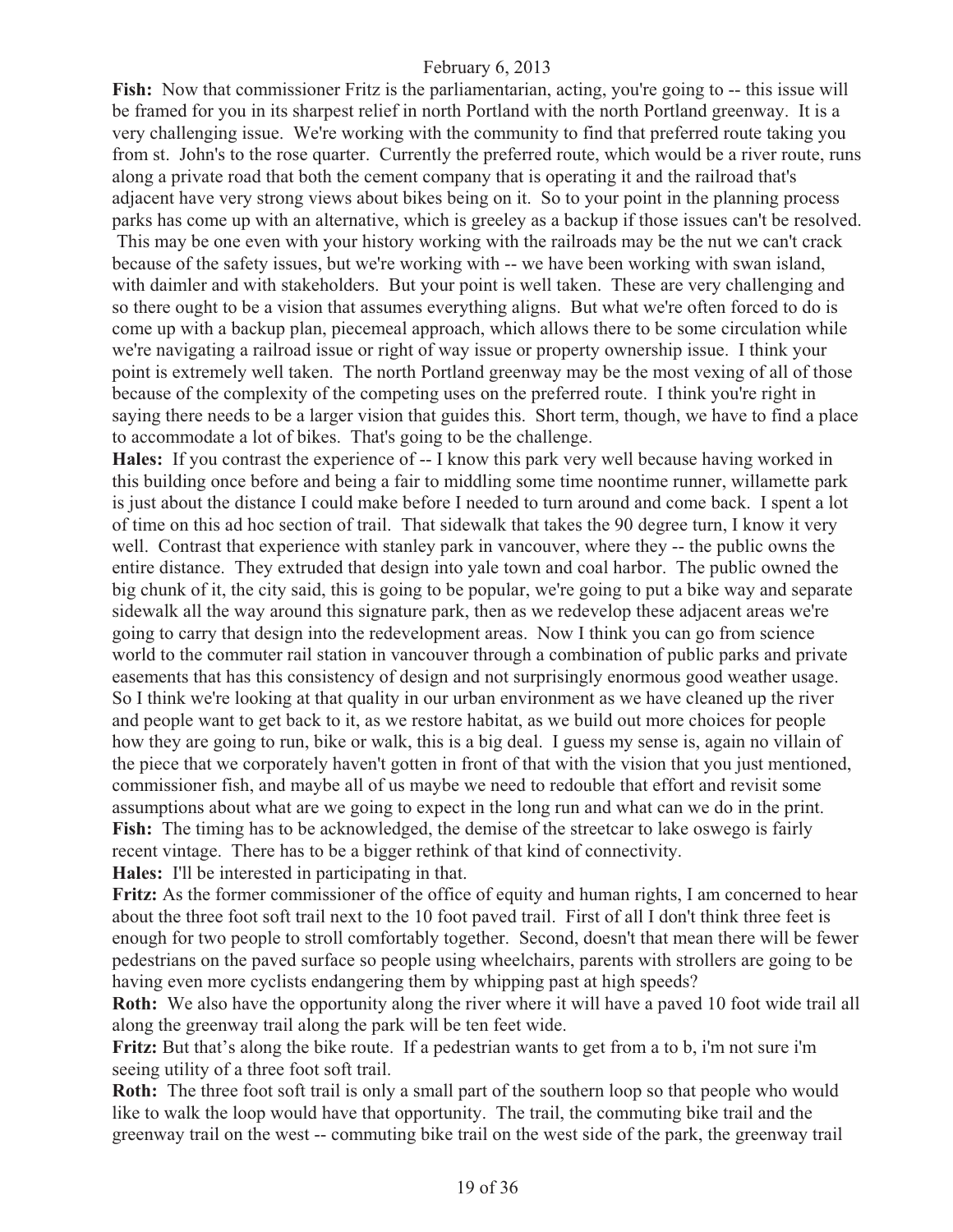that we're improving to ten feet and bringing up the surface area on the west side of the park is the same distance for getting through the park. We're just trying to separate users so that people who have limited abilities or want to just enjoy the bank or everything will be separated from the commuter bikes. I understand also for the loop we have also provided a paved trail up by the soccer fields that also would provide a loop, so we're trying to balance all those needs.

**Fritz:** Where would people in wheelchairs go if they want to just go directly like a commuter? **Roth:** They would go to the east side. That will all be totally paved through the park all directions. **Fritz:** If they are not interested in the scenic route, if they just want to get --

**Roth:** It would be the same length. It's not any quicker.

Fritz: Will there be any striping on the 10' paved?

**Roth:** Yes.

**Fritz:** To have a place where people who can't use the soft trail --

**Roth:** Yes. They would still be able to use it. It will be striped and signed. As I said, we're going to encourage slow to moderate speeds for all commuter uses.

**Fritz:** What would be --

**Roth:** Well, we will do a lot of it through construction but it will be signed and how it will be designed. We'll do a lot of education and outreach to commuter bikes going through the park. **Abbaté:** It's a typical multi-purpose trail. We're trying to make it wide enough. Part of the other constraints, there's a field there. Unless we want to lose a field we have a fair small window to work within.

**Hales:** Other questions? No one else signed up to testify. Then we'll take a roll call on accepting the report.

**Moore-Love:** Resolution.

**Fritz:** So moved.

**Hales:** Is there a second?

Fish: Second. [roll call vote]

**Fritz:** Thank you for the members of the advisory committee as well as staff. I'm going to read the names of the project advisory committee. I know some of these people have committed decades of their lives to this area.

Leslie Pohl-Kosbau

Kerry Chipman

Roger Averbeck

Bernadette Le

Julia Babcock

James Gorter William Danneman

Lee Buhler

Ken Love

Michael Dowd

Jeanne Galick

Allen Field

Jim Harper

We have a wealth of community members who care passionately about this park and have worked constructively with the staff. Aye.

**Fish:** This has been a fairly drama free process except i'm reminded that when Oregon public broadcasting was thinking of holding the presidential debates, we got a taste in willamette park of what it is to have Portland on the map, and what we were facing through that debate planning process was literally a takeover by the feds of the park, a shut-down of river access and a staging ground for security people to be there with presidential candidates. I think all of us breathed a sigh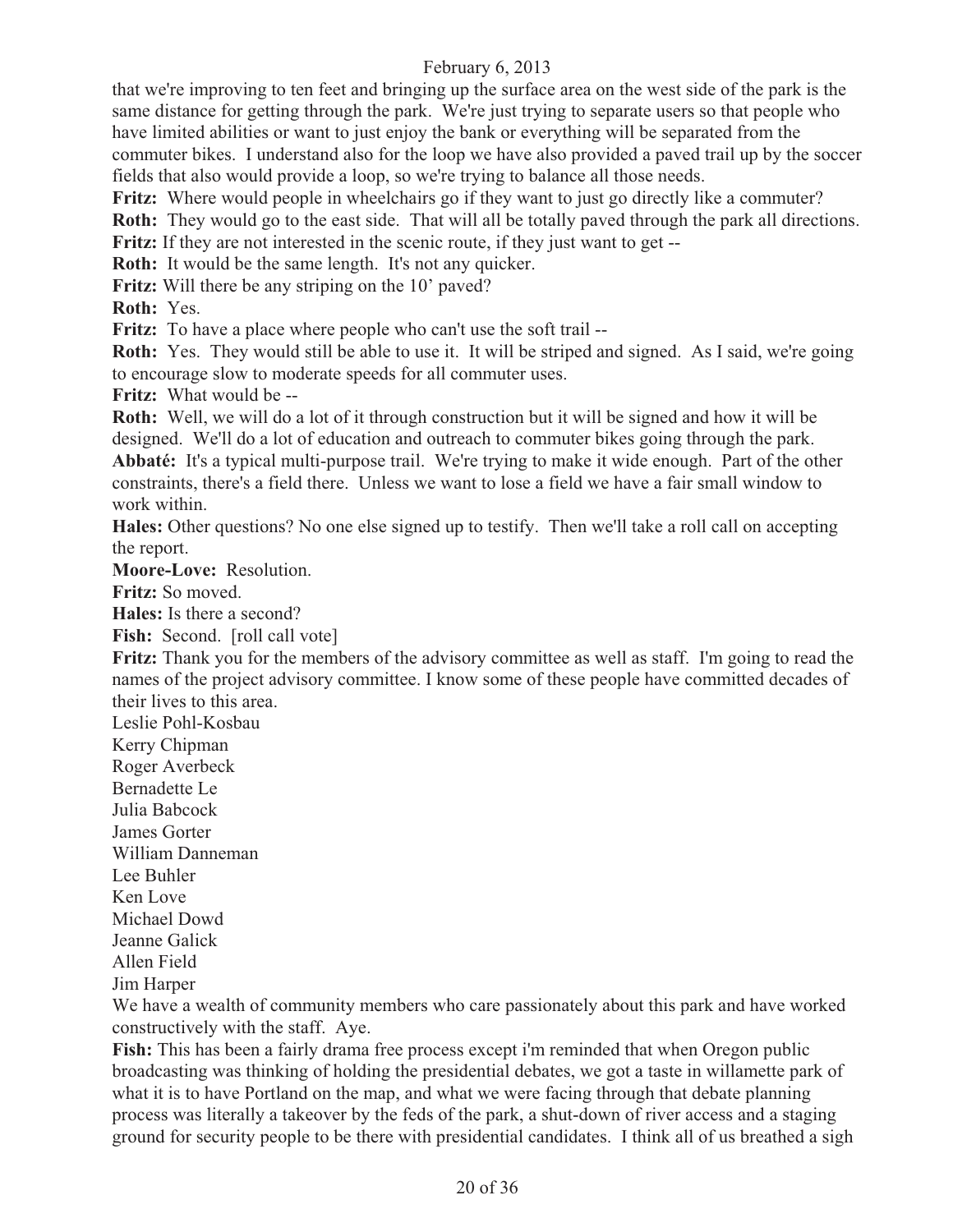of relief when that debate was canceled because it was going to have an enormous negative impact on people who use that park. I'm reminded as I look at this outstanding plan that once again john charles olmsted over 100 years ago had this vision. It really is remarkable in his plan is this notion that at this location there is an opportunity to have a park and the benefits to our community. I don't say that just for the benefit of mike houck. It's extraordinary this document is still relevant. But I think it was in the '20s we start acquiring this and years later when there was some planning, so this is a long time coming. I believe when this plan is implemented we'll finally have it right. I want to thank the crack team at parks particularly emily and alan and elizabeth and everyone who has worked on this. I want to thank our partners at bes, water and racc. This parks and bes have a unique partnership when they do these kinds of things. They work together a lot. I think this one with water and racc added greater depth to the work. I join my friend commissioner Fritz in thanking the project advisory committee and thank jim gorter, who was here, who really did yeoman's work in helping us think through some issues in forest park that led to five substantial things that we did differently because of his work. I want to thank walker macy for their outstanding assistance and the work they do helping shape these plans. Money is going to be a challenge in implementing this. My hope is we'll be able to come back to the council at some point with some good data and a good story about why we think we can go forward with the bond measure. Whether this particular project is an eligible project, meets the priority list or not, it's an example of projects we have across the city where with a reasonable investment of funds we can take existing parks and make them function at a much higher level. I'm also reminded we have parts of our city that have no parks and ultimately those investments may come first because people don't have access to this wonderful system. Thank you, mike, all of your team for your great work. I'm pleased to vote aye.

**Saltzman:** Good work. Aye.

#### **Novick:** Aye.

**Hales:** This discussion we've had among the council, you and the others who came here today perfectly encompasses why we're such a great park system. I was fortunate to be in this room when mr abbaté and commissioner fish accepted that award on behalf of the city of Portland and the points we've just touched on, both in these comments from the council and in what you've covered here to me covers that whole amazing story that we have a framework plan that's 112 years old that we're still executing. Project by project. Opportunity by opportunity. We have great professional planners in the bureau that know how to design projects, but also know how to listen to other people when they do. But we also have people in the community who care, and everybody thinks they own these parks. Other bureaus, water bureau, bes and racc. People who live next door think they own the park, people to live 10 miles away think they own the park. Planning students at Portland State think they own the park. Members of the council think we own the park and have detailed comments about it, and we're all right. We all own the park.

Fish: Mayor, Ken love actually does own the park. [laughter]

**Hales:** So we all have this amazing investment in the system. It is not confined by the boundaries of one bureau. I think that is one of the reasons why we won that war, because we all think we own the park, we all think we have a responsibility to help make it work. This is a great park. Part of a great system. I'm very pleased with this master plan and look forward to seeing it carried out. Aye.

**Hales:** Approved. And the next item is also a parks item. Thank you all.

#### **Item 105.**

**Hales:** Mr. Fish, anything on this one?

**Abbaté:** Thank you, mr. Mayor. And if I could change gears a little bit and follow up on what commissioner Fish said, we had just been talking about a long-term existing park, today we're here to talk about a master plan for a new piece of property in one of the most parks deficient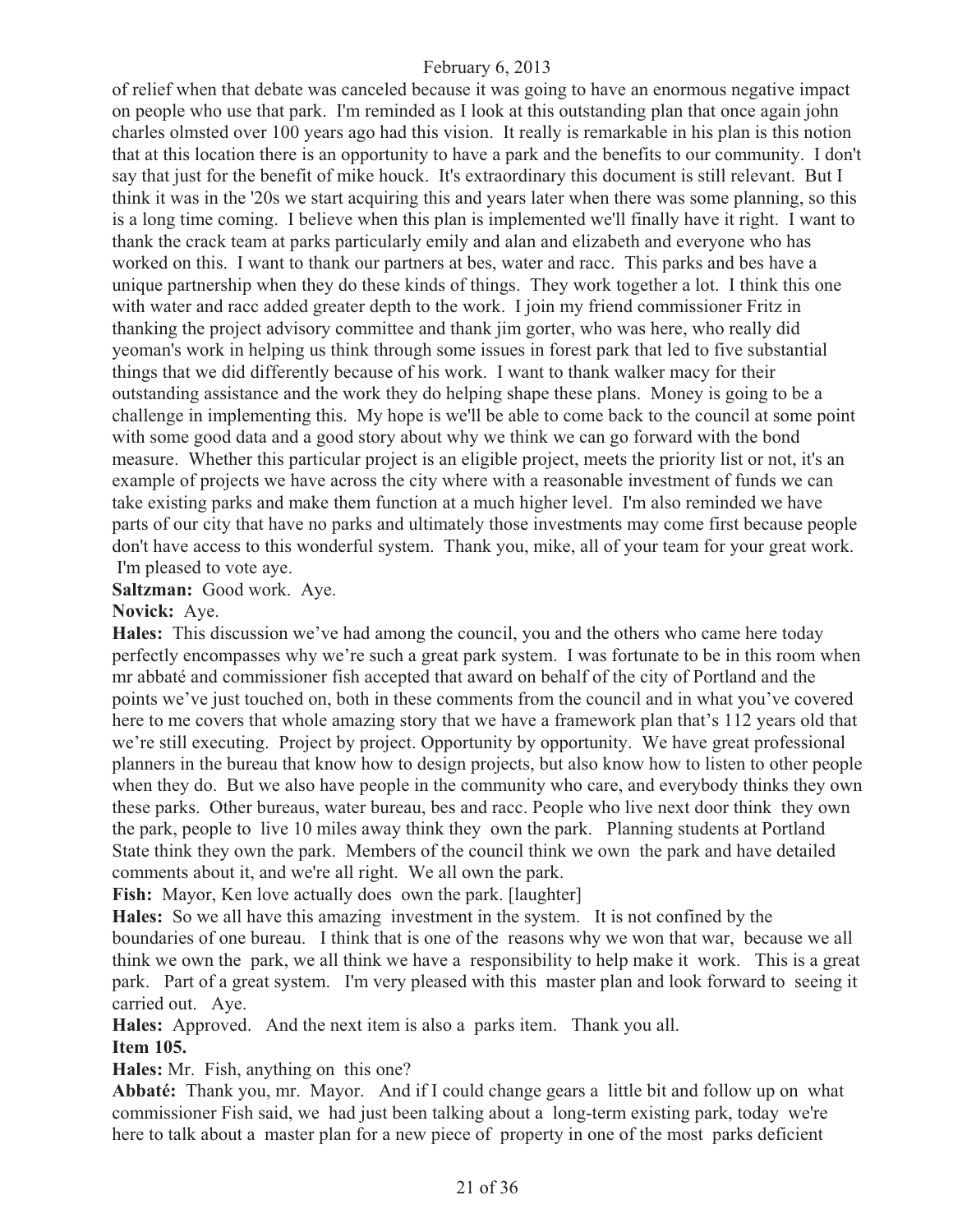neighborhoods. As part of the 2020 vision, we are trying to fill in gaps, that gaps that we have identified in our half mile service area. That is our primary level of service delivery to measure. This is an incredible opportunity. Provide parks access -- the design and construction of this project -- fdc's, fund demands of new development for parks and open spaces, particularly in deficient areas. I would like to introduce sara huggins, the parks planner, and talk about our plans for construction.

**Sara Huggins, Portland Parks & Recreation:** Thank you, mike. Good morning, mayor hales and commissioners. Parks planner, and I would also like to introduce nicole and rich, both volunteered to serve on the volunteer committee and they will join me in helping with the presentation today. Nicole will start us off.

**Nicole Markwell:** I live in the cully neighborhood and I have four children, and I was a member of the advisory committee. To watch the parks sort of come together and be able to have my input in it. It was neat to watch it. I'm very active on the pta, and so to think about the children there that would attend the park. It was fun to talk about that. This is going to be along alberta street, a bike street, we like to ride our bikes and we need to think about how to ride our bikes and stop at the park and have fun. We talked about ways to use the park as a community stopping area, pick up soccer and -- so it is going to have a lot of different uses. It will be a lot of fun for our whole family and the people who live nearby who don't have children yet.

## **Hales:** Thank you.

**Markwell:** Thank you.

**Huggins:** The master plan developed as a collaborative effort between the community and Portland parks & recreation and I want to thank greenworks, a local landscape architecture firm, who helped translate our shared vision for the plan into the concept plan that we'll be sharing with you today. A little history about the site. Portland parks purchased the 2.4 acre werbin property back in 2009 for the purpose of developing a neighborhood park in cully. The Portland parks has a goal that is outlined in the parks 2020 vision of providing a park or natural area within a half mile of every residence and the residences within the half mile of the werbin are not currently being served – so when we will be celebrating a bunch of new households now have access to their own park. We developed the concept plan over the course of nine months. Three main phases to the project. Project open house, project advisory committee meeting, we had broad open public comment period and we did additional targeted outreach. In the first phase, we focused on getting feedback on the type of amenities that people wanted to see in the new park. In the second phase, feedback of three diverse concepts, and final phase we vetted feedback on a preferred draft and ultimately after weighing all of the feedback, the following concept. The design is oriented around a flexible lawn area. It is suitable for informal activities, or community gatherings and events. The heart of the design is really a nature play area, which will include opportunities for water play, and the ability to make water spray and often manipulate how it will run downhill, climbing boulders and a slide that takes advantage of natural topography on the site. Preference for nature play in the planning process, we heard loud and clear that the community loves swings.

 A smaller, traditional play area that will have a swing set. We have a small gathering, covered gathering picnic area, and we also have additional more formal picnic areas scattered throughout the park. A very small skate area, suitable for younger, very beginning users, and we will include bio-trails that will street storm water from the park improvement and streetscape improvement. We also will improve the streetscapes on 52nd and alberta in front of the park and that would include new sidewalks. Coordinating closely with our friends of bureau of transportation on the streetscape improvement work. The cost estimate for this concept is \$1.3 million for improvements of the park and half a million for streetscape improvements and both the park and the streetscape improvements are going to be paid for by parks system development charges. We have set aside to fund the construction of this project. Park staff beginning the next steps of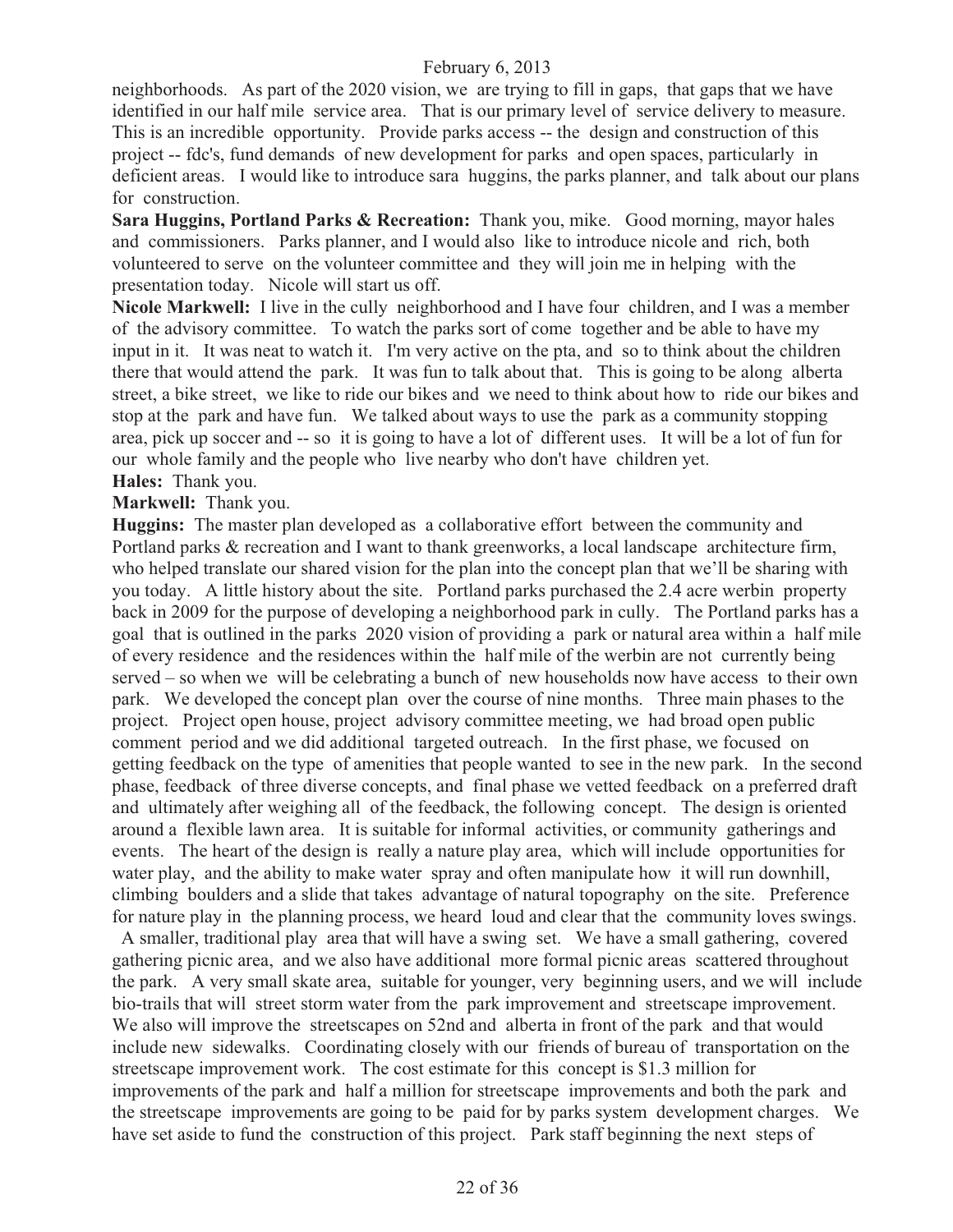creating construction documents and getting ready for construction and we hope to celebrate the grand opening of the new park in spring 2015. And rich gunderson will close with a few words.

**Rich Gunderson:** Commissioners, mayor, it is a pleasure to be here and to see this new council. I'm really looking forward to working with all of you. I want to thank parks for this opportunity for a park for our neighborhood. I was going to go into the benefits of parks and recreation -- I will just go into a little bit about the neighborhood. Annexed to city in the mid '80s and there was a lot of expectations within the neighborhood for the city to meet some of the deficiencies of the neighborhood and make capital improvements but unfortunately that was slow in coming. But actually now there is some hope. We're making steady progress on thomas cully park, the cully boulevard green street process is almost complete, and the big five -- the intersection of five avenues, which was a big danger area, is complete, and now the acquisition of this property and the master planning process gives us hope and once this park is developed, it will be the first developed park and the largest neighborhood area in the whole city. I worked for -- in the parks and recreation profession for over 30 years. I had the opportunity of working with many neighborhood associations, developing master plans for their neighborhood parks. And this one by far had the most community input of any that I had been involved with. Because of that fact, I think the park once it is developed, is going to be huge asset to our community and also to the Portland parks system. Thank you.

**Hales:** Questions for this panel? Thank you all. Thank you very much. Do we have anyone else signed up to testify?

**Moore-Love:** We have one person, kathy.

**Hales:** Good morning.

**Kathy Fuerstenau:** Good morning. I had to go plug the meter. My name is kathy, and mayor hales and city commissioners i'm so happy to be here today to advocate for the adoption of the master plan for the park on northeast 52nd and alberta. This will be the first completely developed park in the 2,007 acre cully neighborhood. I have been envious of the other neighborhoods that have been able to hold gatherings and events in the parks like neighbors night out, concerts in the park, movies in the park. So, in two years, cully will be able to participate in such community events and have place for both children and adults to enjoy. So the cully association of neighbors membership did not have an opportunity to vote on the final draft on the master plan, overall consensus of the park rail presentation at our september 11th, 2012 meeting was favorable. The membership was very excited to see the design and hear about the amenities.

We look forward to participating in the park process so that we can stop calling it werbin property park. I have a habit of saying northeast 52nd and alberta for right now anyway. The disappointing part of the presentation, the timeline, 2015. My hope is that everything can proceed at a brisk pace so that the park could be finished in 2014. I think that would be great. I want to thank commissioner Fish for allocating the plans to move this project forward. And the parks director and staff and community members on the advisory committee for the work that the community outreach in creating this master plan. Thank you.

**Fritz:** I guess I do have a question for staff.

**Hales:** Thank you, kathy. Appreciate it.

**Fuerstenau:** Thank you.

**Fritz:** This follows up from kathy's questioning. And also on last week's presentation on the e-205 projects, a huge amount of work was done for a relatively small amount of money in 10 different parks, and you said that is because parks staff was doing a lot of the work. Is it possible for parks staff to do some of the work here and speed it up a bit?

**Abbaté:** Commissioner Fish --

**Fish:** Fritz.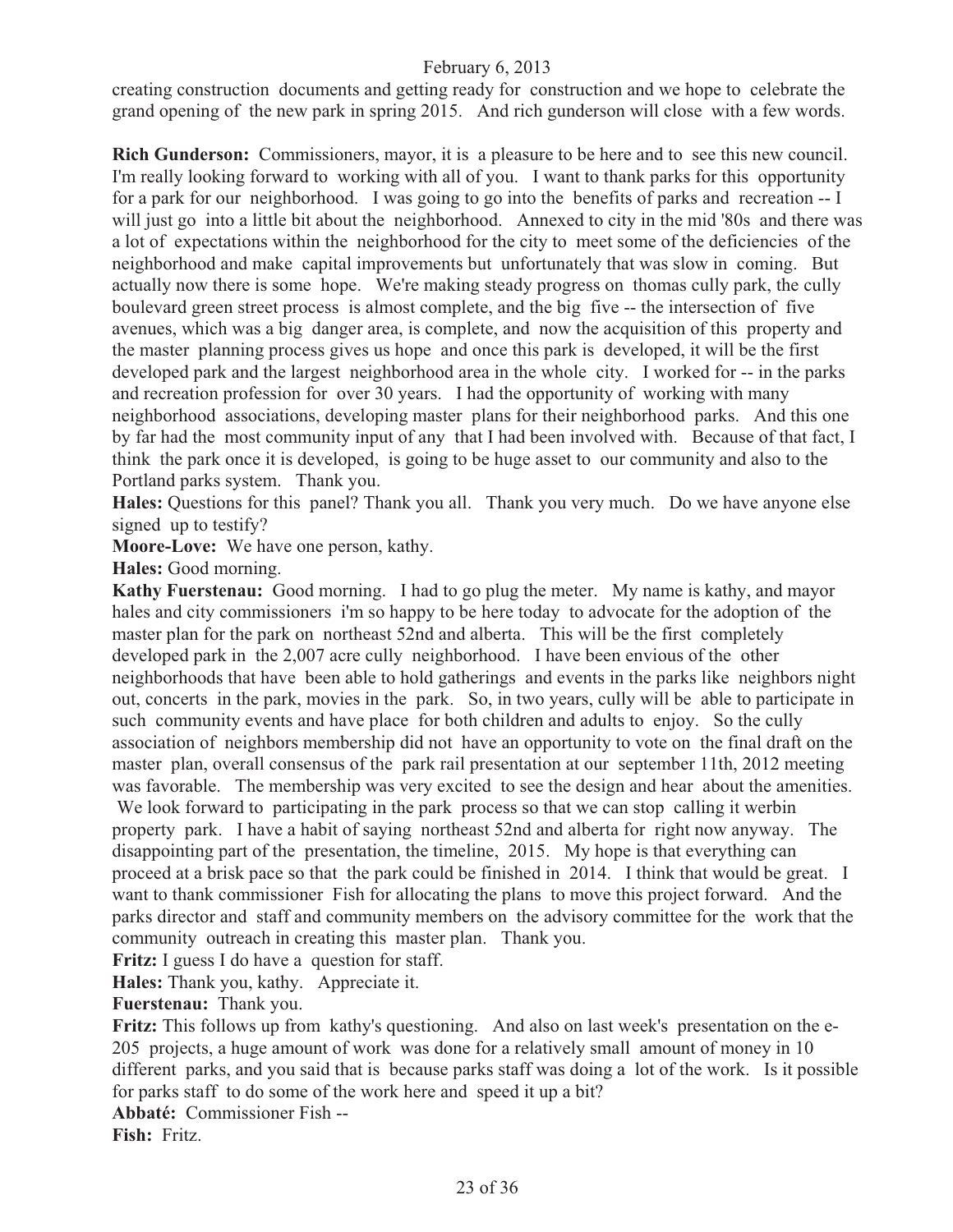**Fritz:** It happens all of the time. Don't worry about it.

**Fish:** I consider it a great compliment.

**Abbaté:** Commissioner Fritz, good question. I think there is a difference between installing a playground or bench and completing an entire park. When we're constructing an entire park, it is probably that we don't have the capacity to do it, but it would lock up all of our staff on one project for six or eight months and we would not be able to do any improvements in other parts of the system. That is why we have a contracting process and a bid process is to provide opportunities for living wage jobs that are outside of city employees. So this would -- this would go through the next step, detailed design, comparing the construction drawings that would go to bid and then bid in construction using a contractor.

Fritz: Maybe you could consider making different parts of the process, different contracts, so we have -- I know that usually we do a general contractor who does the whole thing, but certainly different elements of this that could have community involvement, landscaping company, demolition of the current structure and such. I encourage you to think about that. The other concern I have is that it noted as a seasonal rest room. Walker-Macy designed the holly farm park in my neighborhood in a very similar process and we have found it is used year round. Whenever it's not pouring rain, there are people in the park. I would encourage you to consider that a restroom and not seasonal. One of the pieces that was added in our park was some decorative screening around the port-a-potty. Obviously we don't have the money for a full plumbed restroom, maybe we do, maybe we don't, but I think it is going to be well used. I think it is important for people to have a proper place to go to the bathroom. We could even have a loo in there. So we encourage people to use it year-round.

**Fish:** That reminds me of a conversation we had a while ago but I don't remember the outcome. So, was there some thought of putting, substituting a loo? I think commissioner fritz comments need to be underscored with the budget cuts we are talking about, we are having trouble doing routine maintenance in the parks. I know we're putting a loo in the fields. Is that an option and would that address the question of year-round use?

**Roth:** We did look at a loo, instead of a port-a-potty, seasonal restroom. What we've been trying to do is target permanent restrooms at our larger, regional parks where people will be coming more from outside the neighborhood. This at 2.4 acres is intended to be a park that serve the immediate cully area. One of the other considerations when we were looking at the loo, is while the initial cost to construct it is fairly reasonable, it would almost double our anticipated annual maintenance budget for a park of this size. For that reason we are showing a seasonal restroom.

**Fritz:** Families with multiple small children, --by the way, rose is being amazingly good. I'm very impressed. When you are walking a half mile to the park and try to make it home when your five year-old needs to go right now, I think that is a challenge. And at the very least, year-round port-a-potty. I think should look again at that.

Fish: On the other point that was raised. The contracting, the fields doing a soft opening this spring. Under the plan that we put in place, we got about 60% participation mwesb? **Abbaté:** Slightly more than that.

Fish: I don't think there is a project in the city that has come close. At the same time we're trying to develop capacity within the contracting community. It's a specialized niche. I think the point that commissioner Fritz makes that thinking about unbundling pieces or thinking creatively about the contracting is something that we should continue to do and particularly cully, where we have a completely different model with the let us build cully now park community, in terms of how we have done the community garden, I would encourage you to be as creative as possible about thinking about new and innovative ways of doing contracting which create opportunity for people typically left out of this work and also for the community

**Hales:** Other discussion for staff? I would like a motion on accepting the report.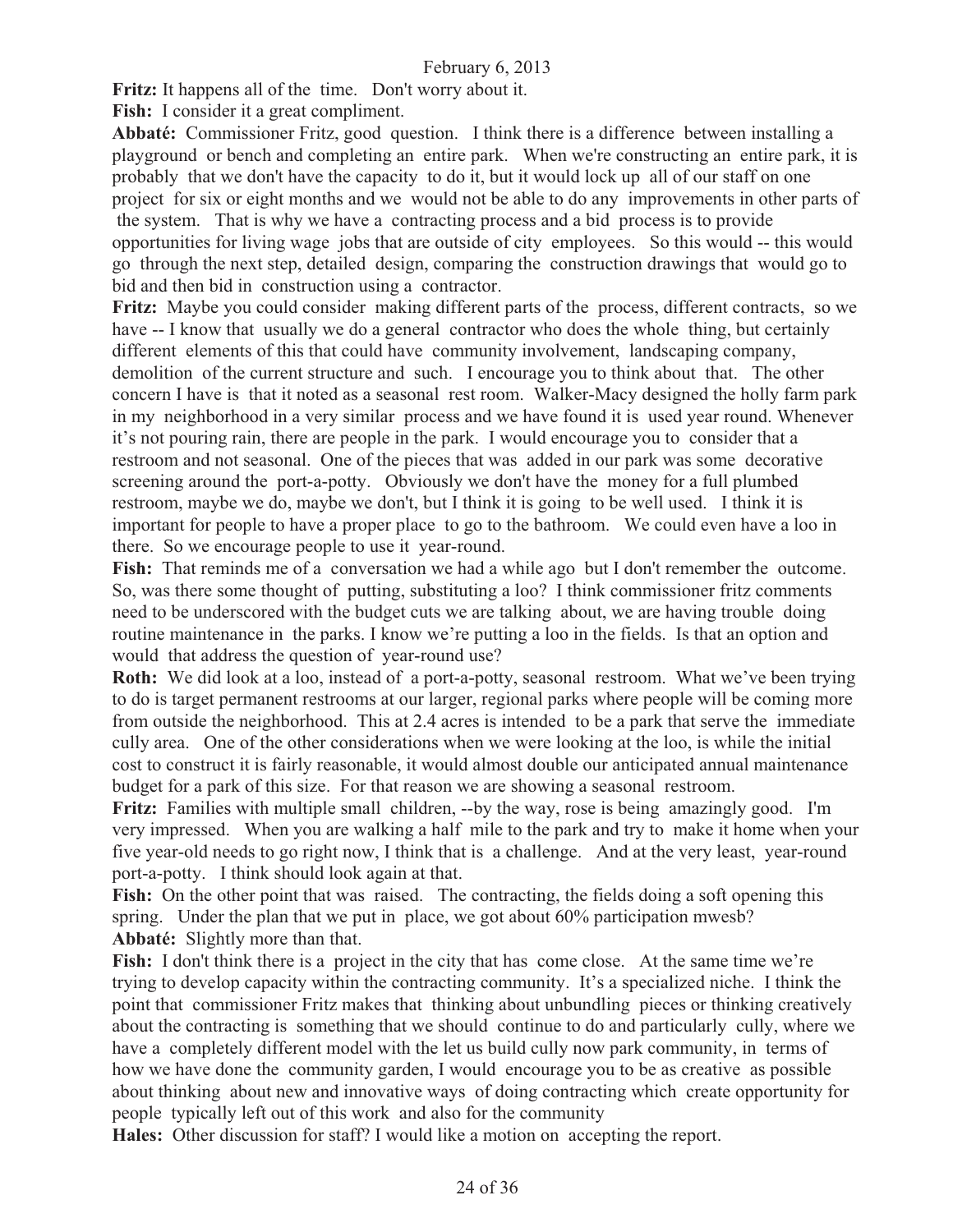**Fish:** So moved. **Fritz:** Second. **Hales:** Roll call. **Fritz:** Again, thank you to staff and thank you to the community, particularly the project advisory committee. Challenging names in this, but I will try to read them because people do put a lot of time in this. Three meetings, done expeditiously, a lot of background. Michael Alexander, PP&R Board Liason Jennifer Alkezweeny Victoria Demchak Karen Gonzalez Richard Gunderson David Kurushima Alejandro Manzo Nicole Markwell Gina Mattioda Shayla Rogers Kathleen Sheridan Cesar Torres Mercedes Yanez

Aye.

Fish: I want to first acknowledge that one thing that wasn't said about cully, I believe on a census basis is our most diverse neighborhood and it also has some of the most intractable poverty that we have been trying to address. It was the framework that has helped change the relationship between city council and that committee, was the cully concordia plan, best community planning -- except for the east Portland plan, at least during my service where the community set priorities. As a result of that, the city has been very intentional about addressing a number of them. So we had thomas cully park and we have a master plan and now we have a garden, which is progress. I -- according to things I read into the paper, something happening with cullwood, hacienda a new footbal field that allows kids to play in a safe area that is fenced in. But we face in cully the same dilemma we did when we launched e205-- a lot of momentum, tremendous leadership at the neighborhood level but we're not able to deliver as quickly as we wanted on the promise of bringing the system up to par. That is where mike and the bureau and the team came up with this project, because it was scaled right. It was something we could do, and we didn't want to keep frankly having excuses as to why we couldn't move on thomas cully, we all understand, we were \$15 to \$20 million short on that project. We wanted to deliver a win. This was where the focus went and I believe the expeditious planning process, funding sources which are system development charges, commitment to leadership will get this park done. I want to first thank rich and kathy and neighborhood folks who are great partners. You never get enough credit but we have a unique relationship with this community. I want to thank the parks team for doing this really quickly, and sara is -- I think the first plan she did was the updating of the lents park, master plan -- sara is one of our stars. Whole team I want to thank at parks. And I want to echo something kathy said. If there is a way to expedite the delivery of this, we should do this. The mayor ran on a platform of finding ways of speeding up the permitting process. This ought to go in the hopper and we ought to find a way to accelerate it. In terms of the naming, I hope parks pulls together soon a community group and comes up with something great. This should have great name for great new park. And I thank everyone for making this day possible. Aye. **Saltzman:** Aye.

**Novick:** I, too, would like to thank everybody for their work on this. This is so impressive. And since this is a parks day, this is -- general comment that I think that people tend to think of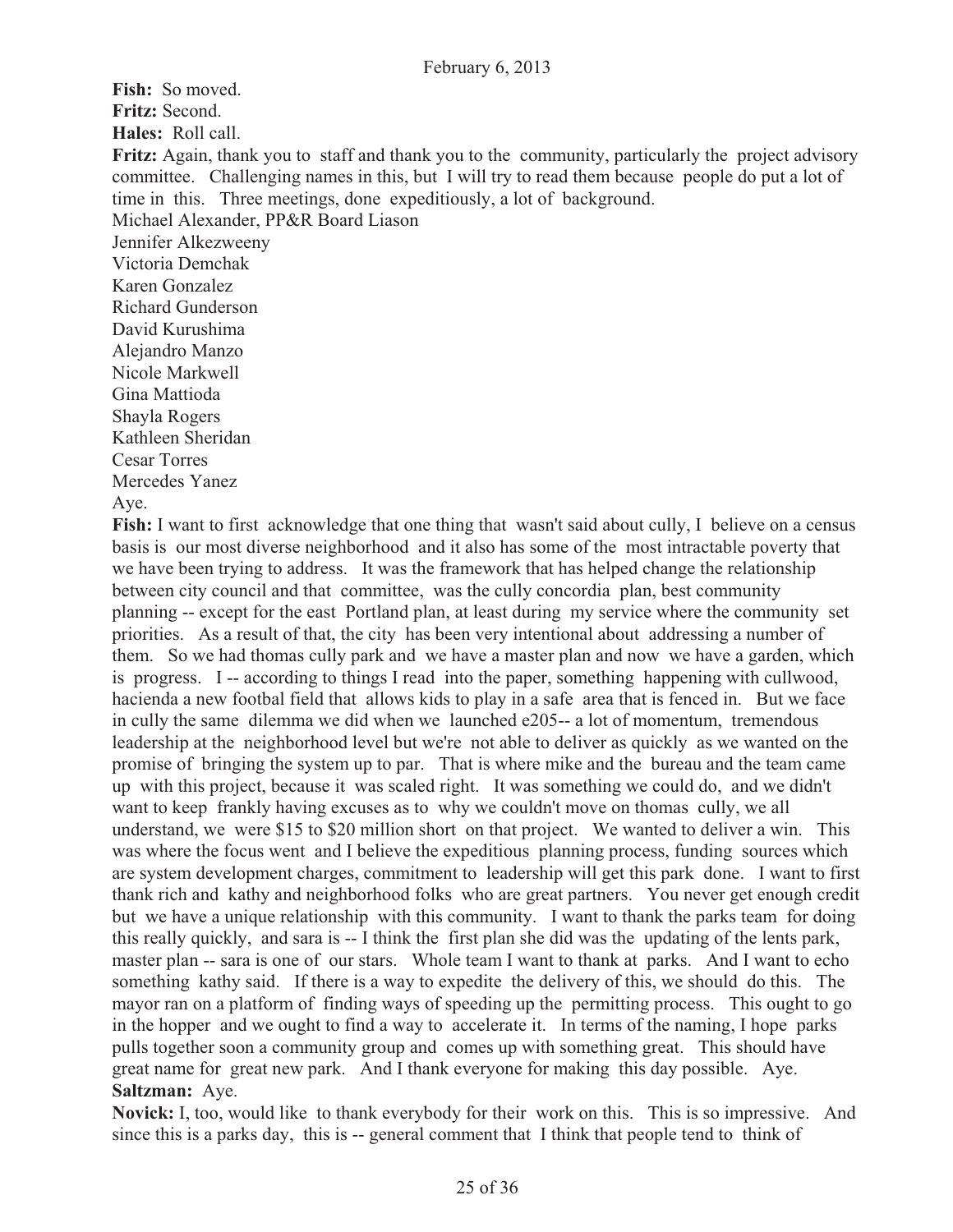economic development and public safety and parks as three different things. One of the most important things to do to improve our economy would be to stem the rising tide of health care costs, which tends to drown businesses and governments and families. And the more we learn about how much even a little bit of physical activity does to improve people's health, building out our park system will make people healthier and that will reduce health care costs and that will help our economy. And our -- the fire bureau obviously is a big chunk of our public safety system and most of their calls are health-related calls. If people are healthier, they get fewer calls. So, I appreciate the work you are doing for the -- just in terms of having a prettier nicer place for people to live but having a strong parks system also does help us meet our other goals. Thank you very much and aye.

**Hales:** Great process, and a great project. It is going to be -- it exciting for us all to be out there enjoying this park and I look forward to that very much. Bravo. Aye. Thank you. Okay. Regular agenda.

**Item 111.**

**Hales:** Second reading. Roll call please.

**Fritz:** Aye. **Fish:** Aye. **Saltzman:** Aye. **Novick:** Aye.

**Hales:** Aye. Item 112.

#### **Item 112.**

**Hales:** Thank you. Jeramy patton, our principal financial analyst is here, and I think the council has all been consulted on the calendar, so hopefully you are here to present something everyone is prepared to move forward with.

**Jeramy Patton, City Budget Office:** I can make the presentation very brief. The calendar includes two new items and I think you have all been briefed on. First item, addition of three public hearings, february 28th and april 15th. And the second item is a -- between february 28th, may 1st, a series of council sub committee meetings. And I can go into more detail if you would like. If you would like to move on, that is question.

**Hales:** Questions, further requests --

**Fritz:** If you can announce mayor what your process is for appointing citizen budget advisors, can people contact you if they're interested in serving?

**Hales:** Yes, please.

**Fritz:** Who should they address that to?

**Hales:** Josh albert. Other comments, questions? May have brought this in for a landing then. All right. Thank you. And we will take a -- with that --

Linly Rees, Deputy City Attorney: First, mayor -- is this an exhibit to the resolution? Do they need to move the amendment or the new exhibit first?

**Patton:** Yes.

**Hales:** A motion to substitute the new exhibit.

**Fritz:** So moved.

**Fish:** Second.

**Hales:** Vote on that motion, please.

**Fritz:** Aye. **Fish:** Aye. **Saltzman:** Aye. **Novick:** Aye. **Hales:** Aye.

**Hales:** Now unless there is council discussion, we will take roll call on the resolution.

**Fritz:** Thank you, mayor, and city budget for responding to my concerns last week. So there will be three public hearings on requested budget sometime between february 28th and april  $15<sup>th</sup>$ . The exact dates have not yet been confirmed, we had some discussions in my office about having them mostly in march and then close to when the mayor's budget -- when the decision is going to be made, there will also be of course the last hearing on may 15th. I encourage citizens not to wait until the last hearing on may 15th. So, there will be lots of opportunity for public input. It is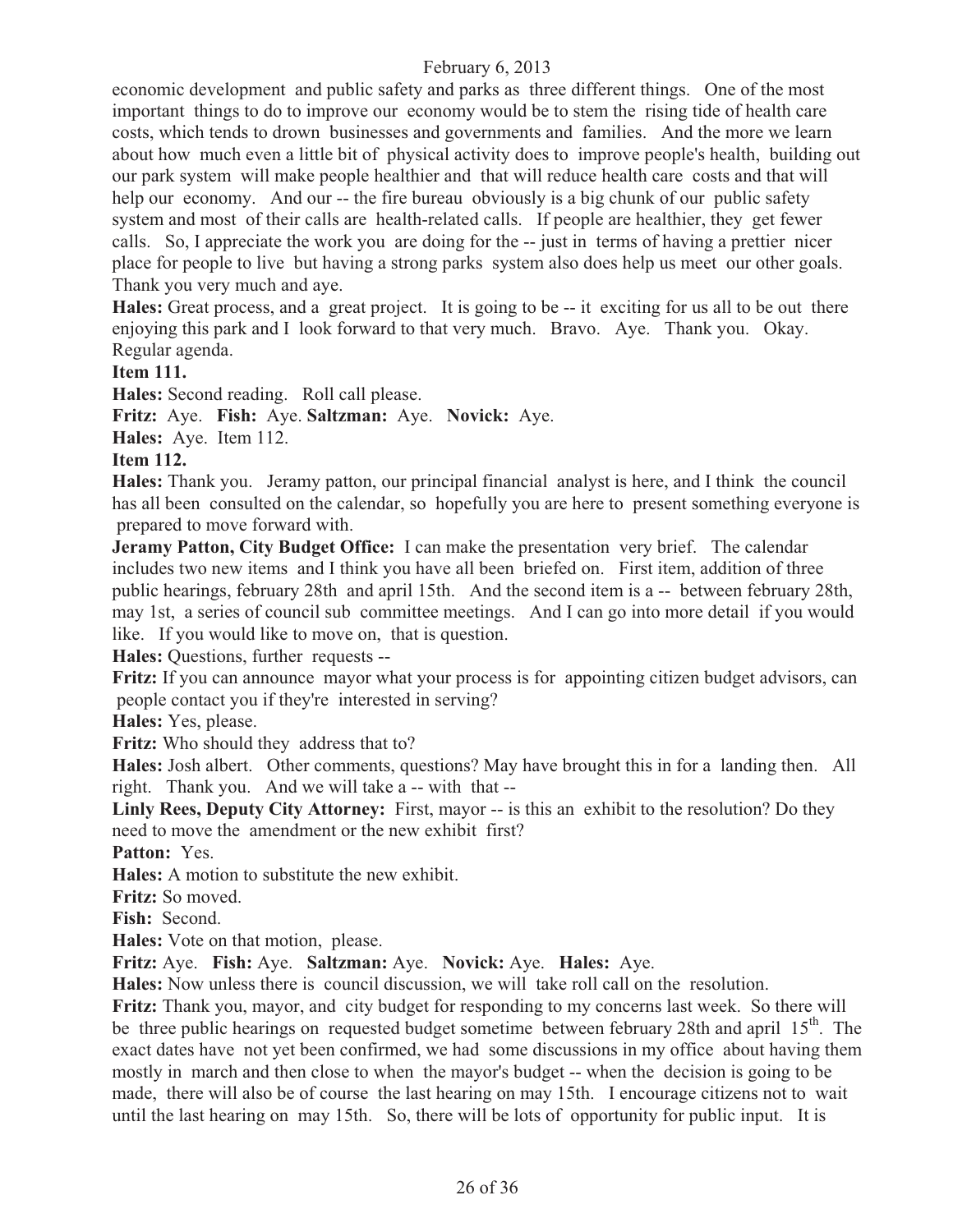going to be a very difficult budget and we need to make this decision together. We are all in this together and we will have to make difficult choices together. Aye.

**Fish:** Aye. **Saltzman:** Aye. **Novick:** Aye.

**Hales:** I want to thank members of the council and our budget office for getting this in an orderly and very open and painfully complete format because this is going to be a difficult budget process. I think the way we get through this in good order and build for the future is to have the whole council very engaged, have the community very engaged and have the whole process be as transparent as possible even though I have the responsibility ultimately lay a proposed budget on the table. This process is intended to get us to that environment and I want to encourage council members and anyone else to keep coming forward with both ideas for how we proceed and specific ideas for how we make this very difficult budget balancing process get to balance ultimately. Aye. [gavel pounded]

**Hales:** Thank you, jeremy. And let's see. Item 113.

**Item 113.**

**Hales:** Is there a presentation on this? Good morning.

**Lee Munson, Bureau of Maintenance:** I'm with the bureau of maintenance, sidewalk repair department.

**Mike Zeller, Bureau of Maintenance :** Mike zeller, one of the inspectors with the sidewalk department.

**Sharon Simrin, Auditor's Office:** Sharon simrin in the Auditor's office.

**Hales:** We're just assessing the property and this is -- you have requested some time. Do you want to walk us through this or are we going to request any testimony from affected property owners and proceed?

**Simrin:** This is for sidewalk repairs that the city requires done to have done, and we have -- I know we have one person that wants to testify today. Any remonstrances we've had have been pulled out of this, so they are not in this assessment. They will be in a future assessment. **Hales:** Okay. Questions? We will see what anybody else has to say about this. Signed up to testify?

**Moore-Love:** One person.

**Hales:** Good morning.

**Lisa Crase:** My name is lisa, portfolio manager for Portland habilitation -- rehabilitation center, nonprofit organization, we train and hire people with disabilities. We recently -- in 2012, purchased a property on east burnside, 14224 east burnside. We purchased this property august 22nd. That is when the -- the closing statements were signed. In the beginning of october, my maintenance supervisor went to the property and found a door hanger from the city of Portland bureau of transportation regarding the sidewalk work. This was found after the sidewalk had already been repaired. And I do have documents here -- I have also labeled all of them. It is closing statements, disclosure statements, and statements from the title company that we were not advised of any liens or any work that needed to be done in the selling of the property. And I also have a statement here from our real estate agent, testifying all of these documents also -- I would just like the council to reconsider this assessment charge to the property management.

Fish: First of all, we greatly value the work of phc. Phc employees work for the city and we have a deep relationship. We're going to have staff come back in a moment and flush out some details, but I just want to make sure I understand that -- your concern. Is your concern that the seller failed to disclose this to you as the buyer, or is your concern that the city failed to take some action?

**Crase:** The seller and their real estate agent failed to supply any documentation to us, therefore, we were not notified in a timely matter to know that this work was to know this work was to be done. If we had known that, we would have taken action ourself.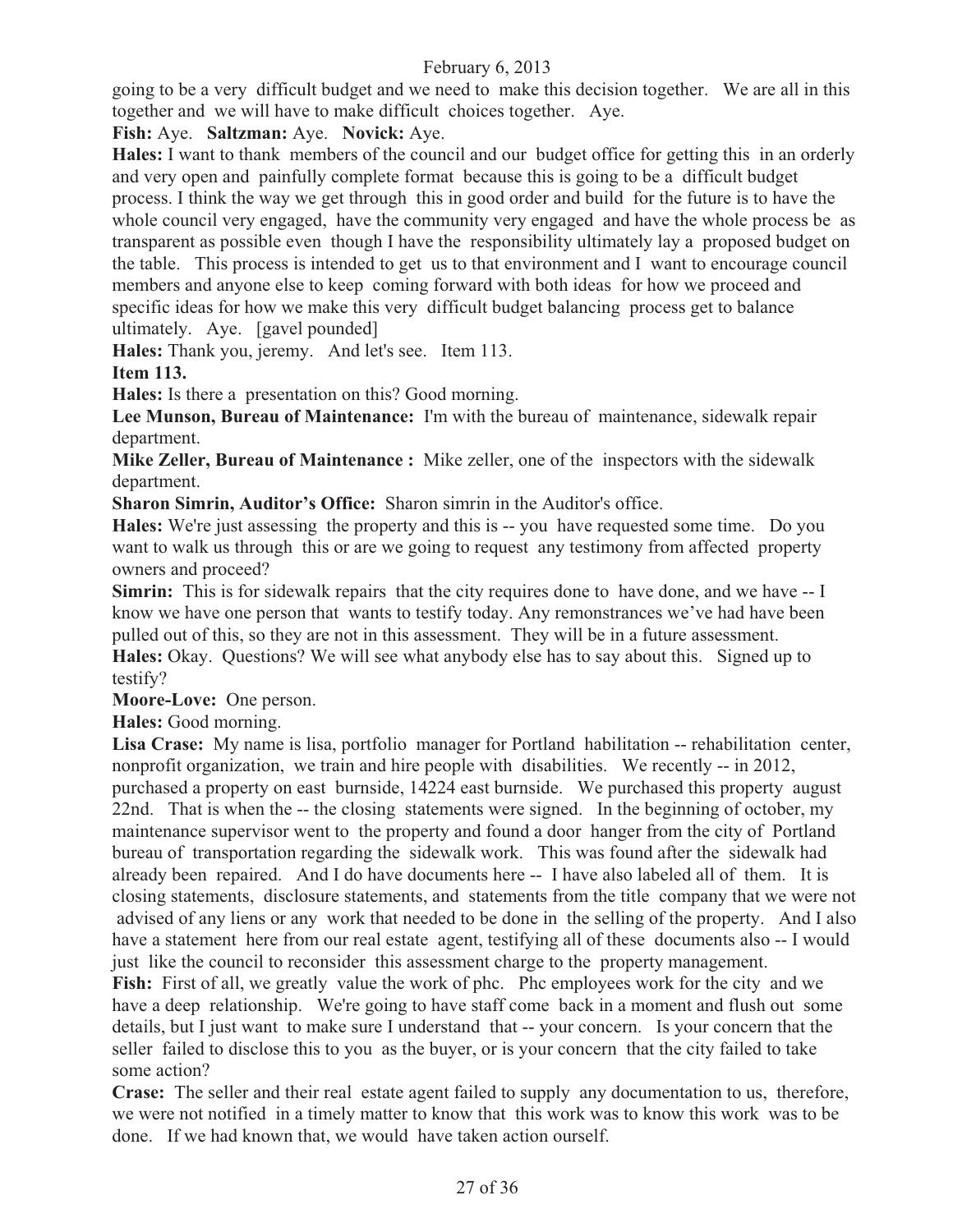**Fish:** I'm not your lawyer -- what is the relief that you are seeking from us?

**Crase:** Just the cost of the repairs.

**Fish:** How much is that?

**Crase:** \$418.

Fish: And you are seeking relief because you believe it should be borne by the seller as the cost? Are you disputing that the work needs to be done?

**Crase:** No, the work has already been done. My dispute was that we didn't have the opportunity, because we knew nothing about it, we did not have the opportunity to take the steps that we needed to try to correct the problem prior to, because we didn't know.

**Hales:** Thank you very much. Would you help illuminate this for us? There was no prior remonstrance. This happened after the fact, right?

**Simrin:** Yes.

**Fritz:** Is that the practice, to just leave a door hanger or is there a mailing as well?

**Munson:** Several mailings, multiple mailings. The first mailing happened early february of 2012. Follow-up letter happened on april 3rd, 2012. Additional follow-up letter, april 25th, 2012. And june 19th, 2012, work given to the contractor to perform. Contractor door hung the property september 18th, 2012. A little bit of a gap there. Due to other work demands.

Contractor submitted the invoice for the work that was done. October 15th, 2012, and then we heard from the new property owner on october 16th, 2012, after the work had been completed. Fish: Does your file indicate whether -- i'm assuming the seller, that the seller in this case had actual knowledge that we had asserted the claim? A record that the letter was received or somehow acknowledged?

**Munson:** Standard u.s. Mail. Not certified mail, but there is know returned mail. So we can assume that the seller received it.

**Fish:** This must happen -- i'm guessing this happens from time to time where a successor in interest gets presented with the bill but the notice went to the prior owner. Is that a basis for a remonstrance or do you -- are there circumstances where you will work with the buyer to help them get relief from the seller?

**Simrin:** That is grounds for remonstrance and we get those occasionally and they go back to the sidewalk department and they review and then they make a determination.

**Zeller:** Yeah, I think in this case, she contacted me on the 16th, october? And I -- the work had been completed and I notified her -- I told her, I said, you might want to contact the previous owner. The next day I followed up with information on how to contact the previous owner, or the notification that the previous owner had received in january.

**Fish:** Do we have the authority as a council to delay enforcement of our claim against the buyer to give that person time to have this worked out with the seller? If we -- if -- based on the timeline you gave us and timing of the closing, it appears it would otherwise be obligation of the seller, whatever happened in the transaction that we are not a party to, do we have the option of providing breathing room so that this can be worked out with the seller?

**Simrin:** Yes, you can remove this one account from this ordinance, and then we would provide an amended ordinance to go to second reading.

Fish: When would you -- and that would kick this can down to what point in time? When would you come back to us if that was not resolved?

**Simrin:** Probably the next assessment, three months. We do assessments for sidewalks every three months.

**Fish:** Because it is a relatively small amount of money, does that create an undue burden for your office if we were to do that?

**Simrin:** It creates a lot more work.

**Hales:** What are the other options? We are not capable of billing the prior property owner?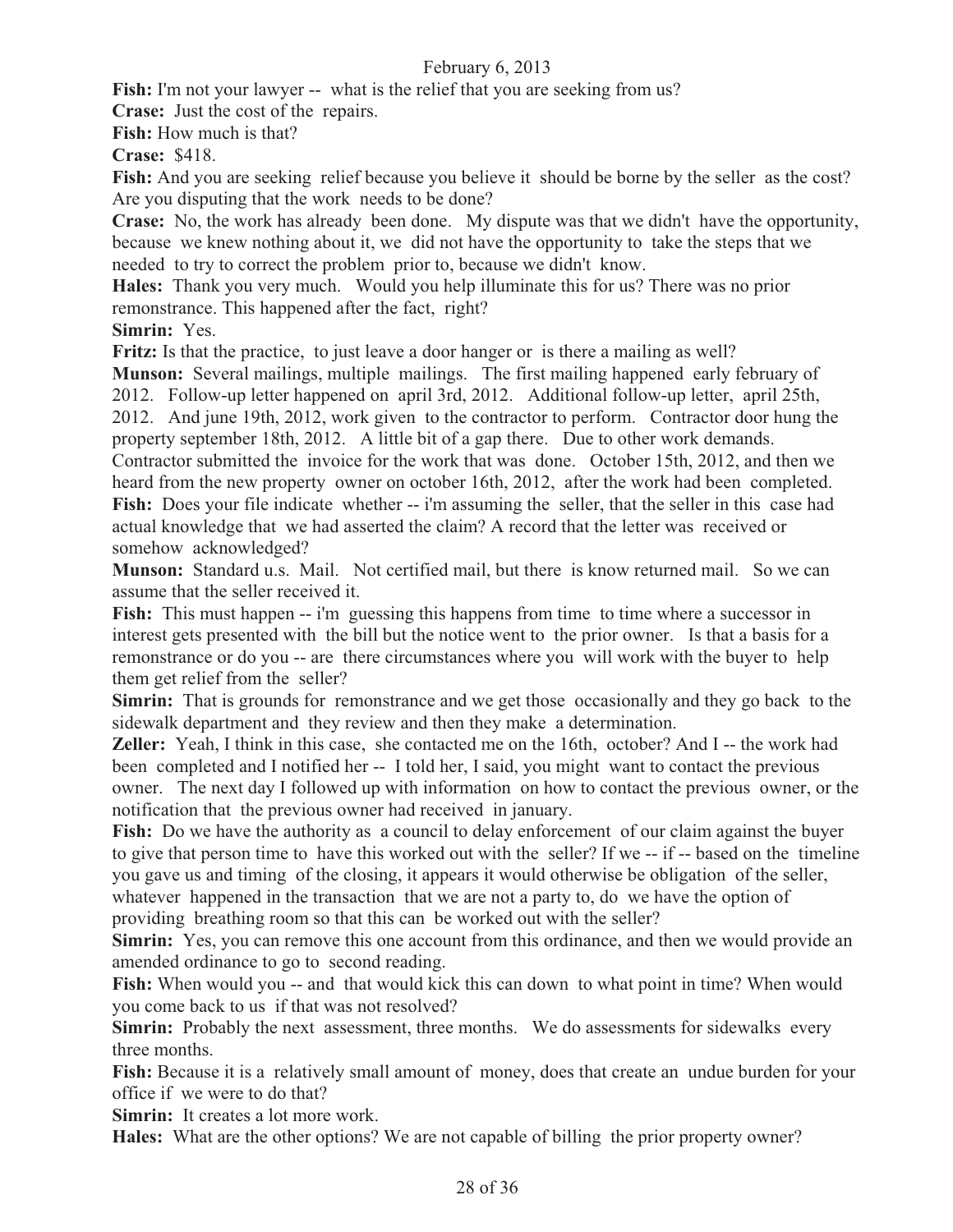**Simrin:** No, the property owner is responsible for the sidewalk that -- that is their responsibility. That is who we notified.

**Hales:** At the time of assessment.

**Simrin:** Yes. There is a 18-day remonstrance period, and this property owner, I know, got the proposed assessment, and they had 18 days from that time from the mailing of the proposed assessment to get a remonstrance in so that we can pull it -- I mean remove it, remove it from the ordinance.

Fish: You're saying they were not timely?

**Simrin:** No, we did not get a remonstrance from them.

**Fish:** Have we from time to time granted an extension under just basic equity? It would seem to me that circumstances where a successor in interest may not -- may be so unaware that there could even be such a claim that they don't act on it the same way that a property owner does that gets a letter.

**Simrin:** That would be sidewalks determination of whether they wanted to do something like that. But not after we -- we do all of the paperwork and send out the proposed assessment.

Fish: If it is the will of the council to pull this one item and have it come back to us in three months, to see whether it can be resolved, does it simply mean you would just pull this and have to file the paperwork and then to yank this one item and then we would -- mayor, that would be my suggestion. I understand it is a small amount of money, but it does seem to me that if there is a dispute with the seller, we might want to give the property owner --

**Hales:** Give them time, I would agree. Motion to amends.

**Fish:** Motion to amend.

**Novick:** Second.

**Hales:** Further discussion on that motion? Let's take a roll call.

**Fritz:** Aye.

**Fish:** Thank you for the explanation by the way. That was clear and helpful, aye.

**Saltzman:** Aye.

**Novick:** Aye.

**Hales:** Aye. This will come back for second as amended.

**Fritz:** Does the assessment letter go by certified mail? I am glad I don't have a sidewalk in front of my house because sometimes the mail does pile up. I did hear from one another person who sent her payment on time but forgot to put a stamp on the letter. Are you familiar with that case? **Simrin:** The letter went through their machine but didn't get stamped.

**Fritz:** Series of challenges. Same issues, that we can get that resolved. Thank you. **Hales:** Thank you very much.

**Hales:** We are in recess until 2:00 p.m. This afternoon at which point we take up safety awards and that only.

At 11:42 a.m., Council recessed.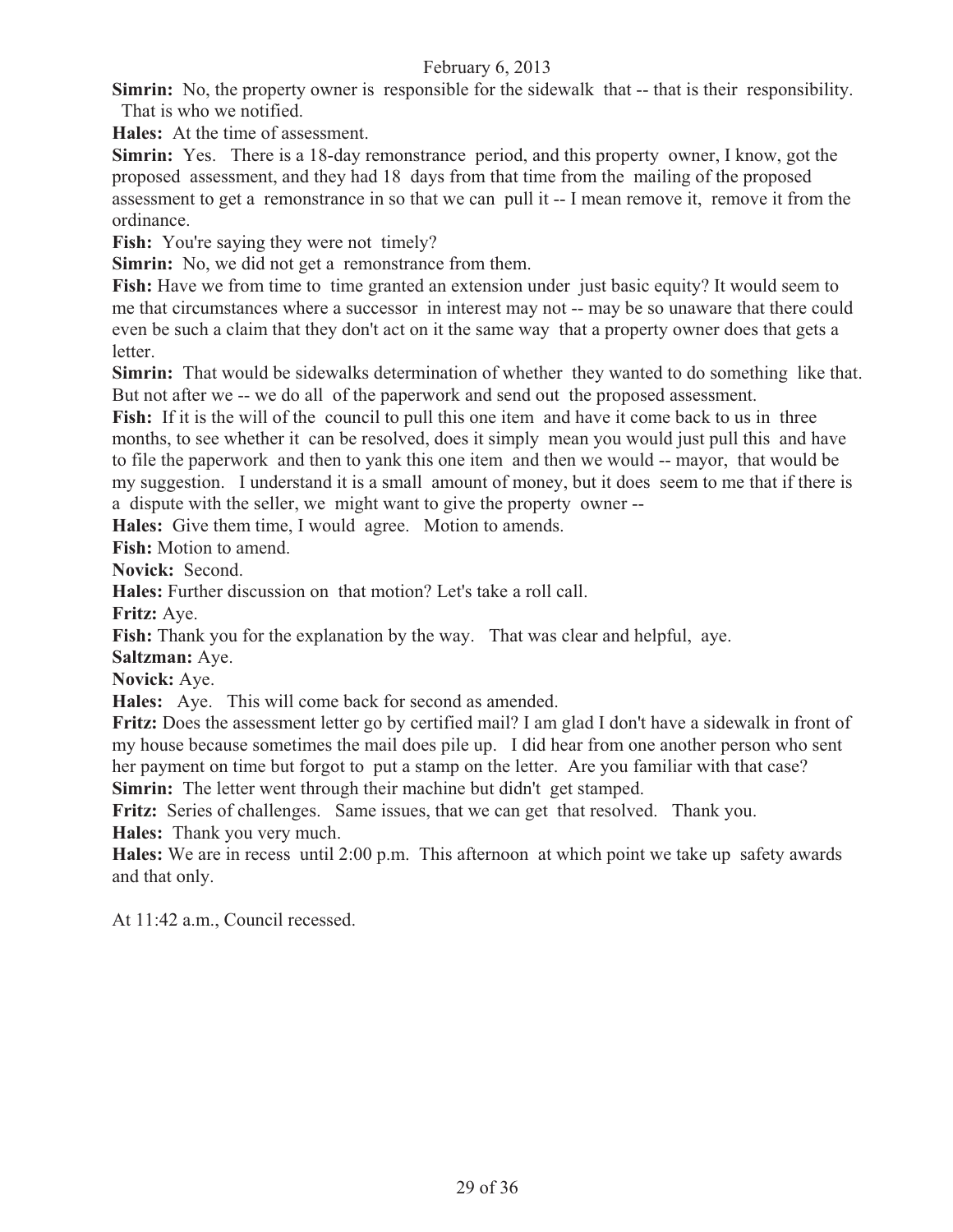#### **Closed Caption File of Portland City Council Meeting**

This file was produced through the closed captioning process for the televised City Council broadcast and should not be considered a verbatim transcript. Key: **\*\*\*\*\*** means unidentified speaker.

#### **FEBRUARY 6, 2013 2:30 PM**

**Hales:** I want to welcome you to our annual safety recognition day. Having all of us take time out of our busy schedules to recognize city of Portland employees for extra efforts and safety throughout the year. The safety of our employees is of the highest importance. It's important to us as leaders for the community, for the managers of the bureaus is that are here and every one of us that do the work. And thanks to the diligence of all city employee, we've made grade strides in reducing workplace accidents and injuries, and illnesses. Through continued hard work we need to make sure our employees return home safely to their families every day, the safety of our employees is essential so we can keep our skilled workers on the job, providing vital services to our citizens. I want to thank you for coming today, thank you for the contributions you've each made to the continued success of this safety program. I'm going to lead off in the presentation of the awards, and then my colleagues are going to take up where I leave off and distribute some of them as well. First let me ask bop ochs to come forward. -- bob ochs to come forward. In addition to his work managing complex construction projects, bob has served as the bts safety committee chairperson for many years. He's handed that role over to mark ford. He's also served as the bureau representative on the citywide safety committee. Bob established policies and procedures to meet Oregon osha guidelines, he implemented a bureau wide training program, he also champions the importance of the safety committee and educates bureau leadership on its activities and needs. He manages all loss prevention and safety reporting, lastly, bob has made a genuine dedication -- has a genuine dedication to building a safer workplace for his coworkers. So bob, thank you very much, congratulations, keep it up. Thank you. [applause] next, also from facilities bob tessmer, please come forward. So we're going to talk about bob and give you the award. Bob joined the facilities as a construction project manager last spring. He's demonstrate add high level of commitment to safety. Among his achievements, first when a dangerous bicycle exit was identified, he moved the open switch allowing cyclists to exit with the flow of traffic instead of against it. He had a speed bump placed to slow traffic, and had decksal and warning signs installed along with mirrors for vision around blind corners. At the kerby garage he had a hillside repaired and a ladder installed time prove access to maintenance equipment. He got approval for a roof hatch and a stairway, because previously access was by way after freestanding ladder through a hatch in the restroom. At the kelly street building he on the add new rooftop ladder with a safety cage following an inspection that found the existing ladder was unsafe. The omf safety committee is proud to recognize bob tessmer for his ongoing commitment to safety. [applause] bureau of transportation maintenance division safety champion award, russ kreis. Is russ here? There he is. No? Ok. Russ has quietly but effectively led the commercial drivers license in-house training program for the last several years. He's encouraged our employees to share their driving skills with others by recruiting them as trainers. He's shown he cares about safety through his ongoing example and willingness to share safe driving tips with both students and trainers. So we appreciate russ's efforts and we'll make sure he gets thanked. [applause] next, bureau of transportation safety champion award is ray gauthorne. Would ray please come forward? There he is. For a number of years we've conducted snow and ice training At maintenance. Ray has taken it upon himself to influence that training process to make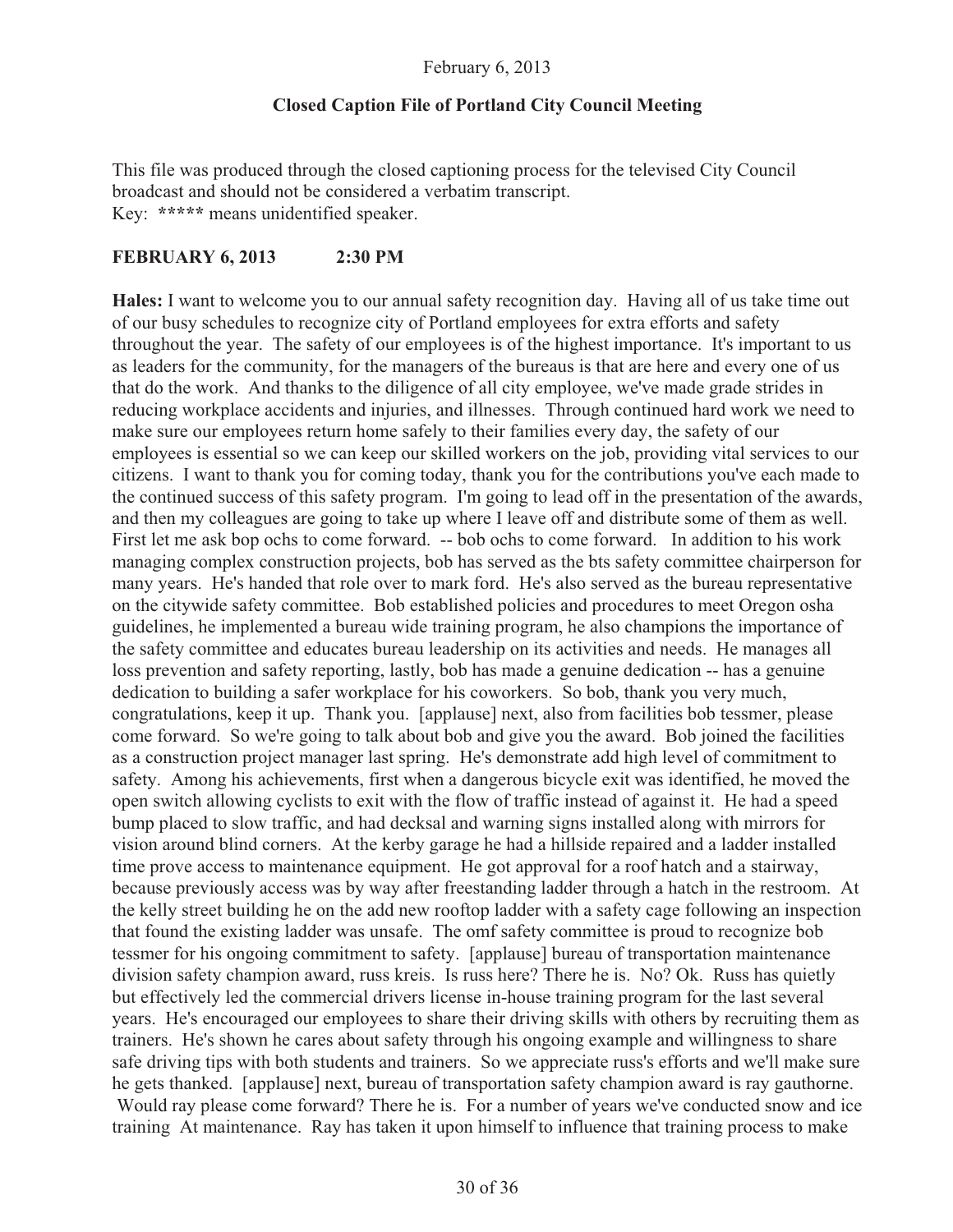it the very best it can be. Encouraging our training team members during the process providing training resources, making sure that the set-up and take-down is done in the timely manner, these actions have all set ray apart as a strong champion for safety, thank you, ray gauthorne. [applause] bureau of transportation safety committee award. We'd like the committee to come forward. Bureau of transportation safety committee. Who is here from that committee? Don't be shy. There they are. They're going to admit it now. Members of this committee have met all the requirements specified for osha for workplace safety committees. They've established a driver skills checklist for new operators and a process for mentoring new operators in their work session. This committee conducts an aggressive program of eliminating safe hazards -- safety hamid karzais through our track-it system with an impressive record of mitigating hazardous -- hazards through their work process. So thanks for doing the work. Thanks for your help. Keep it up. Appreciate it. [applause] one more for bureau of transportation. Maintenance operations. I think suzanne is going to accept this on behalf of the bureau. For achieving a significant reduction of losses during fiscal year 2012 against an average of the previous three fiscal years, the following categories, fleet liability was reduced 14%, and general liability reduced 19%. So accepting today on behalf of the good work of all the bureau of transportation maintenance operations work there's have made those numbers possible, suzanne hannam, thank you very much. [applause] commissioner Fish. **Fish:** Good afternoon. Would john reed please come forward. Where I have heard that name before? John manages and oversees hazardous materials for parks and recreation. He is a phenomenal resource for employees in the field when they need guidance for situations involving chemicals. John goes above and beyond his normal job duties and he oversees the pesticide certification program for parks and recreation staff. His certification training program has become highly respected, so much so, that many of our partner agencies use his program. John, congratulations. [applause] would zach daniek please come forward. Standing in for. Zach, who could not be with us, is the office manager of mount Tabor yard. In 2012, he worked to identify improvements for the renovation of the mount tabor office. He also worked with city contractors harris work systems to identify how we could recycle staff work stations. Many work stations were going unused in the city's storage. Zach worked with the contractor to create easily adjustable sitto-stand work stations for our office staff. Employees now have the flexibility to stand or to sit throughout their day, giving them the opportunity to stay more active, while working at the desk. Let's give zach a round of applause. [applause] would scott vanderpool, dennis phillips, and mike ross grosso please come forward. -- mike grosso. Scott dennis and mike worked together to implement a back saving idea at the beverly cleary fountain at grant park. A special thanks, I live about two blocks away. They redesigned the access doors to the underground vaults her the fountain controls live. So the doors are more easily accessible for our employees who need to access the fountain controls, or to perform service and maintenance on the system. Nice job. Congratulations. [applause] is peter anthony with us? Peter? Peter, you're getting the life-saver award. Congratulations. Peter anthony is literally a lifesaver. He helped save the life of a 54-yearold man who had flipped his kayak in the willamette river. The man was weak and shivering as water had gotten inside of his suit. Peter recognized the signs of hypothermia, which can be lifethreatening. Peter took immediate action and moved the man to a nearby heated building and called 9-1-1. Thank you, peter, for making a difference. [applause] would pamela lacroix please come forward. Is pamela here? I know you're not -- excuse me, it's pamma. Pamma lacroix has been a park technician for 30 years. She regularly drives city vehicles many miles throughout the city, including through the parks near playgrounds and schools. She is a shining example of courteous and safe operations of city vehicles. You're done. Thank you. [applause] the next is the operations safety committee award, with the operations safety committee members please stopped and come join me for a second. Let's give them a round of applause while they're coming up. Thank you. Thanks very much. The operations safety committee continually advocates for healthy and safe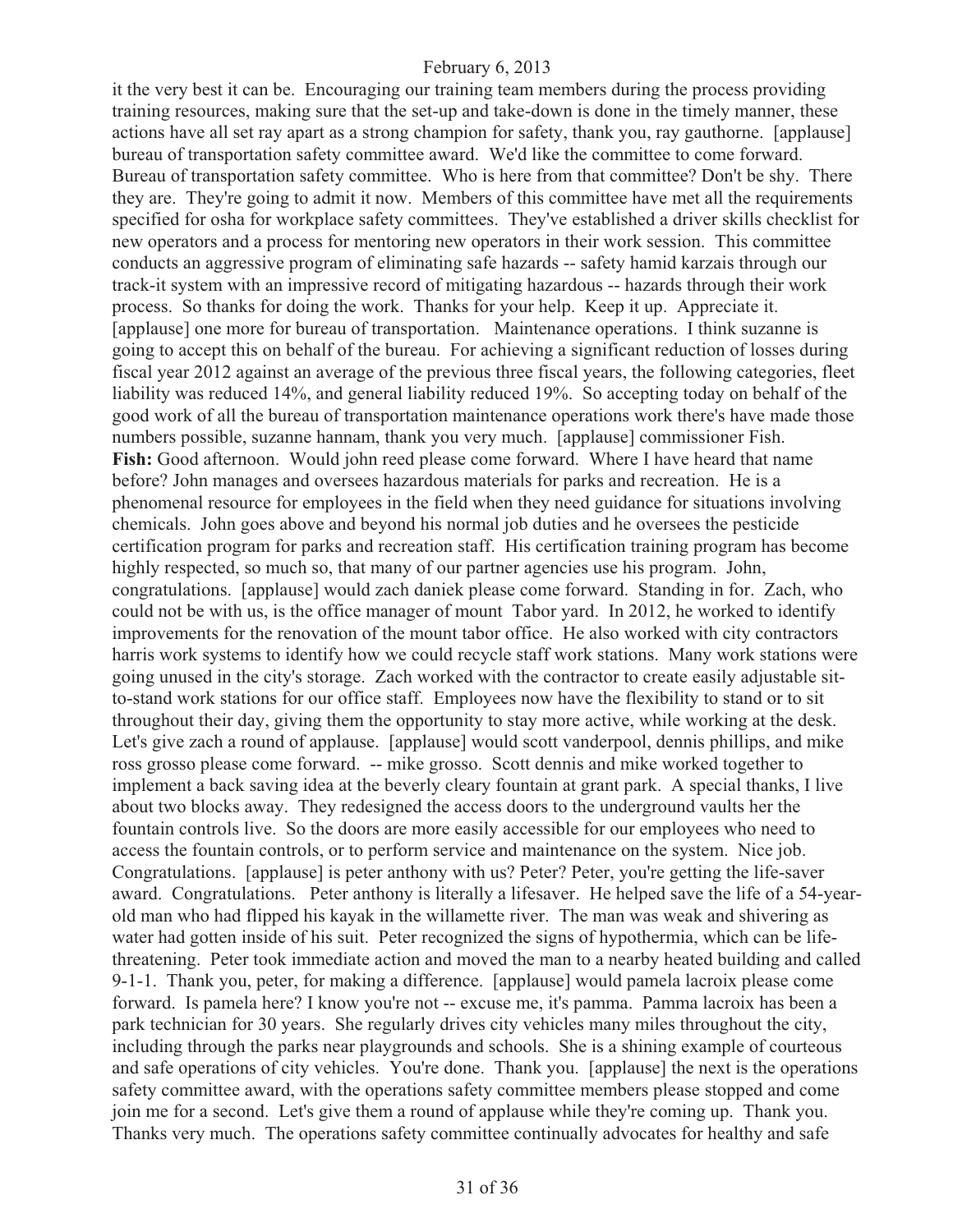culture across the bureau. In 2012, the committee facilitated the planning for the bureauwide spring safety training and wellness festival. They also updated the safety charter and improved inspection programs. Together, this committee reminds us all how to create a safe and healthy work environment. Let's give them another round of applause. [applause] will the recreation safety committee members please join me for a moment. Wait a second, I know you. Share some of these awards with your colleagues. It's kind of unseemly. The recreation safety committee focuses on occupation, health, and safety. However they also advocate for the safety of our community members and all of our park facilities. They assisted in planning safety training for the recreation staff, based on programs, schedules, and staff needs. For example, they recently helped plan a severe allergic reaction and medication administration training. Even more impressive, they met safety challenges during the summer month, to ensure seasonal hires were prepared to run our simmer programs safely and smoothly. Thank you to every member of the committee for making safety a priority in our recreation community. [applause] the next award is the partnership in prevention award. Would josh darling of Portland parks and rec, mark sit of Portland fire and rescue, tony sexton and suzanne hannam, please come forward. Parks and rec nominated this group for their work in coordinating information and mapping to enhance the emergency medical response capability of forest park. Josh darling from parks and suzanne from emergency communications focused on mapping so dispatchers can more closely locate a caller in need. With the assistance from park works and community fire station personnel, numerous tests were completed to evaluate the progress. Tony sexton bureau of emergency communications dispatch servicer and marge smit, fire dispatch supervisor, coordinated test calls and verified information was transferred to the fire rigs. This project benefits all who enter forest park for work and for recreation, and I believe last year it even saved a life. Let's give them a round of applause. [applause] I don't want you coming up for this one. Let's have someone else have their moment in the sun. Is warren jimenez here? Is his boss here? Ok. Nick Fish, former parks commissioner. This is the significant loss reduction award. For Portland parks and recreation. For achieving a significant reduction of losses during fiscal year 2012, against an average of the previous three Fiscal years in the following category -- general liability reduced 25%. That's a heck of a number. Accepting the award, director mike abbate on behalf of the gold medal system. Congratulations. [applause] I have to start by making one serious comment and one unserious one. Serious comment is, I wasn't aware until the other day the city did this, and I think it's a fantastic event. Safety should be a forethought, not an afterthought. My unserious comment is, I was hoping this event would start with a clip from the movie "marathon man" where the nazi dentist is torturing dustin hoffman and asking, "is it safe? Is it safe?"

**Novick:** Will aron anderson please come forward. Aron reviews his jobs thoroughly to address safety concerns prior to beginning work. He ensures his crew is outfitted with the appropriate equipment and will not hesitate to stop the work to address the safety concern. Aron is eager to take the hard aassignments and does so with safety as primary -- he's -- he receives the water bureau safety champion award. Congratulations. [applause] will the bull run safety committee please come forward. Who from the bull run safety committee is here? In 2012, the bull run safety committee completed the following projects. Implementation of landing zones of the watershed to address emergency response of medical assistance in the event of an employee, slash, visitor illness or injury requiring response. Gps review and purchase to ensure employees can be tracked and accessed in remote areas. Review proposal and complete of site distance clearance at water works road to address visual hazards for drivers. That is why the bull run safety committee receives the bull run safety committee award. [applause] will the Portland building safety committee members please come forward? The Portland building safety committee completed the following project during 2012. Successful planning and completion of the take a break for safety event. Which allowed all the employees in the Portland building training is awareness to various safety issues.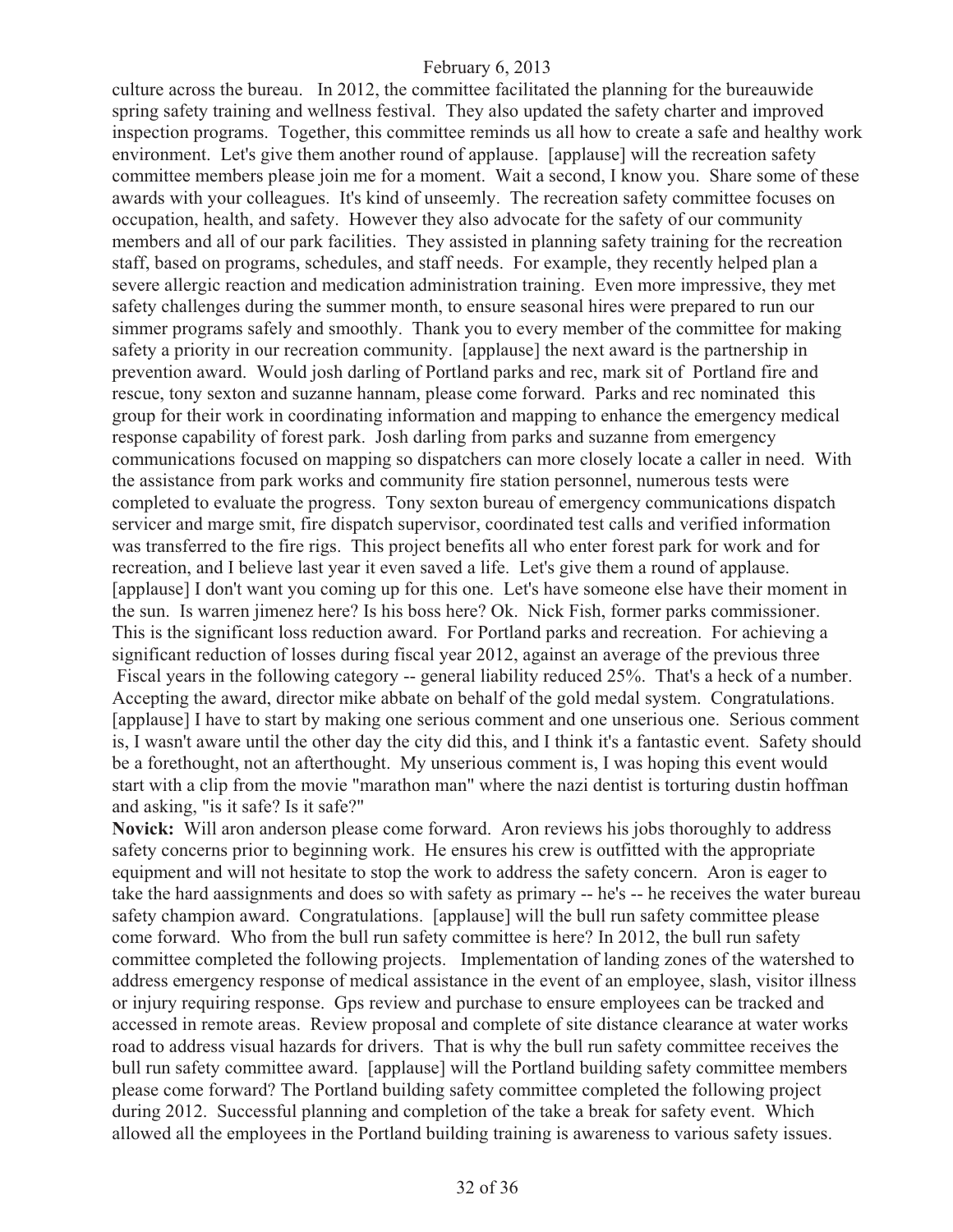Inspection and correction of safety hazards throughout the Portland building, including overloading of electrical sockets and material storage concerns. Education of water bureau employees throughout the building via discussion and quizzes on location of emergency equipment and evacuation procedures. I'm proud to present the Portland building safety committee award. [applause] will the interstate safety committee members please come forward. Interstate, out in force. The interstate safety committee completed the following projects during 2012. Implementation of a stretching massage program for office and field crews to improve flexibility and reduce injuries. Currently crews are stretching one day a week as a group. Plans are to enhance this to daily. Successful preparation and completion of a safety fair which included employee training and drug alcohol awareness and hr 2.02 training as well as personal protective equipment awareness and demonstrations. Congratulations. [applause] will bryan robinson please come forward. Bryan addressed two significant safety ladder safety hazards. Bryan evaluated the nature of the work being done and the specific configurations needed by the workers, then designed two different ladders which met safe standards and provided safe and easy access for employees, and that's why bryan win as safety solutions award. [applause] will bruce bulick please come forward. As chairperson, bruce does not hesitate to address safety issues and follow us through to ensure any needed corrective actions are taken. He used his skills as a carpenter to improve -- at one vault there are issues with space around a ladder landing, which he resolved by relocating a cabinet. He also repaired deteriorating railing when he learned existing additions posed a safety Problem. That's why bruce is the outstanding safety committee chairperson. So get this to bruce. [applause] is david schaff in the building? I'm proud to present the significant loss reduction award to the Portland water bureau for achieving a significant reduction of losses during fiscal year 2012 against an average of the previous three fiscal years in the following categories. Fleet liability reduced 15%. Workers' compensation reduced 30%. Congratulations. [applause] **Saltzman:** I'm dan Saltzman, and the first award is to the bureau of environmental services construction and design safety committee. Do we have anybody -- looks like we got a lot. Looks like we've got the whole committee. Congratulations. The bureau of environmental services construction and design safety committee continues to exceed compliance requirements and brings the bureau a wide focus on efforts to improve environmental service, construction, safety, safety management systems. So congratulations to all of you. [applause] the bureau of environmental services safety solutions award is john petty here? No? There we go. John petty works in the wastewater group. John is a plant operator and safety committee member who coordinated emergency landing locations at the columbia boulevard wastewater treatment plant with life flight. The plant is often blocked by train traffic, and with construction activity going on, the potential for serious injury has increased. John helped organize primary and secondary landing areas and put up windsocks to alert life flight. He presented this proactive safety solution at the safety committee conference in november, which has spurred interest among other city facilities as well. Congratulations to john. [applause] bureau of environmental services, outstanding safety committee chairperson. Josh nault. Is josh here? So josh is the chairperson for the field construction safety committee. Due to the participation of multiple safety committees, he is the key person in the bureau's safety culture. He ensures monthly meetings are held and the quarterly safety site walks are performed on active construction sites. Josh worked to establish safety procedures for the staff, working from the guilds lake office, and champions the committee's bureauwide efforts to promote safety awareness. Thank you, josh. [applause] bureau of environmental services safety champion award. Will paul schuberg please come Up. City risk has nominated paul for the bes safety champion award. He epitomizes the meaning of a safety professional and has a get-it-done attitude. He routinely approaches his job with the best interests of the city overall in mind. Frequently presenting interbureau training, participating on citywide work groups, and actively seeking ways to improve or refine the city's safety efforts and culture. Paul has been a champion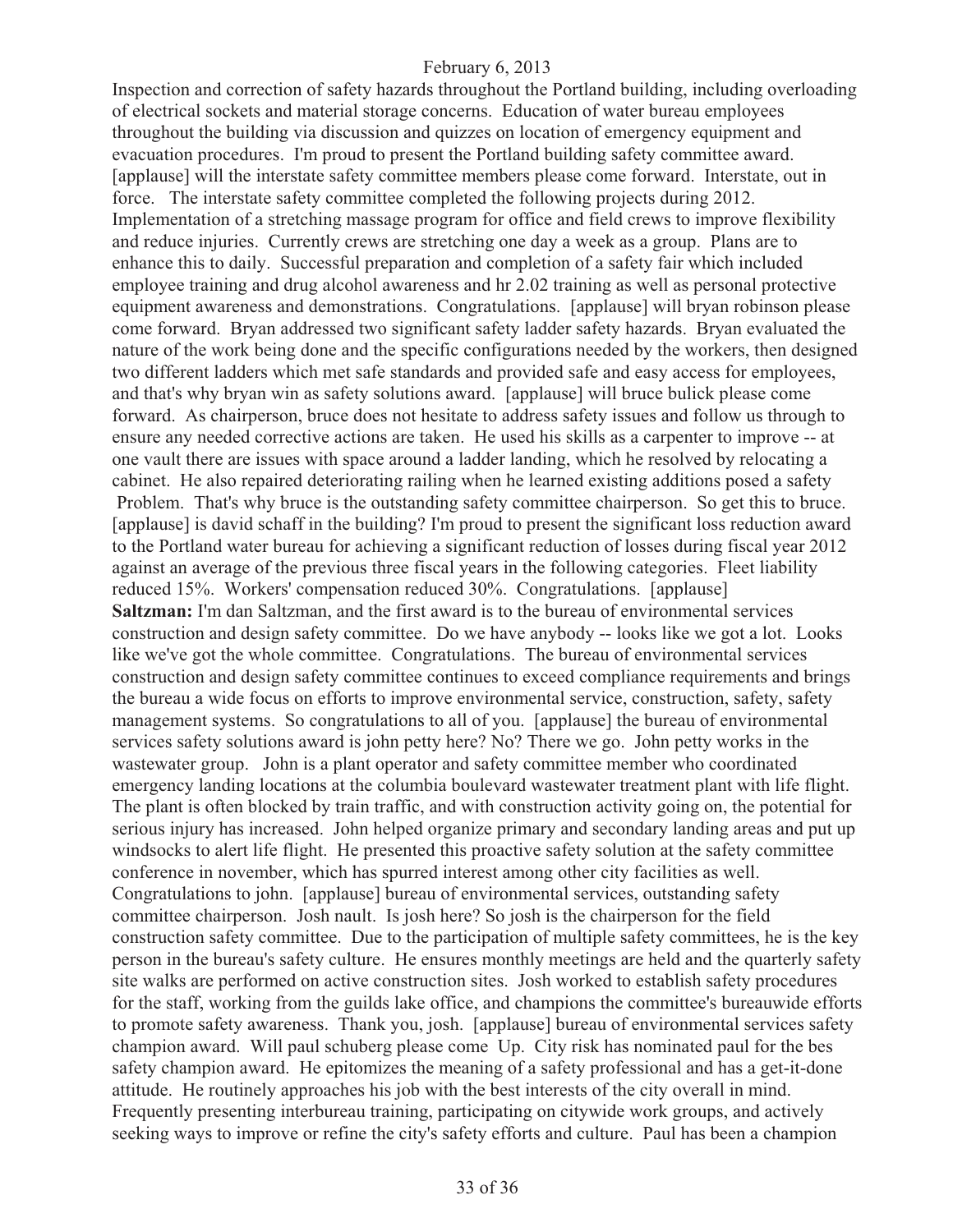for the concept of total worker health, made presentations and written many newsletter articles to foster more city and industry awareness on the need for immediate action around this issue. He consistently goes above and beyond carrying out his duties as safety and risk officer. Congratulations. [applause]

**Fritz:** I've been participating in this event for five years, and never heard anybody say significant loss prevention award with such enthusiasm, commissioner novick. But we're very enthusiastic about your work as diligent city employees and your attention to safety and wellness. Continuing with the bureau of environmental services award, the safety champion award, would dave kliewer please come up? Dave sets the example for upper level management as an active member of the safety committee. Where he has supported many safety and health initiatives. Dave encourages efforts of subordinate managers to promote A physically fit workplace and view fitness as a measure of job performance for physically demanding jobs. He led efforts to replace manhole covers with an ergonomic two-piece design to reduce back injuries and consistently champions workplace safety. Dave kliewer. The safety champion award, would blair bean please come forward? Blair has had many challenging construction projects this past year that have required safety planning above and beyond the normal safety exposures. Blair was key in establishing safety protocol for the sellwood bridge pump station outflow repair, the martin luther king emergency pile removal, and for the lockout tagout and confined space entries for the ankeny public station construction. Thank you for your work blair. [applause] again, for the bureau of environmental safety services, the incident analysis safety committee, please come forward. This committee is committed to a continuing program to review all construction incident report forms in ke tail. This practice helps them focus on the root cause of safety concerns and use this information to evaluate and recommend tools for safety improvements for the future. Thank you bureau of environmental services incident analysis safety committee. [applause] for the bureau of environmental services, the field construction safety committee award with the field construction safety committee members please come Forward? This committee has a continued commitment to safety by making quarterly construction project safety walks standard. This promotes a positive safety culture and ensures the bureau's construction sites are in compliance for safety standards. Thank you for your work. [applause] now we move to the bureau of development services lifesaver award. Would susan coffee, melissa man han and -- please come forward? A customer began feeling disoriented and asked susan coffee for help. As she assisted the customer tracy spencer realized the situation and sought fire personnel for help. None were available so she directed melissa to call 9-1-1 immediately. The following week all were thanked by the customer for their assistance. The customer's condition was indeed potentially life threatening. The prompt and professional actions of susan and melissa and tracy may well have saved a customer's life. The city of Portland thanks you. [applause] the bureau of development services safety champion award. Would michael liefeld please come forward? Mike liefeld manages the bureau's enforcement program, ensuring code compliance with zoning, construction, dangerous buildings, noise, and nuisances on properties. Mike creates an open environment For his team of 20 employees to bring forward their safety concerns and he encourages the input on safety solutions. In 2012, as a way to encouraging employees to create and maintain 72-hour emergency kits in their homes, i'm not going to ask for a show of hands as to how many of us have those, bud we should, mike volunteered to document his progress of assembling his kit for his family. He also recruited two other members who began building kits at home and wrote a series of articles for the employee newsletter. So fair warning, I may ask for a show of hands next year. He has become a driving force in the bureau's safety and loss prevention efforts. Thank you, mike, for your continued commitment to safety and customer service in the bureau of development services. [applause] would the bureau of development services safety committee members please come up? This group formed the committee of labor and management to study 2012 updates to national standards for electrical safety in the workplace. In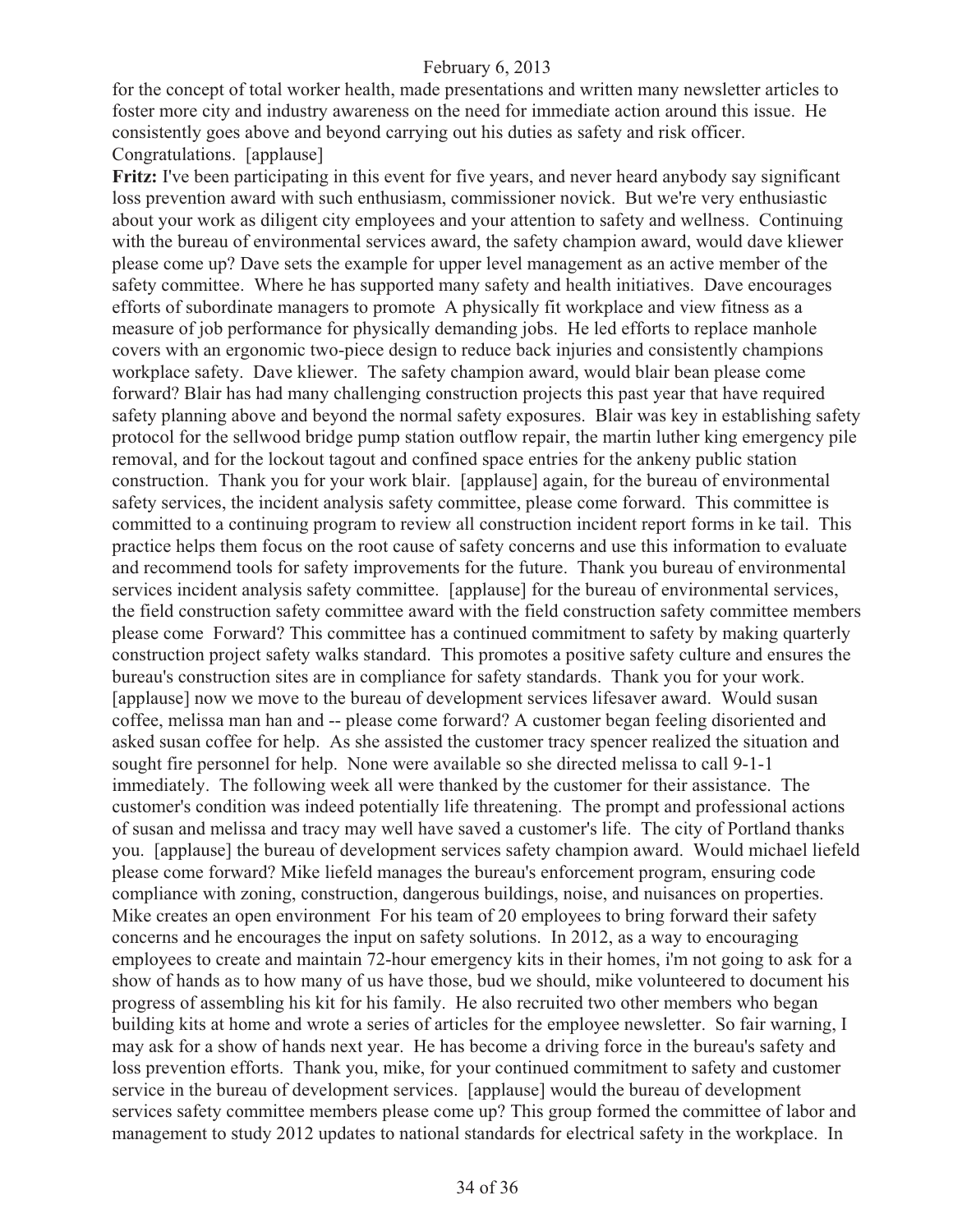response, revisions to policies and procedures for electrical work were drafted. New personal protective equipment was researched, and in early 2013, they will begin testing new equipment. The committee and bureau management identified a gap in staff knowledge about how to respond to employees and customers experiencing physical distress. New procedures were drafted and An awareness campaign began as well as efforts to increase awareness of the available -- availability of taxicab vouchers and how to use them in emergencies. Thank you bureau of environmental services safety committee. [applause] our final award for the afternoon is the significant loss reduction award. Significant loss reduction award: For the Portland police bureau. For achieving a significant reduction of losses during fiscal year 2012 against an average from the previous three fiscal years in the following category. The fleet liability reduced 17%. Accepting today on behalf of the Portland police bureau is tina rowtley. [applause]

**Hales:** Thank you all. One of the impressions I was getting just watching this series of awards, is i'm really glad we do this, that we recognize and support the work the people are doing to make the workplace safer. And for our customers and citizens as well, but also it just is a great view I think for all of us to the amazing variety of work that the city of Portland's employees do. Everything from the ergonomic improvements needed in office environments, to keep people safe there, to heavy construction and large and dangerous pieces of equipment and chemicals. So I think it's really a great view for us, and for anyone who Is paying attention to the amazing variety of work that we do, and the need for each of you that do that work to think about how we make it safer. So thanks for the good work. One of the things with do that we have to do safely is operate motor vehicles. Some of them pretty large ones in a complicated urban environment. Now we're going to talk about safe driver awards. We have a number of those. The first is from the bureau of transportation's parking division, safe driver award for lynnette brown. Lynnette, please come forward. [applause] lynnette's been a parking enforcement officer for over 19 years, spending her workday driving a scooter in heavy traffic. This requires her to maneuver close to cars, watch for pedestrians, bicycles, other random activities in downtown streets and other traffic while timing vehicles, identifying violations, and enforcing parking codes. Parking enforcement officer works in a high pressure environment, never knowing when a disgruntled citizen might approach. Lynnette models all the attributes of an exceptional parking enforcement officer. We appreciate her dedication to safety and excellence. Thank you, lynnette. [applause] now she's safe and warm. And would dana when itly please come forward from the bureau of transportation maintenance Division. So this is the top safe driver of the year at maintenance. Dana when itly. An automotive equipment operator in our structure section. Dana has worked at maintenance since 2010, had no accidents, he's always willing to mentor new operators on equipment. He's diligent about looking out for the safety of others. Thank you, dana. [applause]

**Fish:** This is my fourth year of giving out these beautiful jackets. I'm going to recognize the person but keep the jacket for myself. [laughter] and I don't think pamela is here, so who can come and stand in for pamela? So pamela -- pamma lacroix has been a park technician for 30 years. She regularly drives city vehicles many miles through the city, including through the parks near playgrounds and school. She is a shining example of courteous and safe operation of our city vehicles. If you could deliver this to her, we'll get a picture. Thank you, pamma. [applause] **Novick:** Will todd torlund please come forward. Todd has been an automobile equipment operator for the city for over 10 years. In that role he's driven the bureau's largest vehicles on our city streets, in and out of dense intersections, industrial areas, and crowded residential neighborhoods without accident Or damage. He's a strong advocate for safe driving, and the script says he walks the talk. Doesn't he drive the talk? They have to say one of my greatest fears has been as a shortone handed guy trying to help somebody with their jacket on. [laughter] congratulations. [applause]